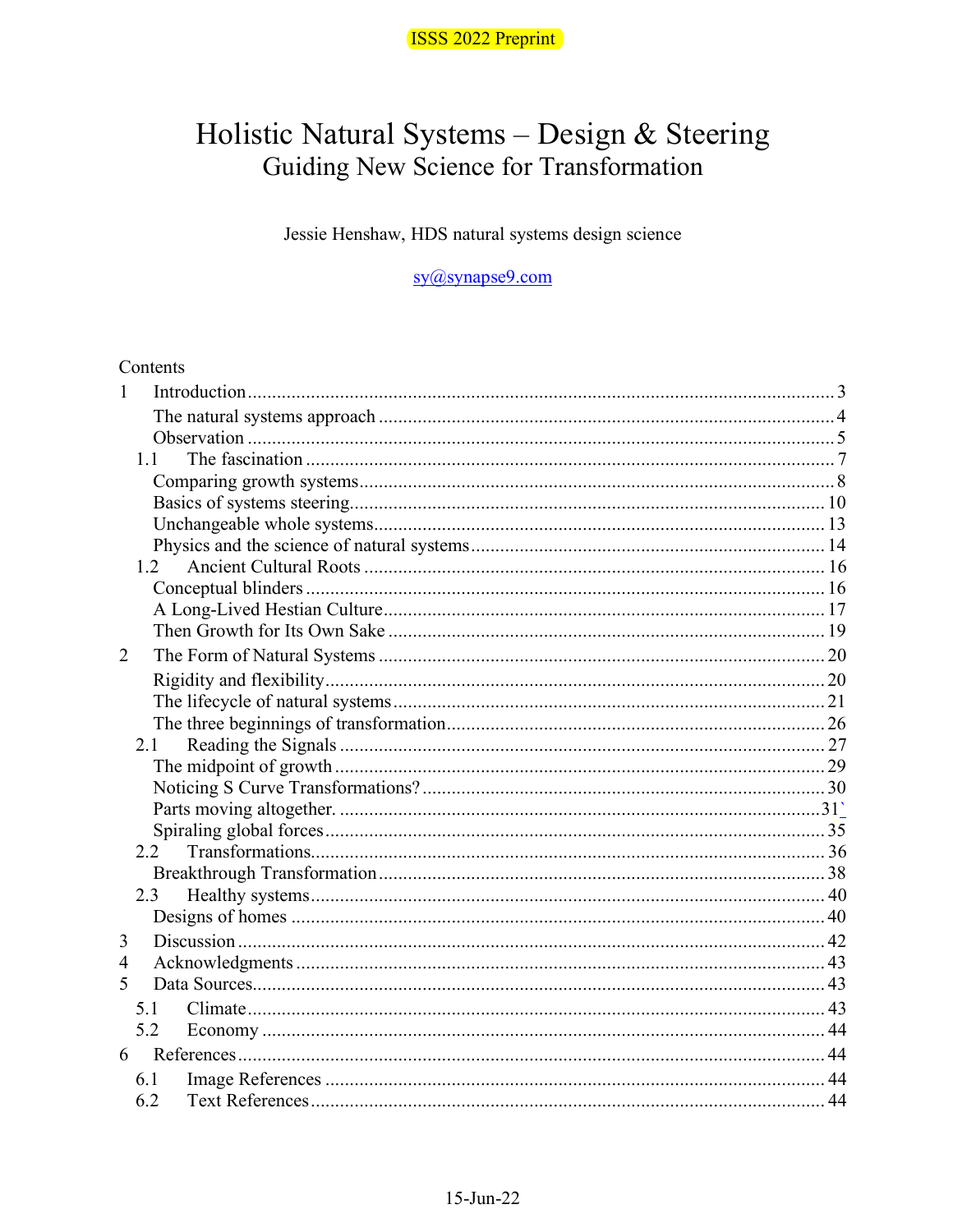# Abstract (447 words)

Great societies and their cultures, like all natural systems (and as opposed to conceptual systems), emerge from their environments, organized and behaving as wholes with their internal designs coupled with their external worlds. So nature can be a great teacher of what complex holistic designs are and how they successfully work. Some notably become imperiled by challenges of their own making, as ours has; driven to endlessly maximize its growth naturally leading to evergrowing conflicts, internally and with nature. Now we can compare different kinds of growth systems in their natural contexts to expose their different ways of coupling with their contexts and steering. Some work out fine – the difference often how internal and external parts fit. It helps identify how some take paths leading to deep trouble while others work out fine – the difference is often with how internal and external parts do or do not fit together. Better steering (self-control) also comes from more exposure to internal and external contexts, allowing more prompt notice of new situations and sure response.

Recognizing emerging systems starts with noticing something new becoming a growing center of relationships, a nucleus of activity in a nourishing place, something sprouting. Storms, trees, people, businesses, organizations, cultures, etc., all start as emerging internal designs that build themselves using connections with nourishing contexts. That coupling between internal and external worlds continues to evolve as the new system makes its *home in the world,* lasting for a short or long time. Another coupling of internal and external worlds matters, too, between human thoughts and lives. Our mental worlds are only indirectly connected with our contexts and can blind us to the meanings of life, as in one of our earliest recorded experiences, not feeling at home in the world. Those feelings of alienation, doubt, and separation from nature, turn out to greatly affect how we design our living systems, even helping to make reality only seem conceptual.

So with this "kit of parts," we explore emerging system steering using familiar examples. A simple diagram asks good leading questions to remind readers what emerging system designs and nonverbal cues for response to notice for successful steering. We also read the meaningful *progressions* as arcs of stories about relationships. We first get perspective from multiple views, like noticing smooth or rough takeoffs and landings as cues to look all around before guessing how they happen. Their likely validity comes from confirming their *nonlinear continuities* of *emerging design*, which are hard to fake, making the stories one reads into them *reasonable hypotheses* to check out. Finally, we use ordinary language to refer to natural systems in context, not abstractly, using careful language as our first systems science.

Electronic supplementary material

| Manuscript      | http://synapse9.com/ ISSS-22/MS-HNS1-Design&Steering.pdf                                |
|-----------------|-----------------------------------------------------------------------------------------|
|                 | Supplementary topics: http://synapse9.com/ ISSS-22/Supl-HNS1-Design&Steering.pdf (pend) |
| Talk slide set: | http://synapse9.com/ ISSS-22/Talk-HNS1-Design&Steering.pdf (pend)                       |

Credit Author Statement: Funding, Concepts, and Figures by the author UON.

Keywords: emergence, whole systems, growth, germ, seed, coupling with contexts, organizational stages, innovation, individuation, inflection, turn forward, coordination, release, engagement, steering, conceptual blinders, resolving complexity, holistic senses,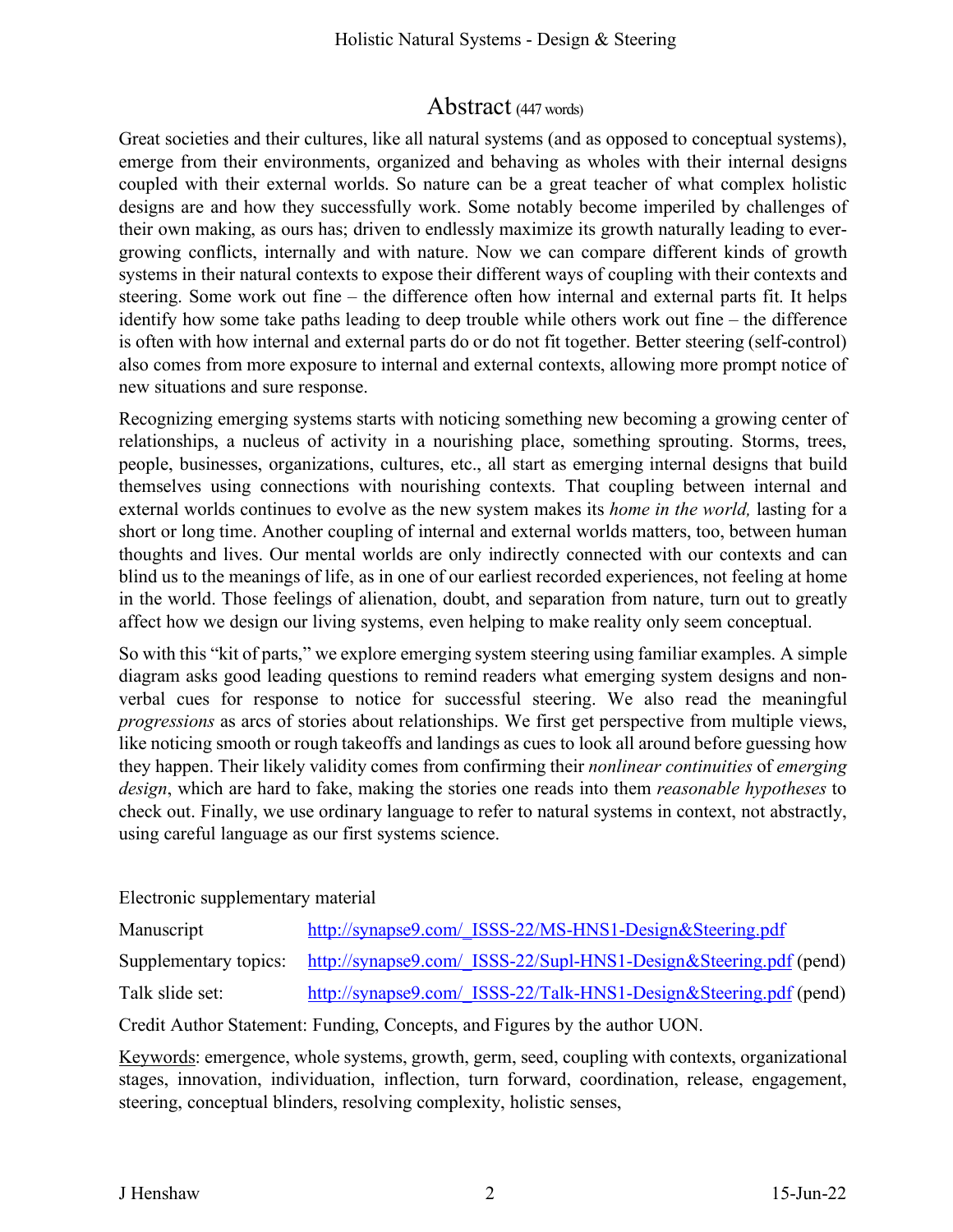ISSS 2022 Preprint

| 1              |   |                                                                                                                               |
|----------------|---|-------------------------------------------------------------------------------------------------------------------------------|
| $\overline{2}$ |   |                                                                                                                               |
| 3              |   |                                                                                                                               |
| 4              |   |                                                                                                                               |
| 5              |   |                                                                                                                               |
| 6              |   |                                                                                                                               |
| 7              | 1 | Introduction                                                                                                                  |
| 8<br>9         |   | "Nature is always more subtle, more intricate, more elegant than what we are<br>able to imagine." $-$ Carl Sagan <sup>1</sup> |
| 10<br>11       |   | "If we knew what it was we were doing, it would not be called research, would<br>it?"- Albert Einstein <sup>1</sup>           |

n a scientific study of natural systems, the first question has to be, "What can one seem to know for sure when it is so clear we cannot know very much?" Nature is more than **1** complex; it is everywhere, independently organized and *animated*<sup>2</sup>. No wonder our world is so confused by what we ended up gowing into, a world led by brilliantly 16 educated cultures unable to collaborate in managing an increasingly unmanageable world 17 seemingly headed for near-term demise. The one place we seem to see hope is that near-term 18 demise has seemed likely at nearly every turn of our 200+ history of rapid exponential growth, 19 only with more reason now. The demise seemed to be pushed off in the past, only to return by 20 creating and using some new form of social and economic organization. Can we do that again?

21 It does pay to look at the great array of dead ends we seem to be facing (Henshaw, 2020).<sup>3</sup> One 22 seemly remote chance at present is for people to follow nature's tried and true formula for resolving 23 growth crises for long life. It would involve changing what the system invests its profits in (money 24 or resources), from maximizing growth to supporting the emerging new life's effort to learn how 25 to cope with its challenging new world. That would mean our choosing to use profits to care for 26 what profits built, the innovative systems we need to live, and make them sustainable within their

<sup>&</sup>lt;sup>1</sup> Science Quotes – http://www.planetofsuccess.com/blog/2019/science-quotes/

<sup>&</sup>lt;sup>2</sup> Italics is used for key terms that refer to natural physical circumstances structures and processes

<sup>&</sup>lt;sup>3</sup> An experimental list of World Crises Growing with Growth - https://synapse9.com/ r3ref/100CrisesTable.pdf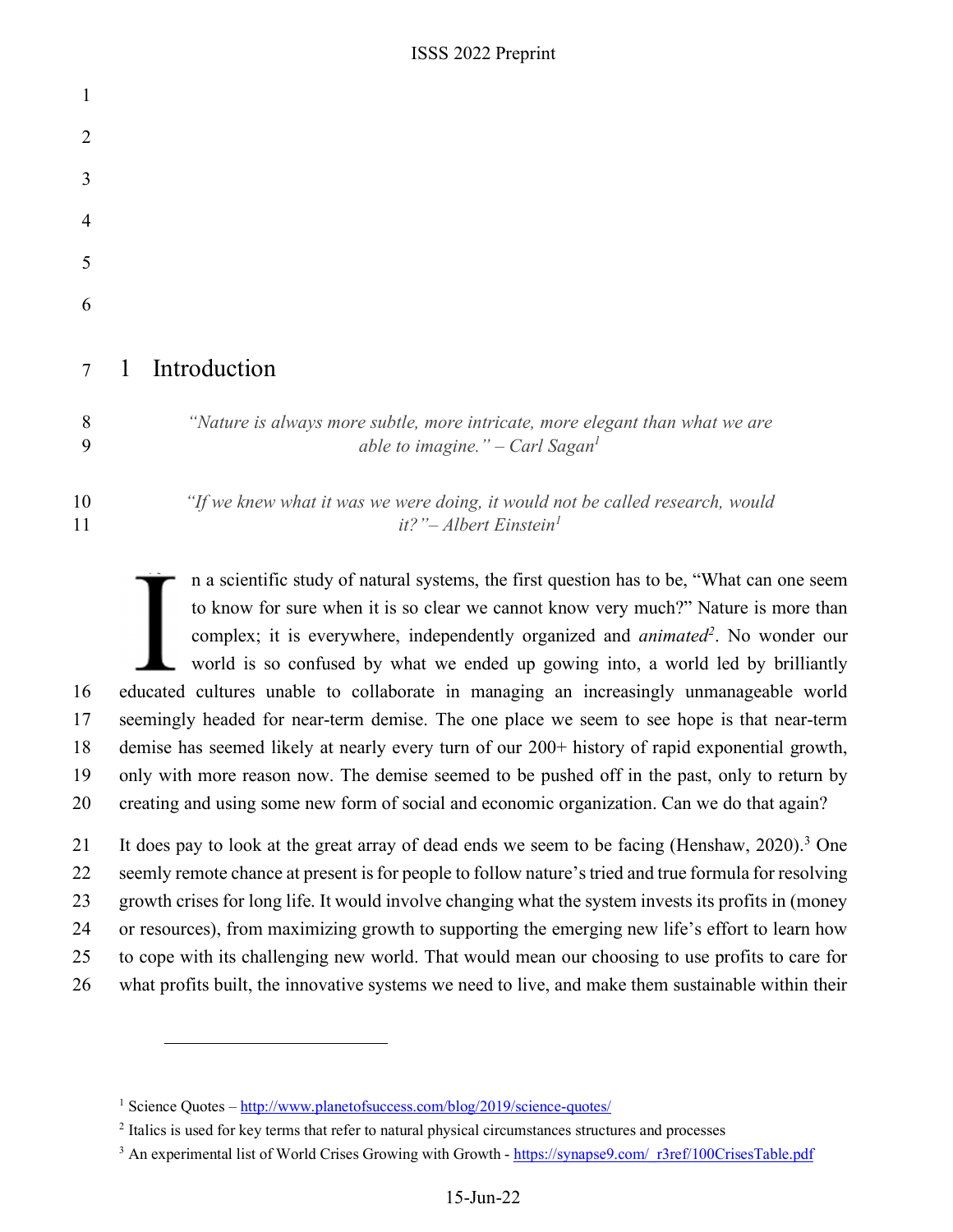27 means. That is like what graduates and other hatchlings, new businesses, and organizations go 28 through when forced to end their implausible experiments and make things work.

#### 29 **The natural systems approach**

30 That posture is what we take here, not only because natural systems are complex in so many ways 31 and engage with others. It is also because so many seem more controlled from inside than out, like 32 people and the weather. Each identifiable individual also seems to emerge from within the larger 33 whole too. So it is impractical and likely misleading to devise "controlled experiments." So finding 34 what one *can* know requires extra clarity in observation and language. There is some precedent for 35 this as a scientific method (Boulding, 1953, Goethe, 1996). Here we focus on reading the evolution 36 of emerging system designs associated with their growth, as is what ultimately seems to power 37 natural systems.

38 One of the initial questions is whether natural systems *have* organization, or are they just 39 coincidences of uncertainty? The latter is what science has implied by representing how nature 40 works with the statistical implications of recorded data. Whether natural systems are forms of 41 organization or not can be looked at in many ways. It is also a great test of one's perception to see what makes the difference. One good start is to look up the etymology *organization<sup>4</sup>* 42 which roughly 43 means "made like an organ," and from a systems view, "working as a system."

44 I call it "new science" for natural systems due to the focus on studying how natural systems 45 develop their own rules, freely experimenting within the bounds of the fixed laws of physics. One 46 can follow how that happens by watching systems grow to become self-defined and self-governed, 47 coupled with an external environment; like us, developing by emergence of new design, not *cause-*48 *and-effect*. In general, cause-and-effect implies the subjects are out of context, and *organization*  49 *principles* are not considered*,* such as the emergent properties of new relationships or of connecting 50 complementary parts that apply to things in context (Bateson, 2017; Henshaw, 2008).

51 Here we also start by recognizing that long ago, humans developed language as their first systems 52 science. It was our way of recording important patterns, relationships, situations, experiences, 53 identities, etc., and attaching our feelings and other meanings to share. A pair of the earliest now 54 common words from the dawn of language are mother<sup>5</sup> and father.<sup>6</sup> They name roles in a family 55 and society and identify the radical (at the time) new social unit and organization of the nuclear 56 family. When that occurred is unclear, as it may have been before there were words for it. That 57 two-syllable pair, *mo-ther,* and *fa-ther,* seem present in nearly every ancient language, though,

<sup>&</sup>lt;sup>4</sup> Etymology Online - https://www.etymonline.com/search?q=organization

<sup>5</sup> Mother https://www.etymonline.com/search?q=mother

<sup>6</sup> https://www.etymonline.com/search?q=father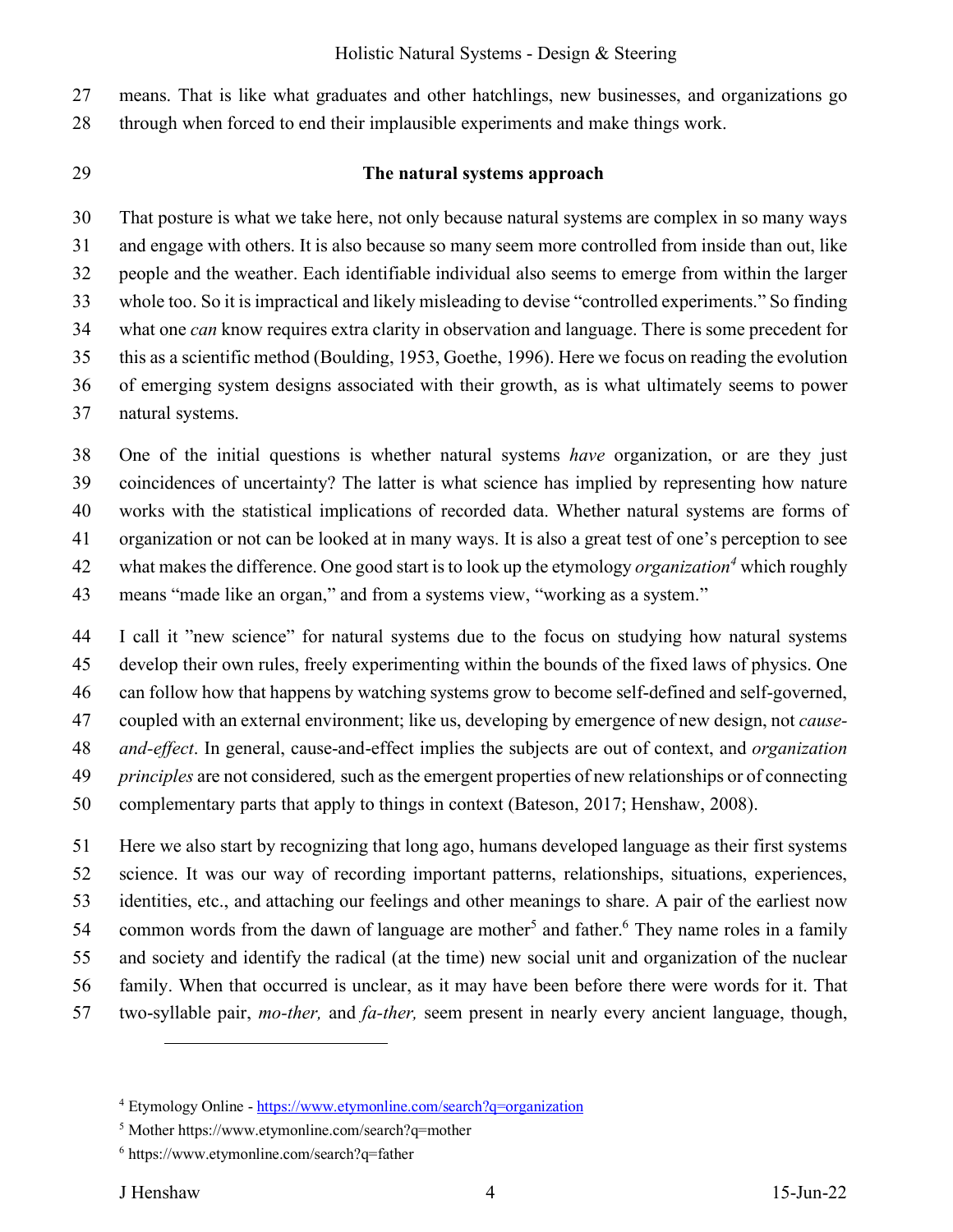58 along with the related *ma-ma* and *pa-pa*. There is a dispute about whether these nearly universal

59 terms are shared from one language to another or come from the earliest sounds infants naturally

60 make, which they do seem to.

61 They also correspond to the nuclear design of family life, an invention that may have spread like 62 the words from culture to culture.<sup>7</sup> So, we can use common terms both to refer to some of our most 63 ancient and durable knowledge of life and the *self-defining* things, arrangements, and features of 64 life with which we live and work. That way of defining terms is very attractive as a source of terms 65 for natural systems for scientific study, as the whole systems they define and other methods of 66 scientific definition are unable to do. It turns out that the natural systems of life are far better 67 defined by themselves than any observer will ever be able to, with the possible exception of the 68 fundamental laws of physics, amazingly useful generalizations of things too small to observe, with 69 one exception. That is the implication that the laws of physics are universally deterministic, 70 disputed by the organizations of the parts that seem to develop on every scale of the known 71 universe, and the bounty of emergent properties of new kinds of natural systems also display (Volk, 72 2017, 2020 ).

#### 73 **Observation**

74 We see natural systems behaving as a whole, as "things holding together" such as water drops to 75 the solar system, various organisms, and other forms of organization. How they work and what 76 holds them together are mysterious for many reasons. We generally cannot either see inside them 77 from the outside or see the whole from any place inside. So we often build an image that combines 78 what we see, often not with uncertainties and questions about what to follow. Another problem is 79 that a whole system does not work by "cause and effect" so much as by stimulus and response, 80 engaging networks of relationships. So, all parts tend to be responsive to every other. Like a family, 81 a system's internal designs develop individually to be self-sufficient except for access to its 82 coupled networks of outside sensors and connections for information and resources. How they 83 work is a little more exposed as their designs and connections develop during their growth, so that 84 is one of the focuses of study.

85 Exactly why systems form by growth is a little mysterious, starting imperceptibly small generally,

86 in some enabling context, from some initial *germ* or *seed*. So, to an observer, they always begin

87 when first noticed. Also complicating the identification is that growth starts so slowly, but

88 regularly, adding new parts and building up activity, going from less to more systematic by taking

<sup>&</sup>lt;sup>7</sup> Question of ancient aboriginal Australian use of the terms, for example

https://www.westernsydney.edu.au/dhrg/digital\_humanities/featured/past\_projects/mama\_and\_papa\_in\_indigenous\_ australia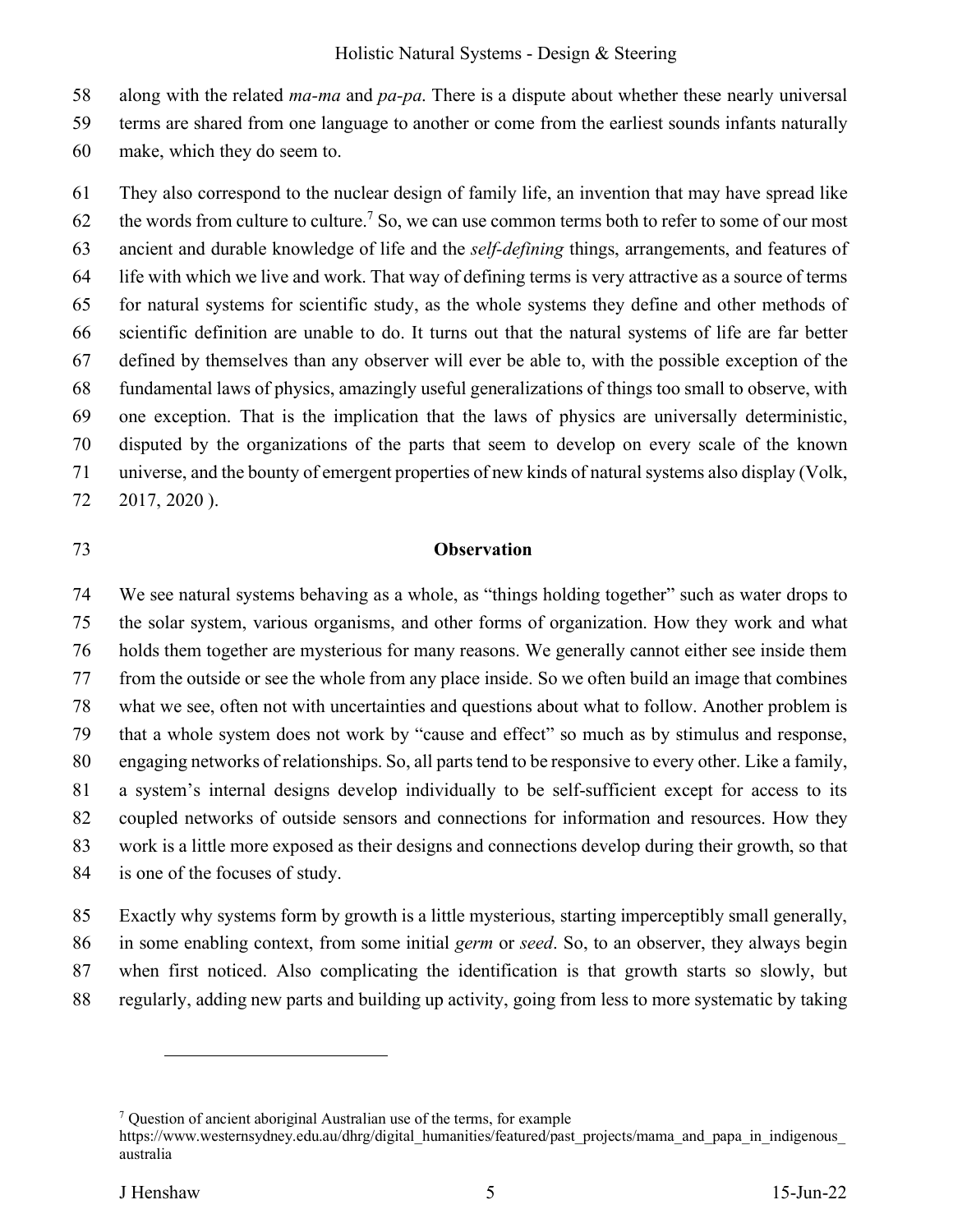89 faster-and bigger steps, a nonlinear and *compound growth* pattern. As a result, novices may not

90 have preconceptions and notice them well before experts who constantly compare what they see

91 with what they think they know. That is why experts, poets, and others learn how to return to being

92 naïve observers at will. It is to have perceptions that are more open and truthful.

93 Why nature starts all systems with compound growth was the subject of the previous paper on the 94 nature of natural systems (Henshaw, 2021). How growth starts is a kind of explosion, which makes 95 it quite visible as a sign of emerging systems of system change once one gets accustomed to seeing 96 at a cue to notice what is happening. However, we can never have more than limited information 97 on what is happening. We can often only see when systems noticeably change, but awareness of 98 contexts and periodically paying close attention help. So it is getting to know them and watching 99 for cues to respond, as much as we do habitually in raising children or doing projects at work, that 100 expands our vision of what is happening in the world that matters to us. Natural systems science 101 is about watching for cues in familiar and unfamiliar contexts and learning to convert perceptions 102 into information for others using familiar language.

#### 103 Reflection – *What it comes down to is that we do not define reality*.

104 That is what nature does! We just observe and take simple notes on things that 105 are quite complex we call "concepts." That, unfortunately, detaches our notes 106 from the contexts that would have given them meaning. So to build rather than 107 lose meaning, we need to use concepts to help see how much they leave out as 108 an ongoing learning process. It works best when making observations to pause 109 at the end to get a broad sense of the contexts, as well as taking away the facts. 110 That makes it much easier to discover new things when you go back for what 111 else there is.

112 One successful way to study the organization of systems is to look for patterns from one place that 113 also occur in others, say patterns of individual character, delayed reaction, overreaction, etc. That 114 validates some questions while raising more, forming a tree of branching learning. For example, 115 it can help to compare kinds of boundaries and look at what relationships do and do not cross the 116 boundary. With that open approach to revisiting the same question finding new information both 117 enriches and validates that the inquiry is of natural rather than conceptual designs. When checking 118 theories, one must look for exceptions whenever the theory seems repeatedly confirmed. Nature 119 will always give only similar answers.

120 The usefulness of theories and concepts varies considerably. A more advanced but quite practical 121 method is to first develop a theoretical model and then use it, by contrast, to aid in searching for 122 how nature departs from it. Theories are always abstractions (Back, 2006) that simplify and detach 123 a natural pattern from its context but can also refer to the natural phenomena and contexts of

124 interest. For example, when increasing pressure on a system, the result may be unexpected, such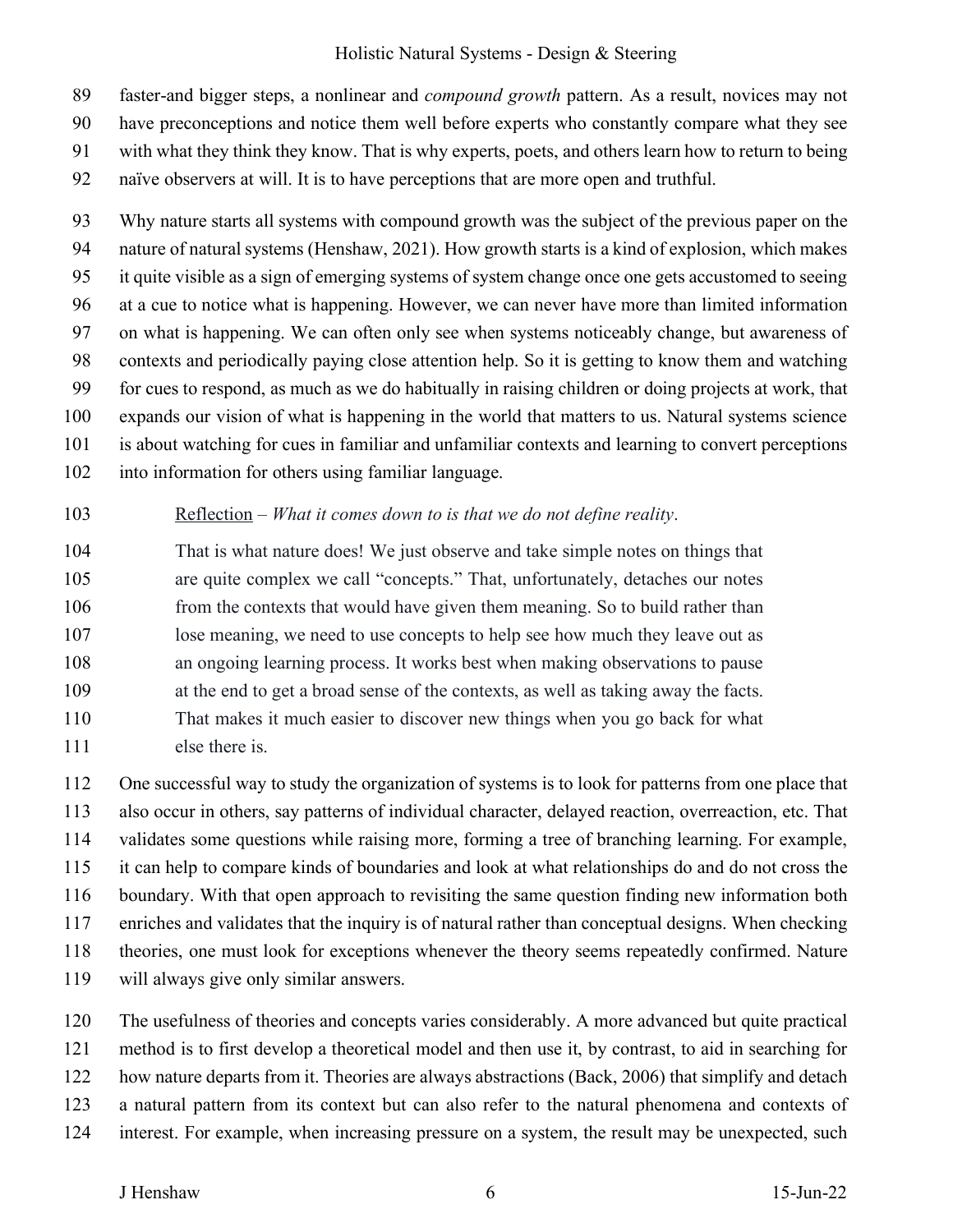125 as causing it to *jitter* before it fails. That exposes another level of organization and raises a broader 126 question about how systems under pressure will unexpectedly behave. Disturbing pressures can 127 have horrible effects on people, such as causing many strange kinds of panic, while in other 128 circumstances causing beautiful overtones from musical instruments. However, that pressure can 129 cause unpredictable disturbance also tells us that all systems have internal designs that can be 130 disturbed. That offers a very useful cue to respond to systems behaving unexpectedly, to see what 131 may be pushing the limits of their resilience. How to use these techniques will be one of our focuses 132 here.

133 As we study signs of development and change, we see more evidence that systems are not 134 numerical in design but organizational, built by forming networks of relationships that create 135 bonds by working together. However, numerical variables of interest are still useful for prompting 136 us to look to nature for answers, asking the main question: "What are we seeing, and can we 137 check?" For that, we generally need to accumulate contextual information as evidence and search 138 and digest our perceptions using a combination of *reasoning* and *feeling.* That makes full use of 139 our wonderfully and essential but underrated holistic senses. Our feelings help to enrich and 140 balance our reasoning, and reasoning to enrich and balance our feelings. It does depend on being 141 open one what one finds, but that process of enriching and validating one's perceptions can ground 142 one's thinking deeper and deeper in reality.

143 For example, the question "is the bolt tight" seems like a simple question. However, it turns 144 attention to both the bolt and its contexts and what might have prompted the question, like concern 145 about the cause or dangers of a loose bolt. Asking why the question came up is where the variables 146 are, prompting a search of the context. So, in general, expecting to learn something new every time 147 you ask a question about a natural system is a great sign that one is learning from nature rather 148 than looking for abstract answers. If not, one might be asking the question wrong or perhaps asking 149 it of a model or theory that always gives the same answer. What does that mean? It means that any 150 meaningful information from nature will reflect *all* the relationships in at least the immediate 151 context.

### 152 **1.1 The fascination**

153 The fascination with how nature works by itself, what this study came from, did not come from 154 trying to imitate nature but from noticing all the little transients that seem to begin and end all 155 events. They turned out to be the *takeoffs* and *landings* of systems emerging with compound 156 growth. It came up in freshman physics during a demonstration of using a strobe light to trace a 157 digital path of a ball in gravity, producing a simple parabola one can then calculate. So, to make a 158 small joke, I asked, what about the tossing and catching? I thought it funny that we only discussed 159 the part of the behavior that closely followed a fixed rule. The brief dynamic beginnings and ends 160 of things generally do not.

#### J Henshaw 7 15-Jun-22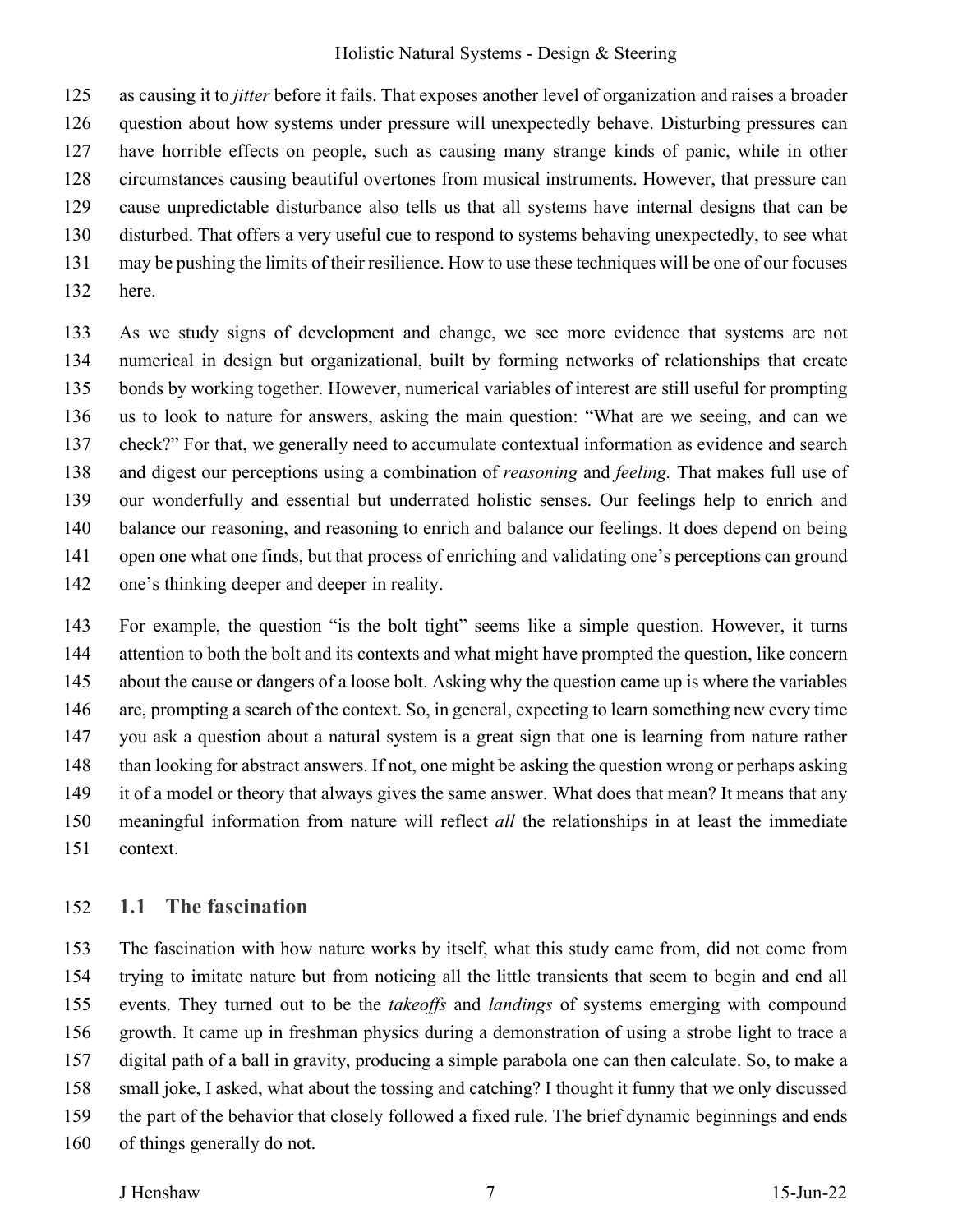161 Later I found that split attention between animated and deterministic subjects was rather global, 162 with most of the sciences looking only for fixed rules. Perhaps it was just having not found useful 163 ways of studying emergent systems with individual designs and behaviors everywhere in nature. 164 It might also have been that science has been unusually effective in making things profitable from 165 its beginning. Hence, as a culture and often also doing work funded by profits, for methods of 166 control, it would have grown faster than other forms of inquiry and tend to dominate. Also, 167 naturally funded from profits, it would be natural for funding sources to ask it to study how to 168 control and be certain of profits, steering the culture of science toward assuring the most profitable 169 methods of control. In any case, I left physics and went on to study architecture, where how 170 complex designs emerged and came to completion, the beginning and ending transients of lasting 171 services, is always very important.

172 Reflection – *The cost of our simply tremendous history of success*

173 For centuries science and business mined profitable rules of cause and effect. 174 That seemed to come with a solitary focus for developed societies on growing

175 our control of nature and growing money, now quite visibly having distorted all

176 of human consciousness. Perhaps that is what blinds everyone to the nature of

177 emerging systems and the other amazing secrets of nature's success while

178 neglecting our tremendous emerging mortal threats of its overshoot!

#### 179 **Comparing growth systems**

180 The method introduced here for comparing different kinds of natural systems in context is a new 181 kind of natural systems science. There are limitless variations in how systems grow, most having 182 identifiable unique individually. That comes from growth being an *individual*, *internal*, *animated*, 183 and *exploratory* process that occurs in an also individually unique context. To study them, we start 184 by comparing three generic internal models and three internal design strategies for growth (Figure 185 1). Then, we study and compare the shapes of their development curves as records of *system*  186 *learning,* looking for patterns of internal and contextual design and development and potential cues 187 for responding to them. That is also how we compare natural systems with those developed by 188 people, generally finding that they have different structures but similar growth processes.

189 We look for how an emerging system's interior and exterior worlds are coupled, how each 190 navigates its challenges and otherwise behaves. We study natural self-organizing systems as self-191 animated since what allows them to develop is a design for capturing energy, but still not having 192 human characteristics. So "half alive" and often taking off in unexpected directions, like 193 whirlpools, air currents, and fire, exhibiting behaviors we also see in people and social networks.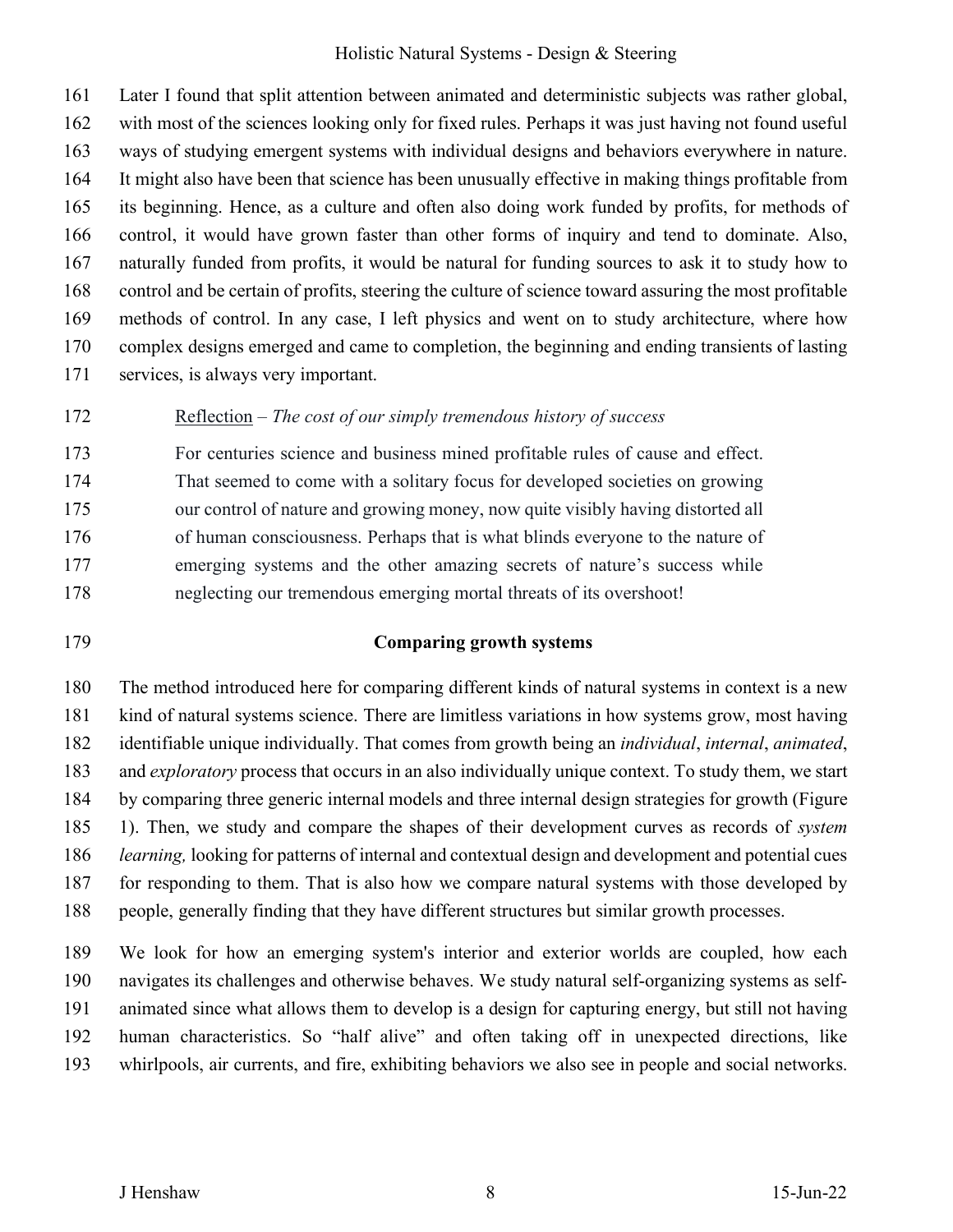194 Systems displaying them include astronomical nebulae (Wiki-a, 2022)<sup>8</sup>. Even single-cell 195 organisms display elaborate forms of such behaviors, like slime mold. Naturally occurring systems 196 that include people and human-made systems that include people will display human 197 characteristics but still not be human. So, it is important to use clear language.

198 What can you say about the systems that develop along the growth paths seen in Figure 1. They

199 could be either human social systems or biological or chemical systems. Those kinds all produce

200 different growth curves like those seen here. Are the shapes associated with different animated

201 processes? Are the ways the curves change characteristics of any familiar internal or external

202 conditions likely to affect a system's behavior?





203



204 Figure 1. Degrees of endurance for emerging growth systems: Failing for 205 being uncreative, Failing for being too creative, and Having it just right.

206 All systems appear to require successful germination by some new combination of things that can 207 concentrate energy and resources for building up their animating structures, creating a *viral* or 208 *contagious* process. For systems that show Type 1) Growth to Exhaustion, resources run out, 209 starting with growth as the system forms by using resources to build itself, but then declines 210 following some kind of bell curve. For Type 2) Growth to Disruption systems, the resource is 211 relatively infinite, or the system's creativity lets find other resources. Without any constraint, 212 growth might continue to accelerate until it disrupts its internal processes. That case lets us 213 compare a match that pops and blows itself out without consuming all the phosphorous with 214 creative human relationships, businesses, and societies with boom-to-bust system designs. That 215 opens up many examples to study with much the same problem. How many familiar examples can

<sup>&</sup>lt;sup>8</sup> Astronomical nebulae **https://en.wikipedia.org/wiki/Nebula**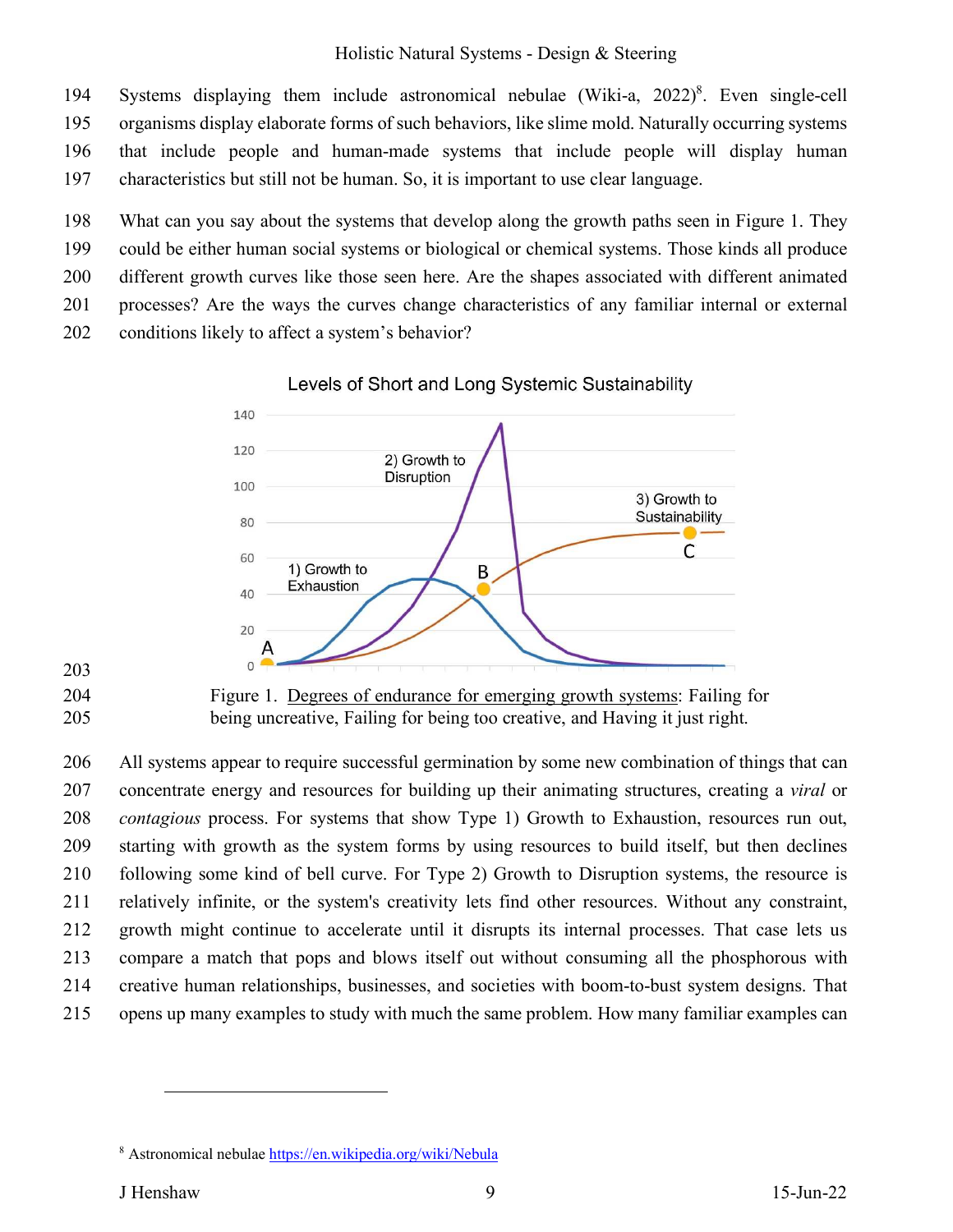216 you think of for Type 1) and 2) growth? The one uses a resource till it runs out. The other expands

217 faster and faster till it upsets its internal workings.

218 Then some systems grow and avoid those growth hazards, Type 3), accomplishing all three 219 transitions, A, B, and C, to have a relatively long period of sustained climax before meeting some 220 later decline or hazard. That kind of system must be internally creatively adaptive enough to 221 change with its circumstances. It needs to expand beyond the limits of its initial resource and then 222 shift to using a sustainable resource, no longer using its internal building capability to expand 223 exponentially but to maintain the health of its internal design and environment. That means having 224 the capacity to sense cues to avoid hazards, i.e., developing an instinct for self-preservation and 225 survival. There are various examples of simple energy or chemical systems that are resilient and 226 self-regulating as if having a survival instinct. However, that is not what we mean to focus on here. 227 A simple case of a near-living system adapting to its environment to become sustained for a while 228 was that of a warm air current. It was temporarily blocked by another and then, as if "waiting its 229 turn," resumed its travel on its original path. It is not important but a reminder that non-living 230 systems also sometimes creatively adapt.

231 So to apply the comparison of those three growth system types, we can ask:

- 232 Which of the three paths seems most like the world's we live in?
- 233 How are we doing at reading the cues for changing our strategies?
- 234 Civilizations can live quite long, and ecologies and species much longer. If we are so 235 inventive and perceptive, what are we missing in the world are we missing.
- 236 The people running the planet tend to be the best educated and most communicative 237 types of people from good families; where is their mistake?
- 

238 **Basics of systems steering** 

239 Passive environmental influences such as resources, pathways, and constraints, to which natural 240 systems make an animated response, show systems navigating their terrain using *internal system* 241 *steering.* That would apply to all organisms, of course. It would perhaps also apply, if differently, 242 to weather systems, which are internally animated and respond to external change. But, on the 243 other hand, one would not call it system steering; if a physician, gardener, or other knowledgeable 244 caregiver gives *support* or *assistance* to other things. That is *system guidance* instead, not *steering* 245 unless you consider the guiding person a part of it; then, it is a system of mutual steering of the 246 guide and the subject. Externally *forced steering* of a system not as care would be *interference*. 247 The self-steering of natural systems is the subject here, how animals, communities, or other *self-*

248 *preserving* systems are alerted and respond to threats and opportunities in their paths. We mostly

249 aim here to broaden the context of thinking around the similarities and differences between the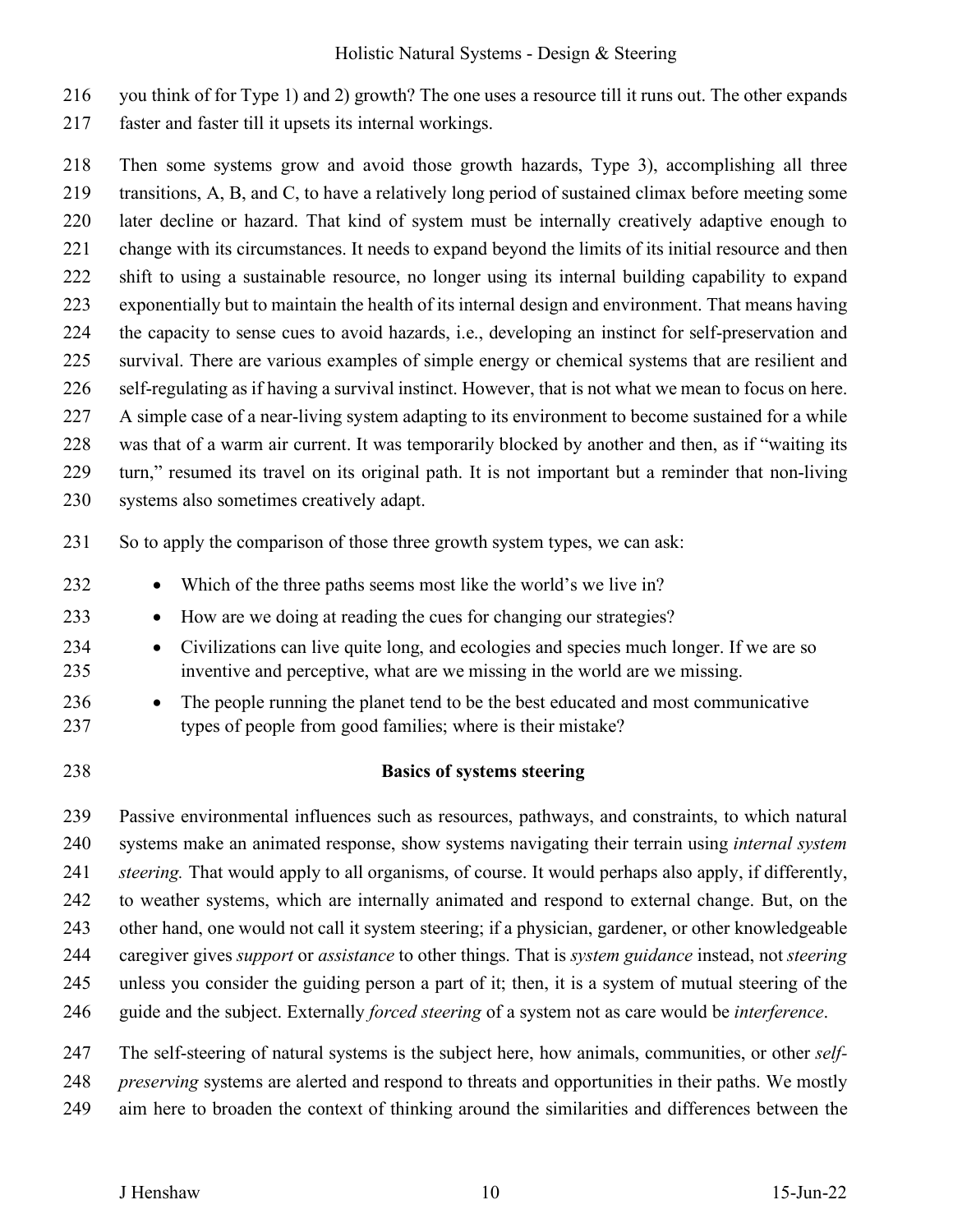- 250 strategies for steering ourselves and steering our planet. Both have challenges to overcome and
- 251 opportunities to grasp.

|                   | Caring for a home and garden                                                                                                                                                                                   | Taking a trip with others                                                   |
|-------------------|----------------------------------------------------------------------------------------------------------------------------------------------------------------------------------------------------------------|-----------------------------------------------------------------------------|
|                   | Continuous self-correction, such as<br>like homeostasis                                                                                                                                                        | Following a practiced script or<br>method                                   |
|                   | Responding to threats and<br>opportunities                                                                                                                                                                     | Hunting for things matching or<br>complementing a given pattern             |
|                   | Responding to external cues to take<br>action                                                                                                                                                                  | Responding to internal cues to take<br>action                               |
| 252<br>253<br>254 | Table 1. Different kinds of system-steering for people or other systems with<br>internal guidance help them navigate. Think about the varied purposes,<br>conditions, and cues for response required for each. |                                                                             |
|                   | Ostrom – Guides to common interests. (1990, 2009)<br>is happening and make better choices.                                                                                                                     | Exposing regional stakeholders to their contexts helps them understand what |
|                   | Midgley – Community Involvement. (2007, 2011)<br>what is happening and make better choices.                                                                                                                    | Exposing community stakeholders to their contexts to help them understand   |
|                   | Cabrera – DSRP systems thinking. (2008, 2022)<br>Deepening perception of reality by looking for how four dimensions of<br>reality connect: Distinctions, Systems, Relationships, and Perspectives,             |                                                                             |
|                   | Smith – AIC systems management. (2009, 2013)<br>internal, transactional, and contextual domains.                                                                                                               | Expanding the powers of Appreciation, Influence, and Control from and on    |
|                   | Henshaw – Growth as natural system design. $(2018, 2021)$<br>Connecting how we and nature both make new systems by expanding on<br>expanding germinal forms that start and change scale as wholes.             |                                                                             |
| 255               | Table 2. System thinking methods for enhancing the learning experience                                                                                                                                         |                                                                             |

256 Figures 2 & 3 below show pictures of the *defensible domains* of a family home and a car on a road

- 257 trip as examples and symbols of the more general relation between a natural system's *internal*
- 258 organizational center and its *transactional* and wider *environmental* contexts.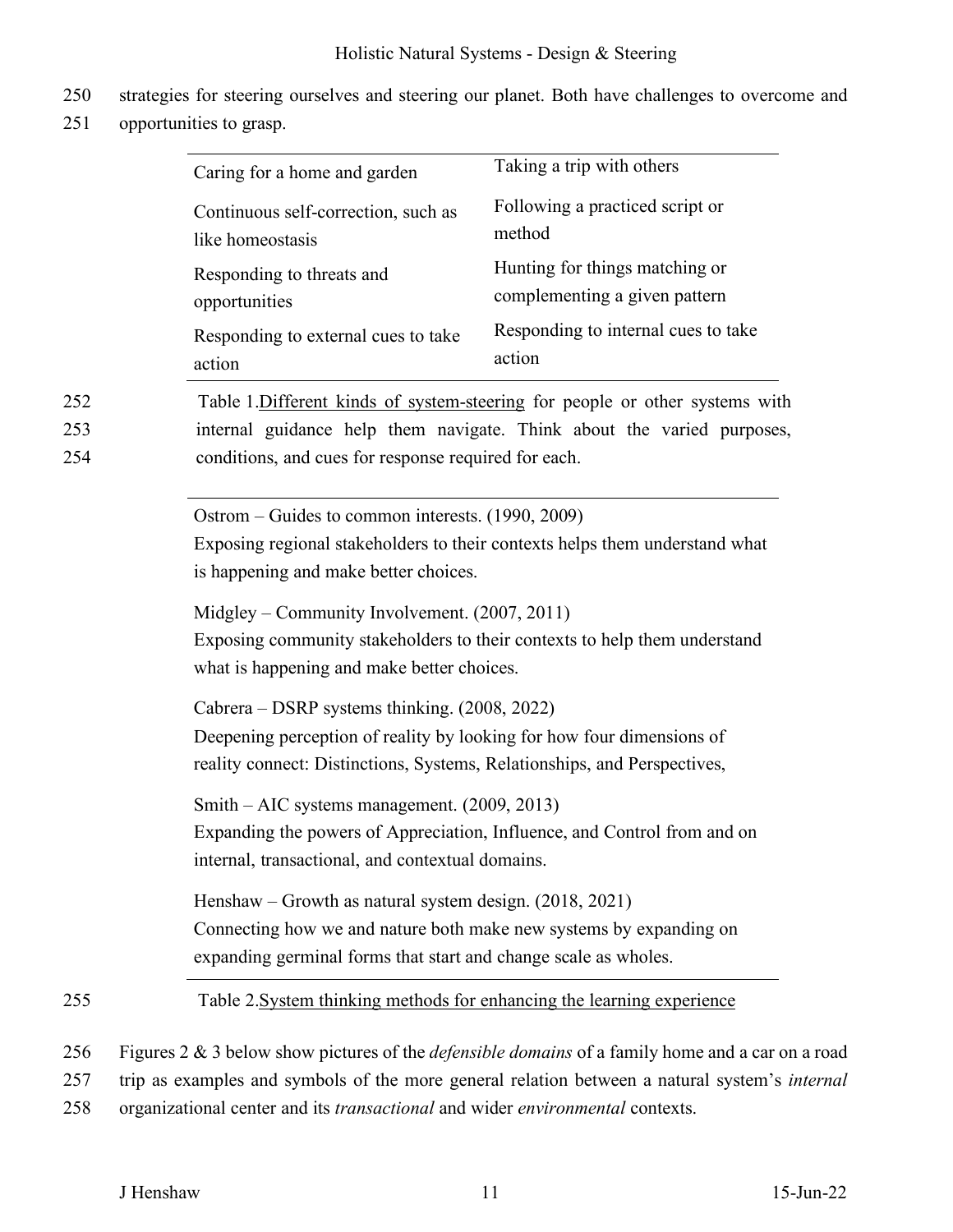259 The practical steps of steering such systems in all variations follow the same general pattern. There 260 are four separate or blended steps: *sensing*, *responding*, *preparing*, and *acting*. For these two 261 examples of the home and a traveler, the specifics of any sensing and response for one of either 262 kind could be quite different. We know that intuitively, but it is also because *steering* is an 263 extended series of *emergent designs*.

264 Examples of merging the four steps into a single flowing process are important. They often include 265 steering cars, coordinated body movement, dance, flocking and conversation, and of course, the 266 self-governance of economies. Hesitant response; pausing to recalibrate with each response is also 267 common. For example, birds often move that way, as do artists and designers who move one 268 careful step at a time. Then there are people pressed to respond but unable to, who freeze instead, 269 their "animal spirits" kept from moving them into action at all until they recover. Another 270 interesting pattern is strategic hesitation, such as birds waiting before taking flight or people 271 waiting to initiate a plan, waiting for the right conditions.



Figure 2. Defensible domains  $#1$  Figure 3. Defensible domains  $#2$ 

Suggesting the nesting of the *Internal*, *Transactional*, and *Contextual* domains of living systems for engaging its powers of (or corresponding to) *Reasoning* and *Feeling* for navigating environments, responding to a contexts *Distinctions, Systems, Relationships,* and *Perspectives*

272 Steering, then, seems to rely on feeling as a primary guide. You would not think that, given how 273 people say they are reasoning their choices of what to do. How many kinds of feelings we have is 274 not clear, but very many, and they are essential for our survival instincts and help us feel our way 275 along the steering demands listed in Table 1. For feeling and action to be in sync and steering 276 choices to flow smoothly, sensing and response coordination mechanisms must be on the levels of 277 both autonomic nerves and whole system behavior. We certainly react and feel that when 278 responding to an unexpected threat and also while cruising along expertly steering a car while 279 talking or thinking about other things. You might say feeling one's reasoning and reasoning one's 280 feelings is a mind-body collaboration central to steering.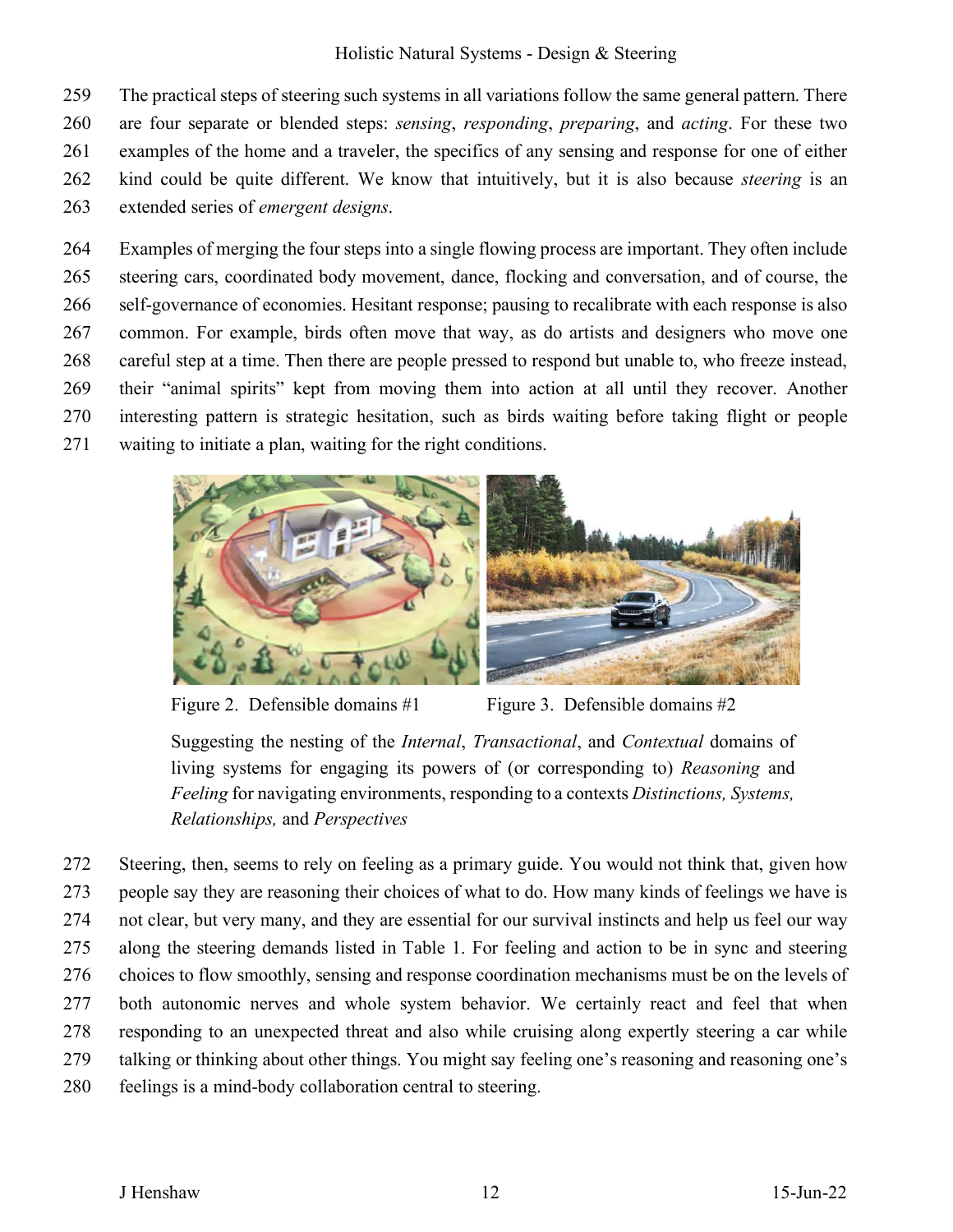#### 281 **Unchangeable whole systems**

282 The evidence that many kinds of natural systems begin, develop, work, live, and only change as 283 wholes includes how our bodies grew from single cells. Our growth in the womb changed our form 284 a few times, and after we were born, our bodies and lives also changed form repeatedly while 285 retaining the distributed individuality of our characters and behaviors. Part of what makes enduring 286 individual wholes possible is the coupling of the self-contained internal system and its connections 287 with stable external systems – a coupling of a separate world with connections. That is also what 288 makes every enduring family in its home so unique and enduring; little can interfere with its 289 defensible internal world or its connections. It is similar for cultures and languages developed by 290 a growth process as wholes, but without a physical skin or enclosure, as "open systems.". Their 291 organizational structures make them unique and able to be flexible and adaptable as whole systems, 292 but only able to change as wholes. The primary "force" holding them together is the emergence of 293 versatile properties from making complementary connections. Simple examples are having 294 internally controlled openings between *interior and exterior spaces* or having *cars on streets*. Even 295 simpler examples include *knife and fork* and *pen and paper*. It genuinely seems that everything 296 *made* is made of these.

297 Cultures and languages can only change the structures that make them whole, their *tensegrity,* by 298 internal processes *of the whole* to change what holds them together. The key to their combined 299 durability and flexibility is that they have something like a "blockchain design," with "authentic 300 copies" of the design for the whole system like a genome, distributed to every part for active use 301 or reference. The specific means of whole system coordination are often more visible than how a 302 genome unifies an organism. Even in that case, we can't follow how the whole system coordination 303 works. We do see there must be a coordination mechanism, though, and see direct evidence. That 304 validates looking for more.

305 For each cell to check if what other cells make fits the master plan is also something a body would 306 likely need to survive. So together, that gives one a puzzle for helping connect related observations. 307 For familiar cultures and languages, the puzzle is how they remain so self-consistent over such 308 long periods and are also so flexible and innovative. We seem to see the coordination mechanism 309 in every cultural or language engagement, relying on two things. One is distributing authentic 310 copies of the master design by acculturating people to that way of living or speaking, in youth or 311 by immersion later. That gives them "the authenticated copy" to check against others for 312 consistency, "the distributed ledger." For languages and cultures, the authentic copies contain a 313 large part of their history, much like every family conversation relies on having access to much of 314 the history of family conversations.

315 If one watches closely, each connection with someone starts with checking to see if there's enough

- 316 recognition as being part of the same culture or having enough shared roots of meaning to
- J Henshaw 13 15-Jun-22 317 understand one another. Computers don't understand, but we design them to repeatedly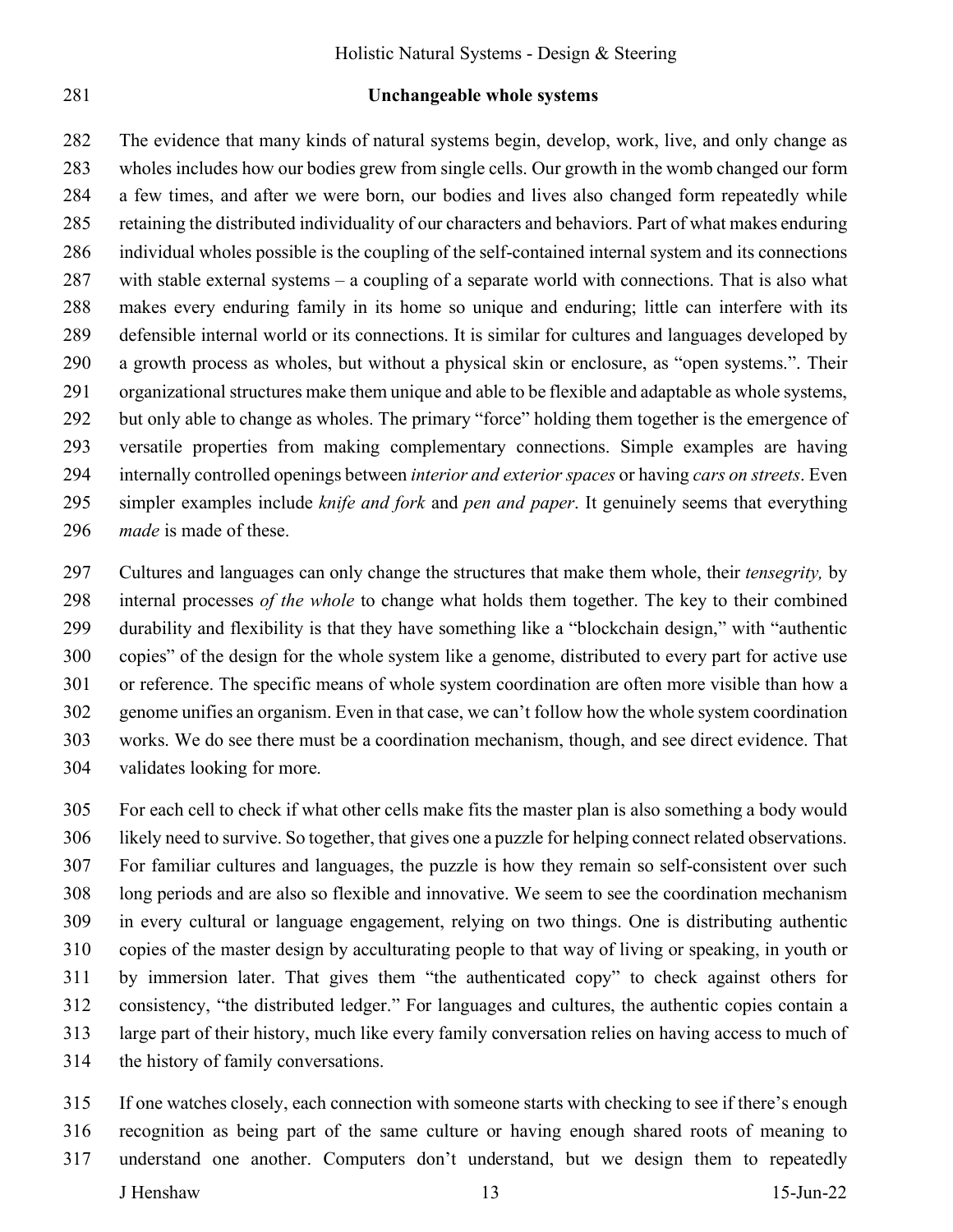318 authenticate all transmissions. How else could you have confidence about what is being 319 "transmitted." So in cultural or language relationships, we rely on connecting with the roots to 320 share meanings, which maintains the root meanings forever since the root meanings originally 321 come from root experiences with others and nature. That's the real foundation. The one way the 322 root meanings change, which does happen, is by innovation in meaning that extends the culture or 323 language as a whole.

324 So it seems that the most successful of humanity's inspired, proud and ancient cultures found their 325 way into such a troubled world as we find today, perhaps by having taken a wrong turn some time 326 ago, while all along evolving to work and stick together as a whole. So like all of us individually, 327 our cultures can only repair our path by changing as a whole. Of course, we'd still need to keep 328 checking the new and old root meanings as we go, but to relieve our troubled steering of the planet 329 travel to safety, it seems necessary for it to result from inspirations of the whole.

- $330$
- 

#### 331 **Physics and the science of natural systems**

332 Both physics and natural systems science aim to offer reliably useful abstract models of how nature 333 works. However, their use is quite different. The use of the one is predictive and of the other 334 exploratory. Natural systems science is about what we can discover about the organization of 335 nature, something that numbers cannot represent. There is also a disagreement in some quarters 336 about whether nature works the same as our most useful abstract models. Physicists seem mostly 337 non-committal, simply relying on the equations that fit the data for predicting controlled or 338 uncontrolled outcomes and represent the universe with grids of numbers.

339 In contrast, natural systems science uses models to assist with discovering forms of organization 340 in nature, prompting targeted questions about continuities that depart from the simpler paths of 341 models. For example, a car will never follow the exact shape of a road, but that shape is a good 342 place to start when looking for the true path that a car did or would likely take. For example, that 343 might help identify which skid marks were associated with a particular car's path of travel.

344 For another difference, physics assumes "cause and effect," implying that there will be no effect 345 lacking an external force and that models of external forces determine events. The models based 346 on it have proven exceptionally powerful but do not raise questions about the contexts in which 347 they are used. So our social systems have gotten into serious trouble, unaware of the consequences

- 348 of using them.
- 349 The premise of natural systems science is different. It is to look for and study *emerging individual*
- 350 *systems,* their causations, internal designs and relationships, evolution, life cycles, self-steering,
- 351 and their external connections and relationships (Henshaw, 2015, 2018, 2020, 2021). The real
- 352 beginning of this approach to systems science was discovering a new way to use the central law

J Henshaw 14 15-Jun-22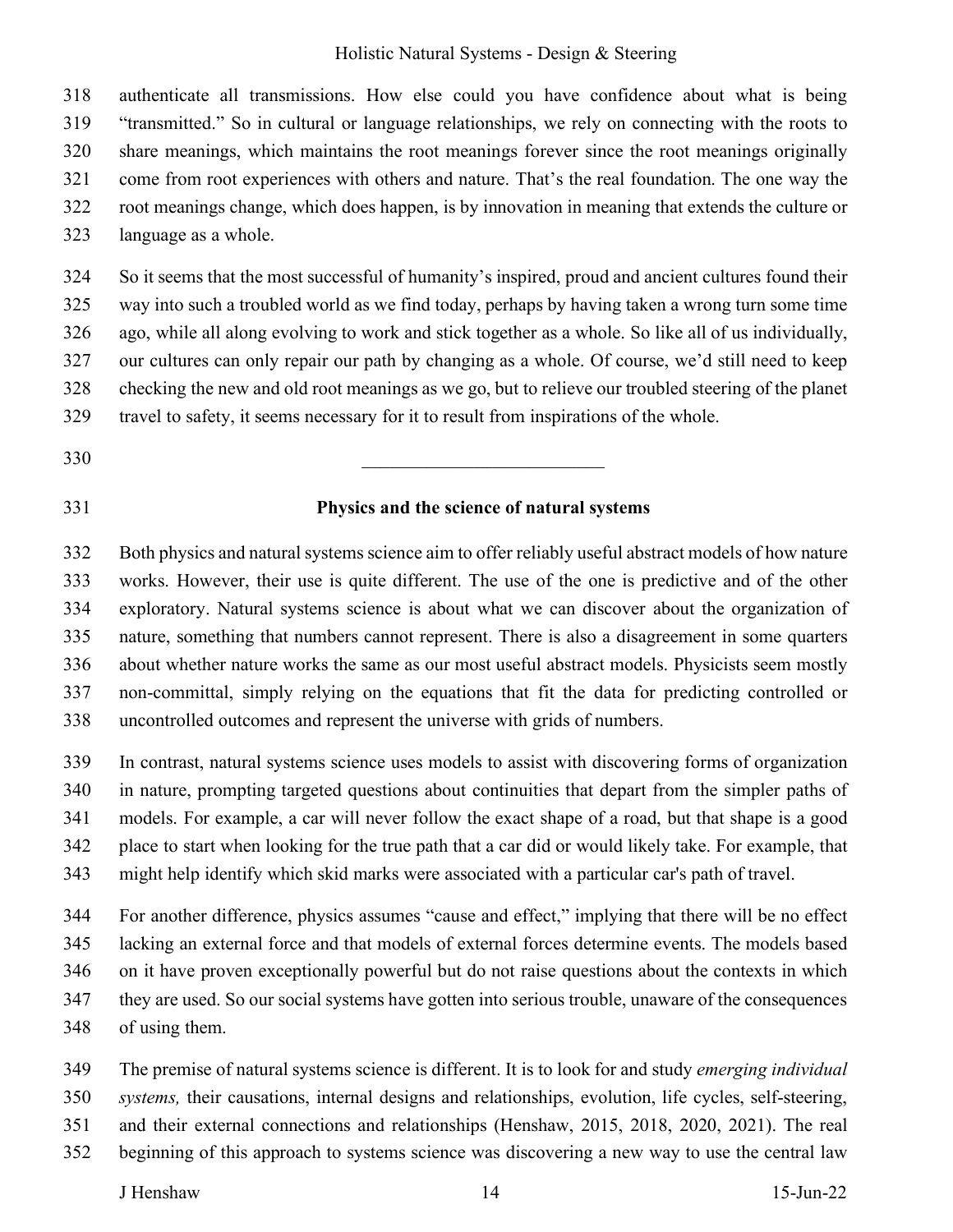353 of physics, the conservation of energy. It was to ask: How can physical systems begin and end 354 while maintaining continuity of their energy needs and uses? The answer that turned up was

- 355 "emergent organization" achieved by the deeply nested internal physical processes of what we see
- 356 from the outside as flowing numerical "growth" (Henshaw, 1995, 2010).

357 Not all kinds of natural systems are like those that develop as wholes through an organizational 358 building process we call *growth*. However, they are the most useful kinds of natural systems that 359 people are part of, work with, work on, or work through. They are also special because they are 360 designs of nature powered by developing complex organization more than by quantities of energy. 361 So, they can regularly break some of the "laws of nature" for a while, like some of the laws of 362 thermodynamics. So, one might ask if this stuff called "natural system organization" is something 363 real or imaginary, a new kind of proposed "dark matter," maybe?? How else might it have slipped 364 by the attention of our many highly advanced fields of modern science?

365 The terminology comes from what the words of natural language refer to in nature, so by definition 366 to what is real (not theory), and what the inventors of language saw and asked about as natural 367 phenomena. Western languages all get the term *organ* more or less intact from the ancient root 368 Indo-European terms 'werg' and 'ano' that mean respectively 'work' and 'do'<sup>9</sup> Combined, they 369 mean "thing that works." So in the word '*org-an'* the prefix '*org-'* refers to *the thing,* and the suffix 370 *'-an'* to the *doing*, and "*org-an-iz-ations*" can be read as "*creations made of working*  371 *relationships.*" So natural systems, as the "*working relationships created for the work of nature*," 372 seem to be both organizations and organs in the traditional sense. So, no dark matter, just a better 373 understanding of the meanings of the common language.

374 It is such an important subject that one would expect it to be well studied. It seems that the lack of 375 study may be due to the reality that natural processes define having a form that cannot be 376 represented in numbers or theories, such as people define. However, better questions about natural 377 forms can be raised using numbers and theories to illuminate natural designs if used well for that 378 purpose. That poses a problem for physics, which can only approximate nature with random 379 variables in any case. A further barrier to representing natural systems with physics is that they 380 emerge from their environments by internal causation, composed of complex systems of 381 relationships complexly coupled with environmental context. So though this approach to studying 382 the working relationships that let nature's systems work by themselves has only begun to develop, 383 the progress relies on standards related to physics and has come up with some useful new 384 questions.

<sup>9</sup> Organ – Etymonline: https://www.etymonline.com/search?q=organ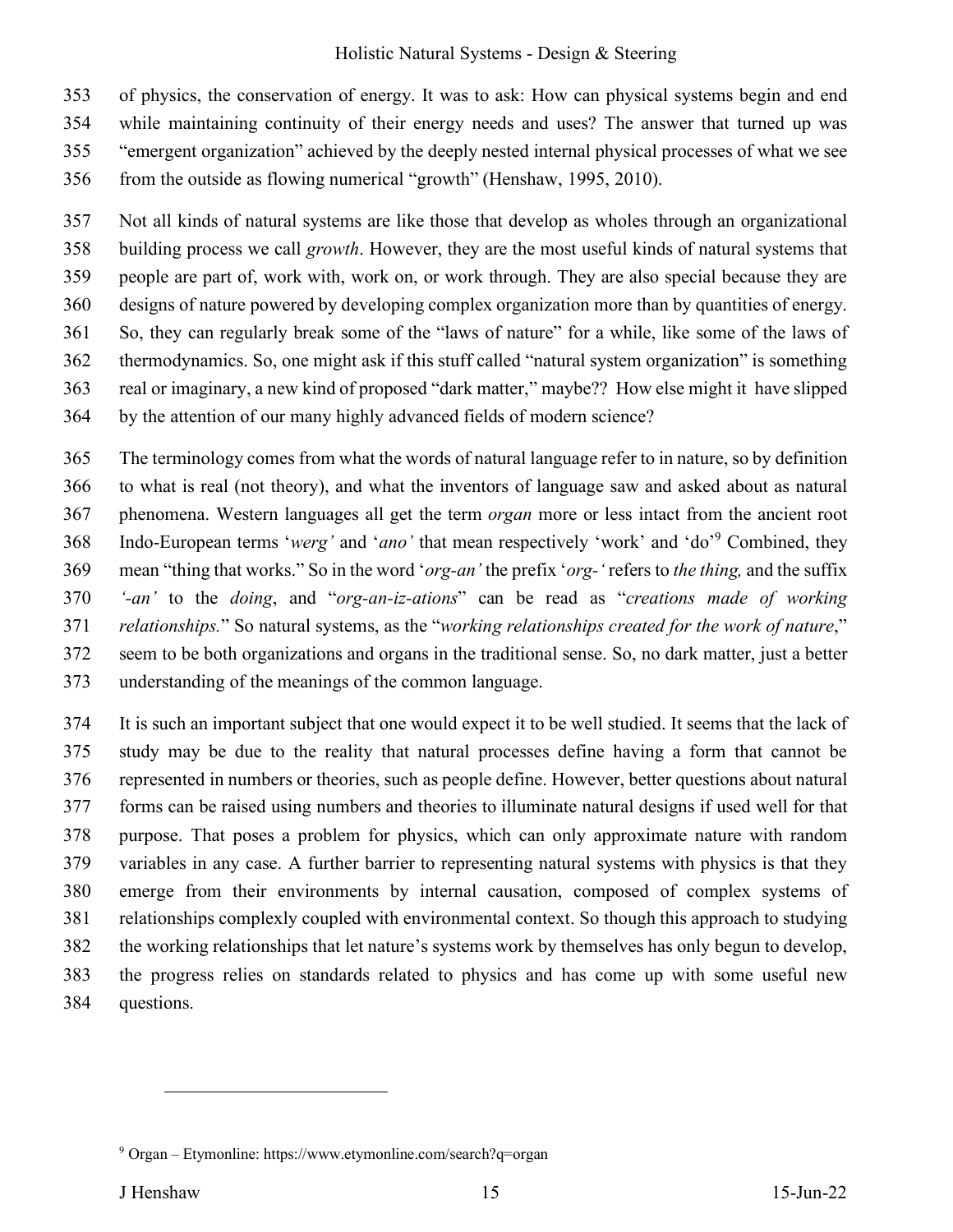## 385 **1.2 Ancient Cultural Roots**

| "The concept of alienation identifies a distinct kind of psychological or social ill; namely,<br>386 |  |
|------------------------------------------------------------------------------------------------------|--|
|------------------------------------------------------------------------------------------------------|--|

387 one involving a problematic separation between a self and other that properly belong

388 together." – David Leopold

#### 389 **Conceptual blinders**

390 There are two fundamentally different ways of learning. One is to absorb direct impressions from 391 senses, observations, and experiences without interpretation, as we all do at times, especially at 392 unguarded moments. Artists and skillful observers do it for their work and others for connecting 393 deeply with reality. But, of course, that would have been the only way humans learned at first and 394 what began to change as we developed language. It is unclear when humans started to rework our 395 impressions of life to replace them with more powerful abstract concepts for life. It was probably 396 in stages before or after our brain's neocortex developed, so a range between 90,000 and 50,000 397 years ago seems plausible (Wayman, 2012).

398 Concepts are powerful because we can arrange and change them quickly, giving thought an 399 ultimate modeling tool and toy for rearranging ideas of reality. They can work wonderfully in 400 combination with our accumulated direct observations, feelings, and impressions, each informing 401 the other. However, because concepts are inventions and easy to manipulate when we first learned 402 to build entire realities from them, it makes individuals and communities vulnerable to becoming 403 quite confused. The problem arises when making decisions based only on concepts when they 404 either blind you to or you simply lack any accumulation of direct observations, feelings, and 405 impressions of the reality your decisions will impact. This potentially systemic loss of connection 406 with reality does seem to be the source of, perhaps not all, of course, but certainly many of 407 humanity's major mistakes, like humanity's current accelerating destruction of our home on Earth. 408 The evidence that a blind fixation on a concept is the cause of that disaster is that we have long 409 had a rule for endless compound growth. All of nature uses compound growth only as a brief 410 kickstart for building systems.

411 There is extensive evidence that humans have become confused about our relationship with reality.

First, there is the very long history and innumerable kinds of alienation we experience. Alienation<sup>10</sup>

413 is fear of or despair over losing attachment with the world, other people, or other communities. It

- 414 is both a common modern and ancient experience. The story of Adam and Eve seems to record it
- 415 as Adam eating from the "forbidden fruit of knowledge" and as the "fall of man" (i.e., alienated

<sup>&</sup>lt;sup>10</sup> (Leopold 2018). *The Stanford Encyclopedia of Philosophy* https://plato.stanford.edu/entries/alienation/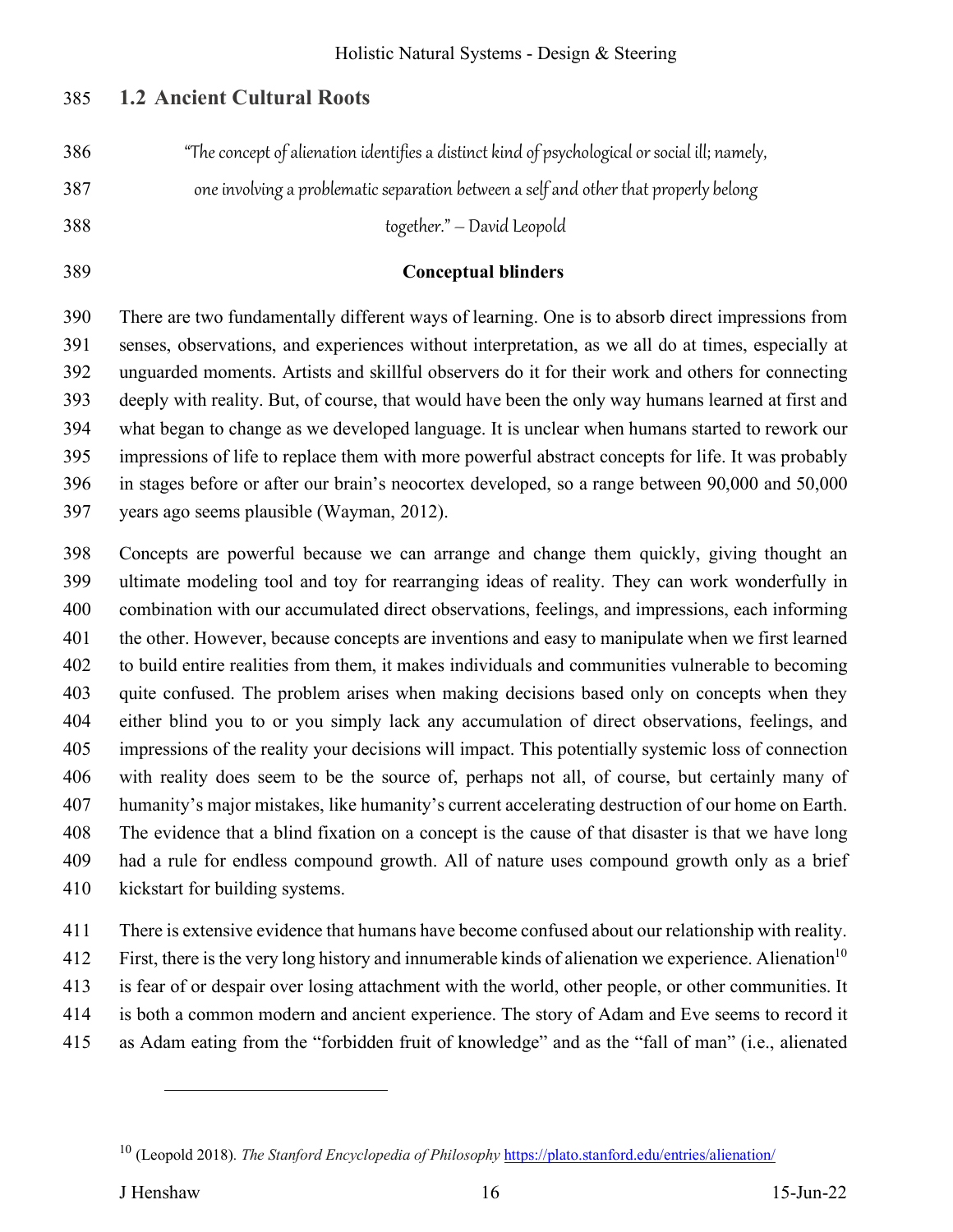416 from God). What more perfect poetic description of humankind becoming lost in its own false

417 realities could be? There are also the wars, all the wars, which rely on soldiers alienating the people

418 they face in battle — another seemingly near-perfect match with concepts resulting in a loss of

419 context.

420 There is also the strange matter of worldwide cooperation on maximizing the compound growth

421 rate of our consuming and disrupting the natural world. Perhaps the oddest part of it is how the

422 people managing the world catastrophe are the elite of the educated class. They are the leaders in

423 high-paying positions in the world's governments and education, research, business, and

424 institutional communities. They are simply the best of us, well liked, well mannered, and

425 responsive to others in every way at home and in their communities.

426 The problem seems to be with the stark black and white difference between the manipulation of

427 concepts we are driven by at work and the enjoyment contexts at home. Even sustainability was

428 redefined as "business as usual" by a little manipulation of concepts to make business work. See

429 footnote below for links to further context.<sup>11</sup>

430 Ah, to feel at home in the world. It happens now and then; some people sustain it for long periods,

431 of course, then also usually have to rejoin society again to "get along." Many people have a natural

432 ability to easily form, attach, and detach from their conceptual worlds. A home is virtually always

433 a place for being real. The battle between home life and global power run amuck will not be won

434 by finding a way to be happy oneself. We need more from us to make the world happy it seems.

# 435 **A Long-Lived Hestian Culture**

436 Great societies and their cultures grow from small beginnings, usually beginning somewhere a 437 local culture of competence developed. Greece and Rome are familiar, and many other strong 438 societies have developed too. Some lasted far longer than we expect societies to last today, like 439 long-lived bronze age societies.

440 Conceptual thinking for systematically using technology to build cities began about 10,000 years 441 ago (Whelan, 2020). When that combined with law, finance, accounting, and central government,

<sup>11</sup> Further author research context in Reading Nature's Signals: https://synapse9.com/signals Institutional malfeasance - How Sustainability became BAU https://synapse9.com/signals/2022/02/18/how-sustainability-became-bau/ Why we see life as conceptual - Betrayed by the power of our minds https://synapse9.com/signals/2022/03/13/betrayed-by-the-power-of-our-minds/ List of ever-expanding crises - The Top 100+ World Crises Growing with Growth https://synapse9.com/\_r3ref/100CrisesTable.pdf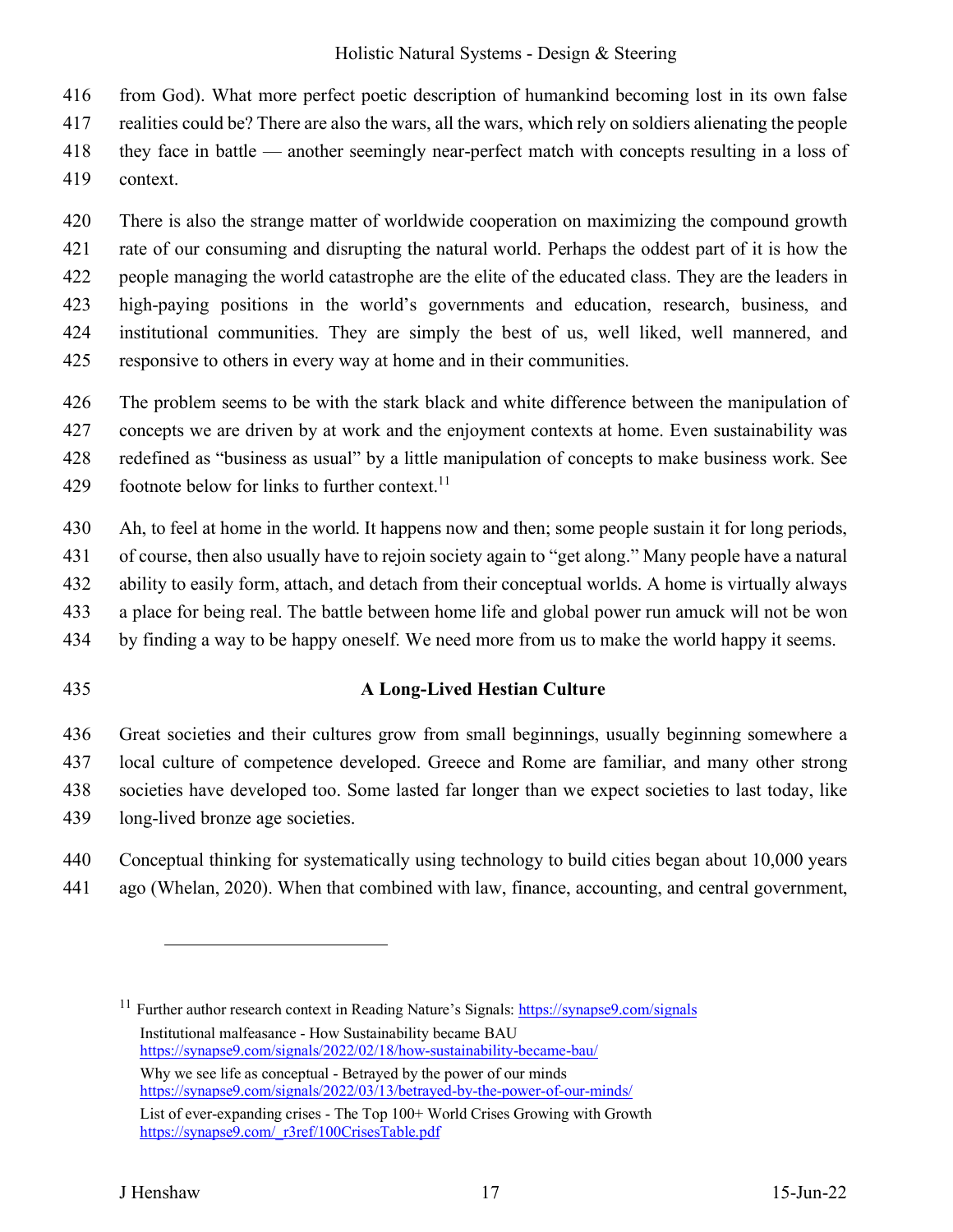442 allowing leaders to collect profits to use in increasing their power, creating a boom of boom and 443 bust civilizations, seems marked by the many short-lived Bronze age Mesopotamian city-states 444 (Grossman & Paulette, 2020; Wyse & Winkleman Eds., 1999; Van de Mieroop, 1997)). However, 445 the slightly older Egyptian, Minoan, and Aegean island civilizations were different, more 446 interested in the arts of living than power. These seem to be the source of our modern world's 447 mixed heritage of art for art's sake and power for power's sake (Burkert, 1985; Dinsmoor & 448 Anderson, 1973; Henshaw, 2015).

449 The bronze age is dated roughly from 3000 BCE to the beginning of the Greek Dark Age, 400 year 450 period between the collapse of the Mycenaean civilization, around 1200 BCE. That was followed 451 by the emergence of the Greek Archaic Period, around c. 800 BCE, coinciding with when Homer's 452 work appears to be the first use of writing to record vivid stories. The best-known of the long 453 enduring civilizations of the Bronze age are those of England (Pearson, 2009), the Aegean 454 (Burkert, 1985) (Dinsmoor & Anderson, 1973), Minoan Crete (Willetts, 1977), Egypt (Wilson, 455 2013), and China (Loewe & Shaughnessy Eds., 1999).

- 456 According to Burket as well as Dinsmoor & Anderson, a long-lived proto-Greek Aegean culture 457 lasted about 2000 years, traceable by its unusual ritual home design, centered on a low hearth 458 called the *Hestia*. The Hestia was at the center of a large gathering space wide enough to need 459 internal columns. The Hestia was where the home kept its perpetual flame but was usable for 460 warming food too, so with surrounding space for gathering, the home was well designed for long 461 large meetings. The archeological evidence places examples of that design from the beginning to 462 the end of the Bronze age. It is found at the bottom layer of Troy in 3000 BCE and in the Minoan 463 and Mycenae palaces just before the Greek dark age.
- 464 Its design even became the model for the revolutionary innovations of Greek architecture, with 465 classical Greek temples copying the form. The design is also still associated with Hestia, called 466 and perhaps literally the "*the first of the gods"* in the role of "*guardian of the sacred flame of*  467 *hearth and home,"* the low hearth for the perpetual flame of the home still called "the Hestia," too. 468 That remarkably long enduring central institution of an advanced pre-Greek home culture also led 469 to classical Greek architecture, democracy, arts, and sciences. Modern western traditions of hearth 470 & home are also directly inherited from its devotion to the sacred life of the home (Dinsmoor & 471 Anderson, 1973). Curiously that very long-lived and historically important culture seems to have
- no name, so we can call it *the Hestian culture*. <sup>12</sup> 472

 $12$  One of the more fascinating features of the well documented ancient archeological and cultural heritage closely associated with what may be the actual first of the Greek gods, with a 2000 year tradition, having great influence even today on Greek culture, is the near total absense of reference to it in mainstream histories. It is as if mainstream histories were restricted to stories of city, wealth and and army builders, which the Hestian culture, as advanced as it was in many ways, was not.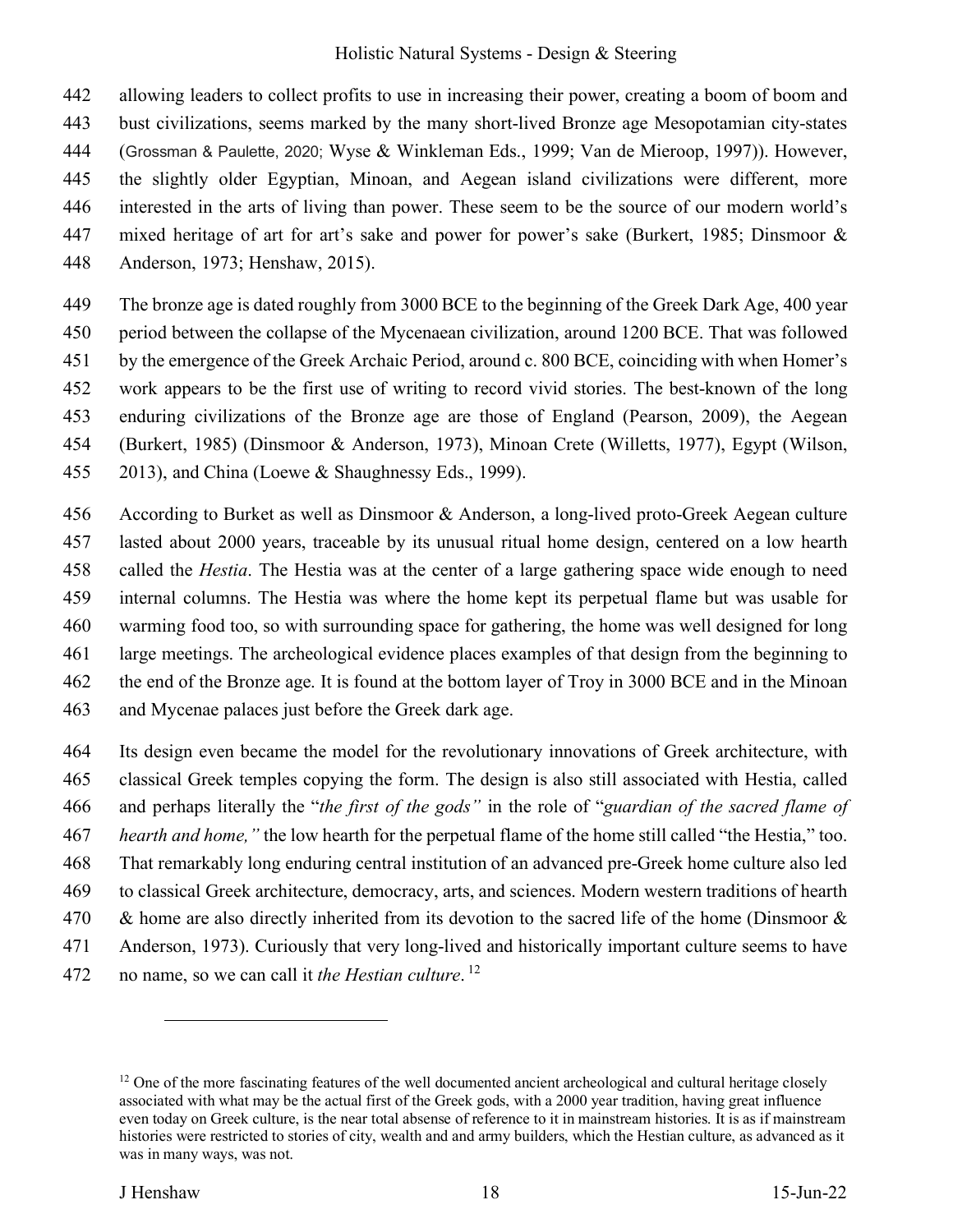#### 473 **Then Growth for Its Own Sake**

- 474 "The warlike states of antiquity, Greece, Macedonia, and Rome, educated a race of soldiers;
- 475 exercised their bodies, disciplined their courage, multiplied their forces by regular

476 evolutions..." – Gibbon

477 – The Rise and Fall of the Roman Empire –

478 We also inherited from ancient Greece its later classical traditions of the public sphere (Polis<sup>13</sup>), 479 the name for the city states of classical Greece as administrative and religious urban population 480 centers that later became centers of wealth and power (Egen, 2004). So, it represented "new 481 culture" in historical terms, for the building of Greece's city cultures and a counter force to the 482 much older Greek home sphere (Oikos) that inherited Hestian culture.<sup>14</sup> Part of that change was 483 due to the 350-year interceding dark age between the long establishment of Bronze age Hestian 484 culture and the emergence of classical Greek culture, some 150 years later. With the latter also 485 came the emergence of Greek science and the quick discovery it could be extremely profitable 486 (Engen, 2004; Farrington, 2016). Thales<sup>15</sup> was the first scientist, a gregarious Ionian trader who 487 sailed the Mediterranean on business, also collecting mathematical principles from every ancient 488 culture. Though the records are scarce, he first gained fame using his maths to make a fortune in 489 the olive market, as if by inventing futures trading. That seed of how to design systems for making 490 piles of money would not have disappeared, of course, though there seems much less about it in 491 the records.

492 After discovering how to use math to turn a small sum into a large one, with little effort, the people 493 who learned to use it to grow their power also left many more records of what their power did than 494 how they did it. They built much bigger and more successful societies with advanced technology 495 than the boom and bust societies of the past. Their great success was partly due to rewarding their 496 populations rather than exploiting them. It would have tempted everyone to join in on the limitless 497 boom headed for its natural bust – for using power to multiply power – ending in internal, external, 498 and environmental crises and conflicts. It is the same formula now followed by modern society 499 and its world economic culture. A much more complete story of cultures that built economies 500 designed to fail is the book by Joe Tainter (1988), the Collapse of Complex Societies. His general 501 assessment may well be the most insightful. He concluded that they all seemed forced to create 502 solutions for their problems that were too complicated, seeing increasing "complexity" as the killer 503 it certainly is. So, for example, depleting resources requires more complex efforts to obtain them,

<sup>&</sup>lt;sup>13</sup> *Polis* the Greek city-state, or "public sphere" as opposed to the private Oikos, https://en.wikipedia.org/wiki/Polis

<sup>&</sup>lt;sup>14</sup> Oikos is Greek for the unity of the family, its property, and its home, https://en.wikipedia.org/wiki/Oikos

<sup>15</sup> References to Thales' Science and Philosophy https://www.google.com/search?q=thales+science+philosophy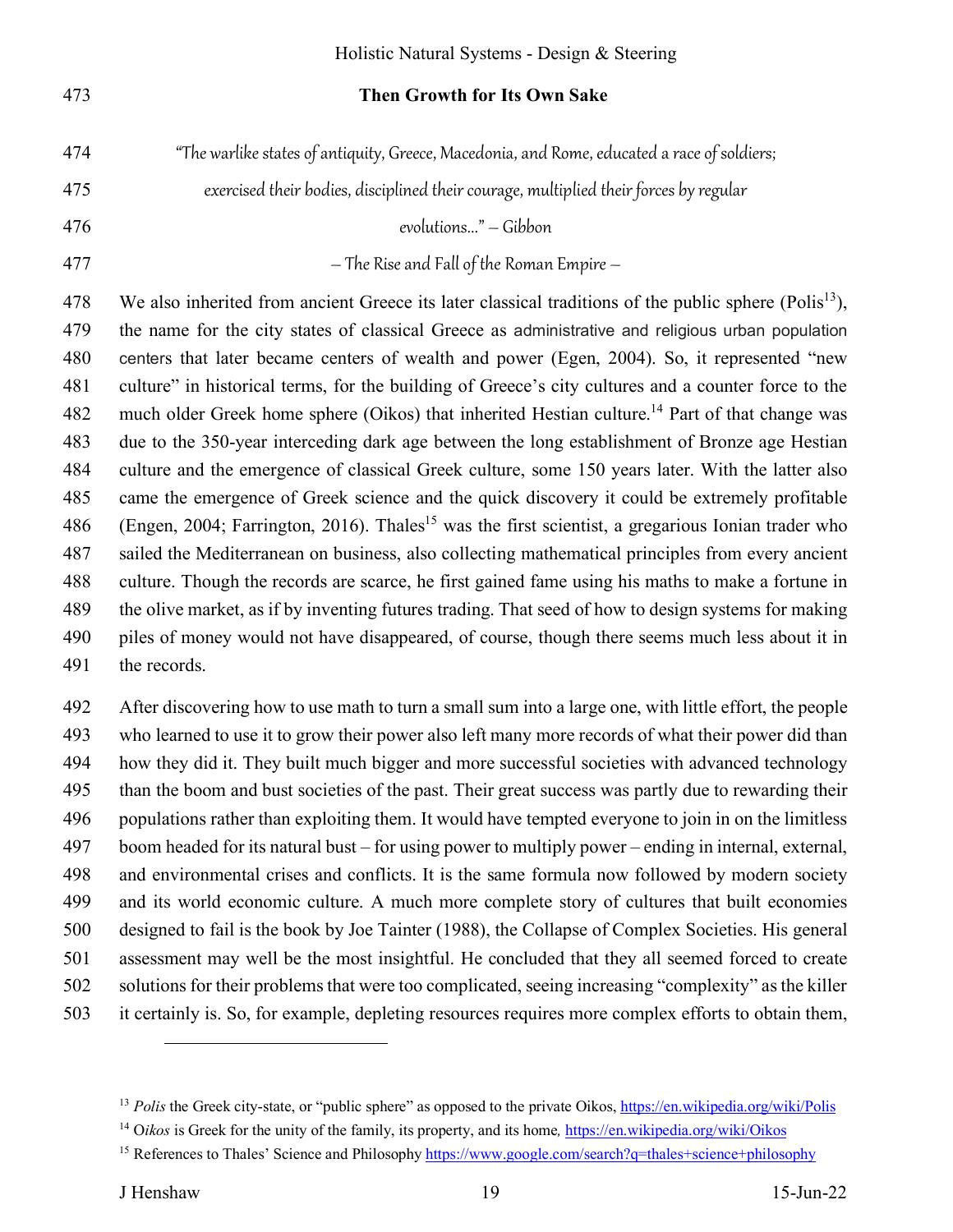504 resulting in declining resource availability and a society requiring increased resources to operate.

505 It is called EROI, energy return on energy invested (Hall, Balogh, & Murphy, 2009; Henshaw,

506 2011; Lambert et al., 2014).

507 The clear evidence is that in the shift from home-centered to national cultures, as ancient cultures 508 transitioned into modern ones to grow profits using technology, some of the most basic principles 509 of life were left behind. The cultural knowledge of how to live developed by the relatively 510 advanced Bronze Age home cultures held on for centuries. It is also still with us in our own home 511 cultures, now about 3-5,000 years from when it developed. That is partly because societal and 512 home cultures have never mixed well, preserving the ancient ways. Our senses of individuality 513 and alienation (Leopold, 2018).

514 The initial germ of urban design seems to have been 10,000 years ago with the technology of 515 organized farming to sustain settlements of traders and artists as non-farmers. Our recent and still 516 accelerating explosion of urban life began quietly with the Renaissance when the world economy 517 began doubling in scale every ~350 years (Maddison, 2008). That continued until "great 518 acceleration" (Steffen et al., 2015), which began upon Watt's perfection of his rotary steam engine 519 in 1780. That abrupt start of our now threatening global explosion is most visible in the data on 520 global atmospheric  $CO2^{16}$  (Henshaw, 2019), also showing our long history of multiplying CO2 as 521 fast as we could be continuing. Since 1780, the world economy has been doubling at nominally 522 every 25 years, almost ten times, so increasing in scale by about 1024 times.

- 523 2 The Form of Natural Systems
- 

# 524 **Rigidity and flexibility**

525 One of the most important and fascinating general features of natural systems is their common 526 combination of very stable structures that can only evolve as a whole, with highly adaptive parts 527 simultaneously. Take our bodies, a rigid structural design with very adaptive parts. Our structural 528 designs capable of evolving are mostly our ways of life and thinking, often with groups of people 529 adopting new ways of thinking in new situations. For example, when faced with an emergency, 530 people tend to shift to thinking only about the new common threat very quickly. There are also the 531 many counterexamples of human thinking becoming notoriously rigid. There are so many ways. 532 We get stuck on habits, rules, theories, cultural and social customs, and strategies that work in 533 some places, but we seem stuck with them everywhere. It is what Gestalt psychology called

<sup>&</sup>lt;sup>16</sup> The Scripps record of combined icecore and atmospheric CO2 (scroll down to the figure). https://scrippsco2.ucsd.edu/data/atmospheric\_co2/icecore\_merged\_products.html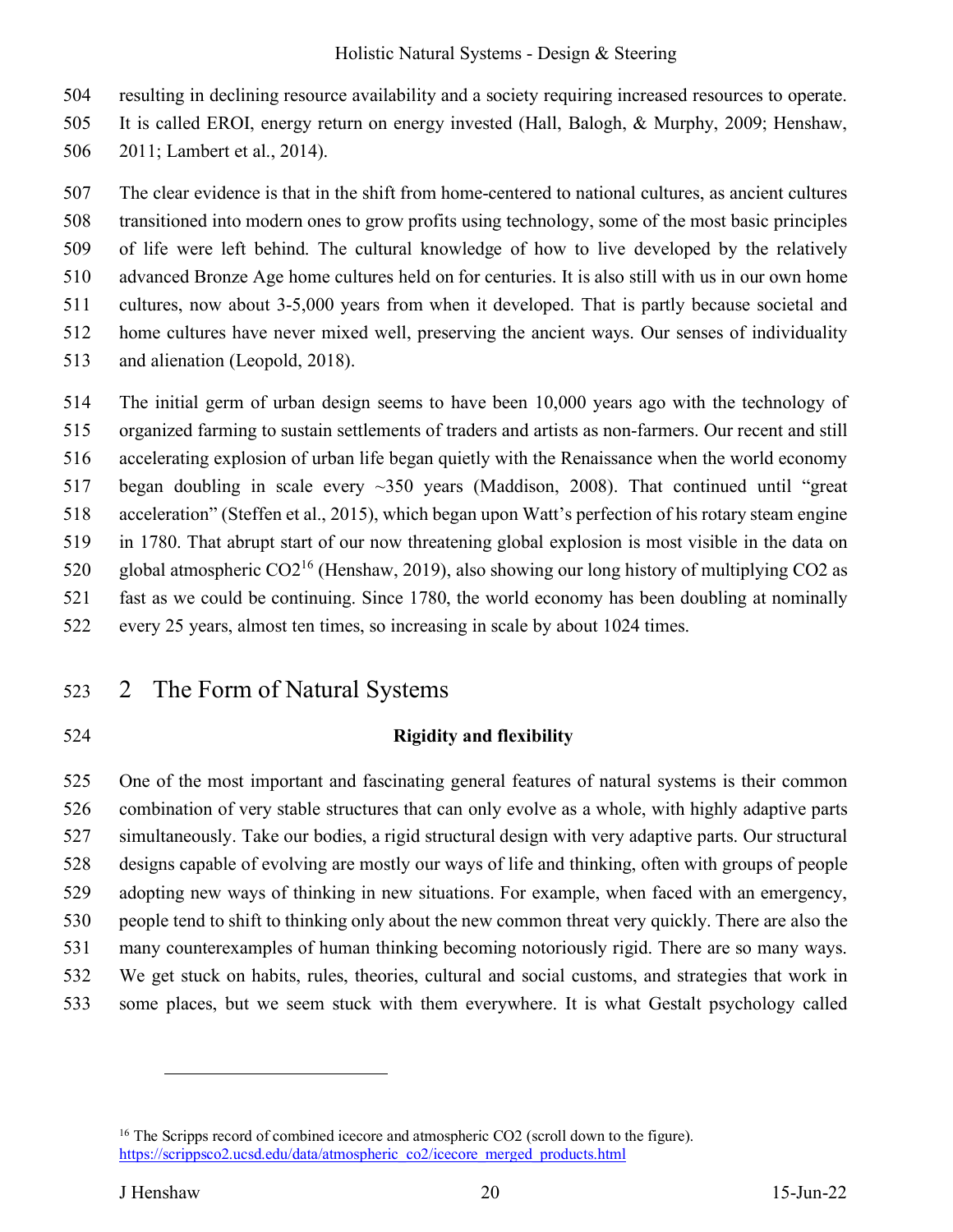534 "functional fixedness"(Wiki-b,  $2022$ )<sup>17</sup> A natural systems view and its power to ground us to 535 reality can help fight these sometimes quite dangerous possessions.

536 We are also aware of personal feelings of alienation produced by mental or sometimes physical 537 barriers we and others erect, preventing personal, professional, or cultural connections. It is a 538 common feeling that these unwanted separations seem to oddly throw everything we want to be 539 secure into doubt. Overcoming barriers of self-isolation to keep others out also often wonderfully 540 enhance community engagement. But unfortunately, self-constructed barriers now keep our world 541 from focusing on its many current common existential threats. It is not just the existential threats 542 of climate change but the vanishing of the natural species and environment, the congestion and 543 confusion and other increasing pressures on human societies, and many more (Henshaw, 2020). 544 Given this pattern of highly abnormal widespread misbehaviors, our *polycrisis,* some call it. We 545 should comb our experiences for similarly converging multitudes of differing crises, "plagues of 546 plagues," on any scale or at any time to learn from it. It is rather common once you understand 547 what you look for, such as things *going haywire* in multiple ways due to too disturbing internal 548 pressures. We should even consider the ancient oral traditions telling of similar systemic distress, 549 such as the ancient stories of the Bible.

550 The above outline of a new exploratory way of learning from repeatedly consulting natural 551 examples of related kinds is a scientific method, unlike the traditional one in some ways but quite 552 compatible as an addition to it once understood. Like traditional science, it searches for meaningful 553 patterns of relationships to then validate and build on. What's different is focusing on complex 554 natural systems of relationships, not abstract representations. Focusing on watching for cues to 555 respond to from systems and their contexts becomes both a method of deeper investigation and 556 one of system *steering* instead of *control*.

#### 557 **The lifecycle of natural systems**

558 Science is about finding what one can seem to know for sure when it is also clear we cannot know 559 very much. For example, the conclusion that natural systems develop from tiny starting designs 560 comes partly from recognizing the many common terms we have for what initiates larger scales of 561 organization, such as *nucleus*, *egg, seed, spark, eye, kernel, spirit, germ, stem, urge, inspiration,*  562 notion, or idea.<sup>18</sup> We call what those initiate: *growth*, *sprouting*, *development*, *propagation*, 563 *crystalization*, *germination, animation,* or the *emergence* of *systems*, *relationships*, *roles*, *work*,

<sup>&</sup>lt;sup>17</sup> Functional Fixedness - Wikipedia https://en.wikipedia.org/wiki/Functional\_fixedness

<sup>18</sup> There are also a very wide variety of names for *ideas* that begin things, like *animus* and *amity*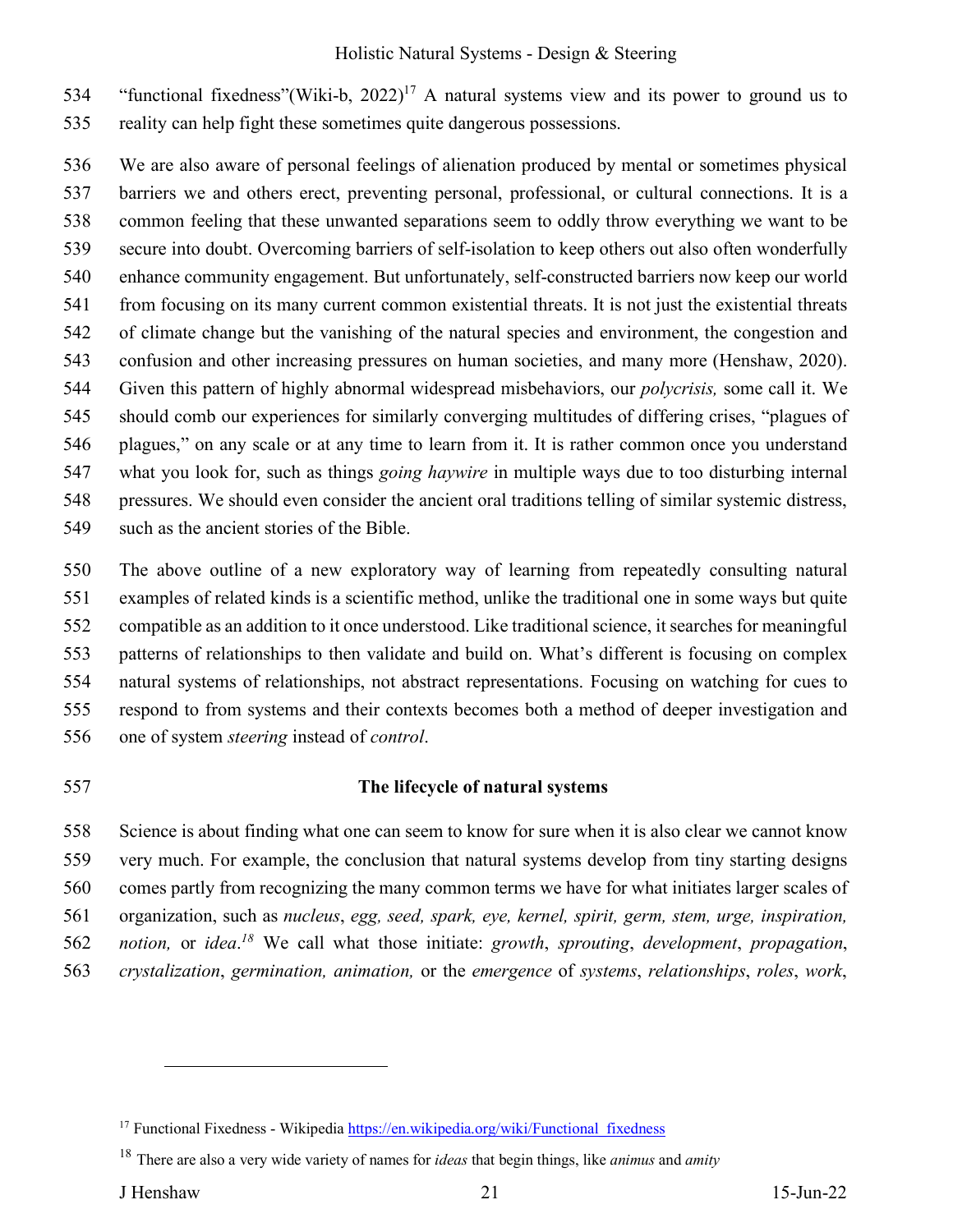564 *play*, etc.<sup>19</sup> We are also unable to find exceptions to systems developing from discrete but tiny 565 beginnings. We do find development processes and generally find a burst of non-linear self-566 organization associated with their beginnings, and then either good evidence of some minute seed 567 to start them or do not find anything.

568 That also seems implied by general physics as an implication of energy conservation. The 569 implication is that new energy uses need to develop by a continuous succession of increasing scales 570 of energy using processes, which we do generally observe, to maintain the continuity of energy 571 use required by energy conservation (Henshaw, 2010). Science relies so heavily on nature, 572 exposing her work for us to study; it may be hard to accept that the sources of new forms of natural 573 organization are generally impossible to observe. An easily understood case is the formation of 574 snowflakes. We see that an ice crystal forms at the beginning, but not how its complex design 575 blossoms from it. It does indeed suggest some kind of order is present at the particle/quantum level 576 of matter, but we may also never have a way to observe it due to the uncertainty principle.

577 The start of a new system's organizational development is generally also in a quiet place with 578 available energy and other resources*.* The germination first captures energy to invest in building 579 up ways to capture more, forming a driver of positive feedback for multiplying organization that 580 begins the system's growth. At the same time, the system's connections with its environment grow 581 developmentally, too. That gives the system as a whole the form of a coupling of its emergent 582 internal design with its external networks of contextual relationships, a new "*life*" emerging from 583 its environment. That starts the period of *syntropy* for the system, creating *new organization* and 584 *concentrating energy* coupled with *entropy* for the environment. The result is like a tree with roots, 585 which in the tree's case has *environmental roots* both in the ground and the air.

586 The tree also has an unusual extended syntropic life, continuing to build its biomass and 587 concentrate energy until it is old and stops growing. Human lives are something like that, too, 588 continuing to expand and concentrate resources and influence until near the end of their lives. 589 These patterns may vary quite a bit, of course. What is constant is the usefulness of asking the 590 questions raised by the normative life cycle of living systems (Miller, 1973), Figure 4, which shows 591 the normal case for systems that endure beyond their initial burst of formative growth. They grow 592 syntropically until reaching a peak of vitality and resilience as they mature, then maintain syntropic 593 processes as they entropically age while enjoying a long period of environmental engagement 594 before declining. That typical cycle for new system lives seems to fit them all; if series of stepwise 595 emergence, engagement, and decline stages are included.

<sup>19</sup> The etimology of *inspiration* as: *in-spir-ation*, gives it is original meaning as things receiving the breath or spirit of life, [Genesis ii.7].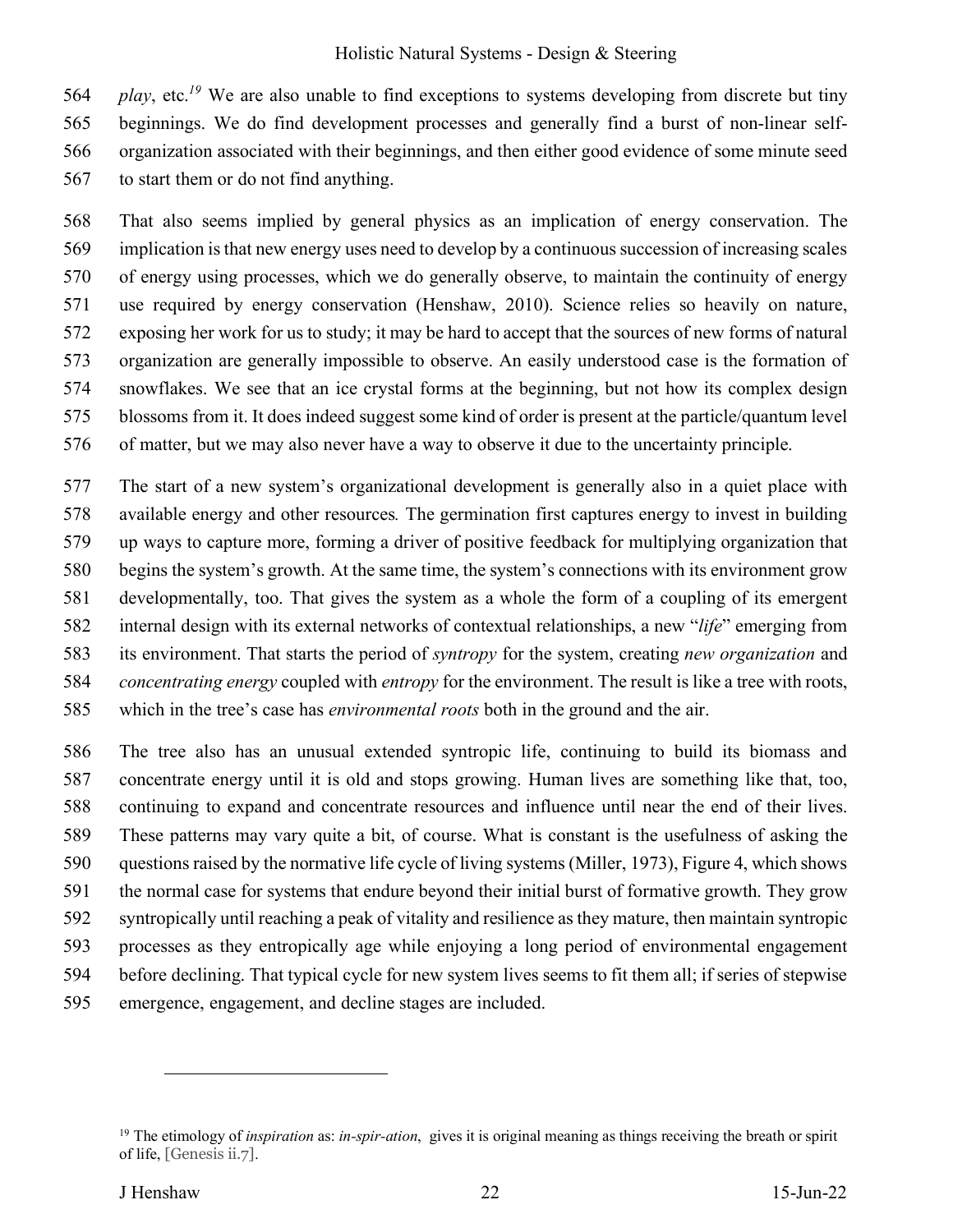596 All the stages would be accumulative and have nested scales and stages of development at one 597 scale that create environments for the next. Most often, the observable transitions from one state 598 to another follow fairly smooth S curves, as if the development stages and the whole and the parts 599 are all composed of processes of regular proportional change. Why small scale progressions create, 600 large smooth shapes may fall to the conservation of energy, that every scale of change needs to

601 develop without discontinuity. It might also come from other benefits of regularity.



602

603 Figure 4. The normative physical life cycle for living systems: Following 604 their initial A) explosive growth from a seed and then a longer period of B) 605 maturing and learning from their new world, then C) long period of 606 environmental engagement sufficient for reproduction – the stages of 607 sustainable life. The scales and stages of development vary for individuals, 608 species, and cultures: drawings – Guzaliia Filimonova/Getty images.

609 In nature, every system begins with compound growth (Henshaw, 2021). It is a process of using 610 small amounts of emergent power to multiply power. That is quite essential for systems to develop 611 from their tiny initial scales. However, that process could also destroy the originally sustainable 612 design if continued until it pushed the system beyond its organizational upper bounds. The signs 613 of pushing systems beyond their limits are something we are all experienced in responding to if 614 noticed early enough, and it is quite common in caring for normal personal and workplace projects 615 and relationships. Those are some things that "make life what happens when we were planning 616 something else." The ability to respond to exceptions is what makes systems naturally tolerant and 617 responsive to variation. By their nature, systems work as wholes and *stand together*,<sup>20</sup> having 618 reserve capacities and organizational resilience as basic properties of their organization.

<sup>20</sup> The original root meaning of *sys-tem*. *https://www.etymonline.com/search?q=system*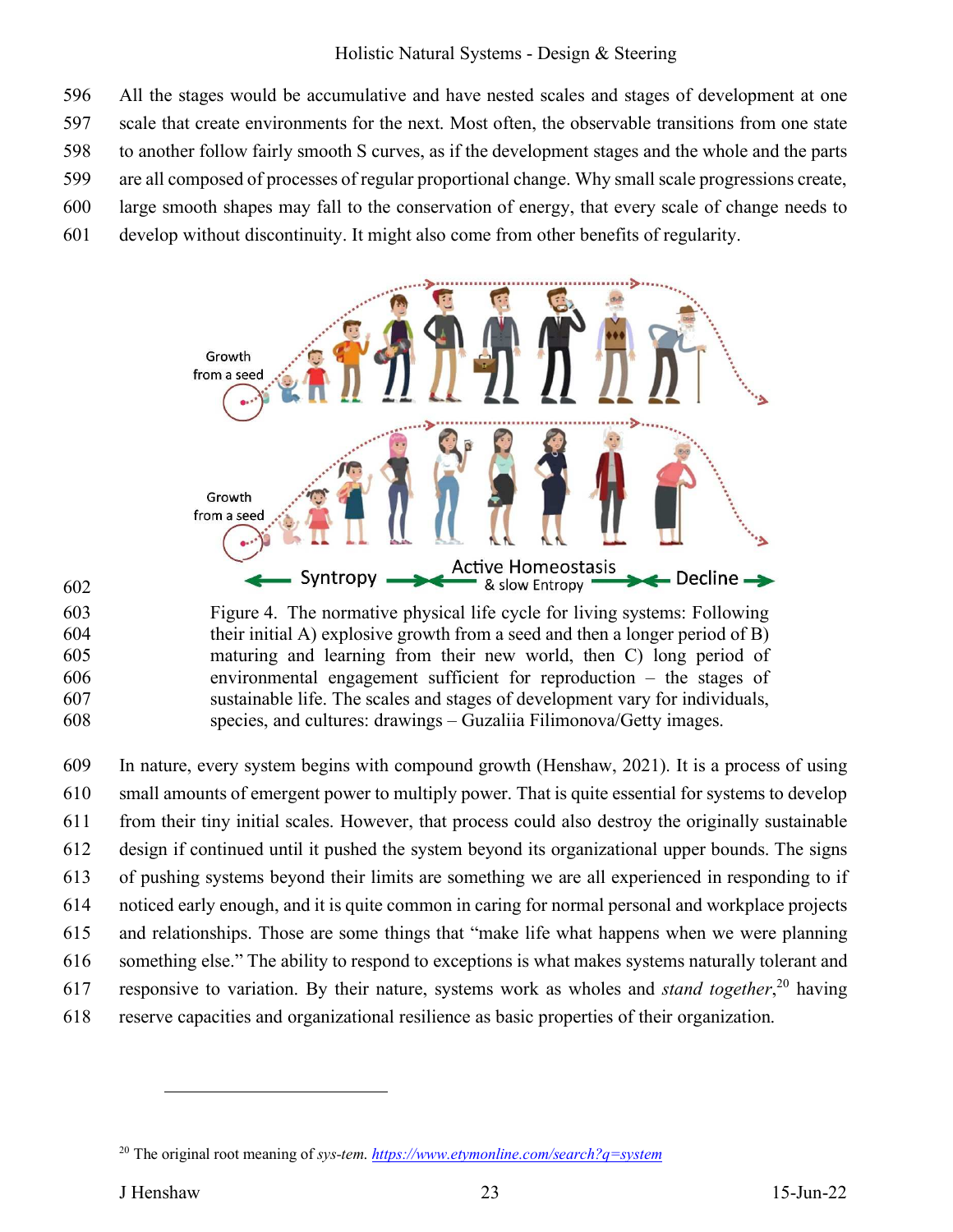619 For healthy emerging systems, like the growth of human lives in the womb, *birth* occurs as a 620 response to the growth limits of the womb and the need for experience to make it in the world. The 621 mature fetus is fully formed as a human but highly undeveloped and faces the major environmental 622 change shock of being thrust into a strange new environment. That seems to be nature's optimal 623 solution, starting things up and hoping a shocking new challenge will prompt them to take hold. 624 In some ways, that seems to fit our current world situation, too. Our world culture is both fully 625 formed and shockingly undeveloped, stuck with having pushed the earth's limits to cause the 626 organization of our systems to begin breaking down while severely limiting our ability to respond. 627 It will no doubt be inconvenient. It looks like it is time to find some other version of nature's plan 628 for shepherding new lives to enduring success.

629 A simple model for raising the detailed questions we would need to ask about what kind of change 630 of life might offer us a bridge to the future is Figure 5. It represents a smooth continuity of 631 organizational processes, not mathematical shapes, and is called *nature's integral*, the classic 632 shape of how nature adds things up. There are similar mathematical shapes, but they do not say 633 much about what is happening to produce them. Asking questions about what produced it is the 634 object here. The depicted organizational growth process is initiated by some *germ* of system 635 design,

636 Not immediately obvious is that needing *Power for Takeoff* and then the longer period of 637 *Maturation & Fitting-in* shifts the power source from one process to the other. The power first 638 made available by *Innovation* is then used for *Coordination* culminating in readiness for 639 *Engagement* in the *New Life* ahead. So here we have another case of seeing what happens and 640 finding it hard to quite understand how it happens. However, we still urgently need to know how 641 to save our world from our long-held blindness to the limits of our inventions! So we need to find 642 how to be practical, find a new way to innovate, and tap into any kinds of work not yet widely 643 recognized, offering plausible strategies for how to do it. Perhaps most importantly, we need to 644 study all related natural or human designs to find cases that might show us better ways to do it.

645 Perhaps the main pattern to focus on, the one getting us in trouble, is why it is that some growth 646 systems smoothly turn from growing their power to exploit their worlds (growth stage - A) to 647 instead harmonizing their systems with their worlds (growth stage - B). That "change of purpose" 648 seems to sometimes come from a system having more "growth-pains" at the same time it 649 recognizes a new kind of "growth-opening," from making things big to making things work. As 650 systems grow, they have more maintenance needs; things get more complicated, and new 651 relationship needs are further away. These contextual triggers might guide a system's animation 652 to "turn forward" toward perfecting what growth built. In effect, that would naturally divert 653 resources formerly used to grow the system to caring for its needs instead. People do that at various 654 stages of life, such as when we come to an end of growth, ready for adult life (moving on to 655 engagement - C). One of those needs for any system that responds to its internally felt needs to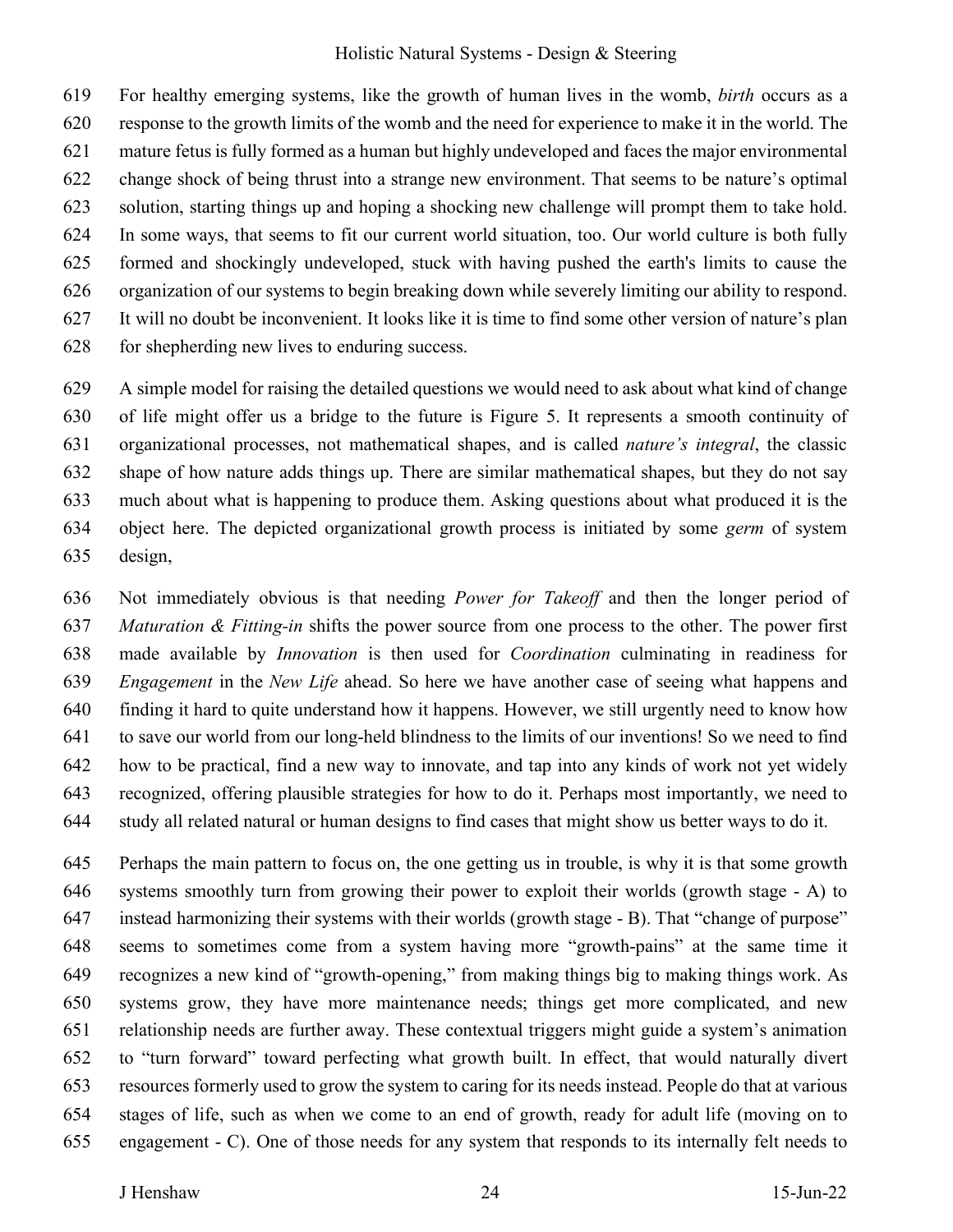- 656 stop growing to invest in maturing to survive is to have resources to continue to be creative, take
- 657 on new roles, and change with its world.



Normal Periods of Syntropy in Long Lives

659 Figure 5. Nature's Integral – Pointers to developing long lives. Each main 660 between period of development, A, B & C, would be made of various stages building 661 on the ones before that produce growth and transformation, just not shown 662 here for generality. They are what to look for as the actual pathways of 663 system change in any particular case. One sees these successive stages in 664 work on any project, new relationship, or education, combining to form the 665 integral whole.

666 The learning challenges to achieving a smooth transition to a better and more sustainable way of 667 life, mentioned in §1.2, are large. They will surely not be all those confronted. Crises inspire 668 innovation of new kinds, though. In this case, learning how to do it is even in the very direct interest 669 of the major economic sectors, led by the best educated and successful people on Earth. That they 670 seem blind to the threat to themselves and everyone else, of continuing to maximize the system's 671 growth till it breaks down, is another of the fascinating ironic puzzles. That blindness seems to be 672 the specific reason the system is not responding to the increasing needs of the system to care for 673 itself and its world.

674 Part of what we will most need to steer business choices is a way to calculate profits and losses 675 holistically, not selectively as at present. There are ways to begin doing that, estimating the full 676 spectrum of ecological and societal losses if overwhelming the Earth (Henshaw, 2011, 2020) and 677 then qualify responses and distribute the optimal level of funds. That could distribute costs and 678 benefits globally and in everyone's interest. The math to do that kind of distribution seems feasible, 679 at least. But, for the moment, the extraordinary pushback from nature to our relentless expansion 680 and interference with nearly all of life is a clear signal of harsh limits ahead if we do not collectively 681 act.

#### J Henshaw 25 15-Jun-22

658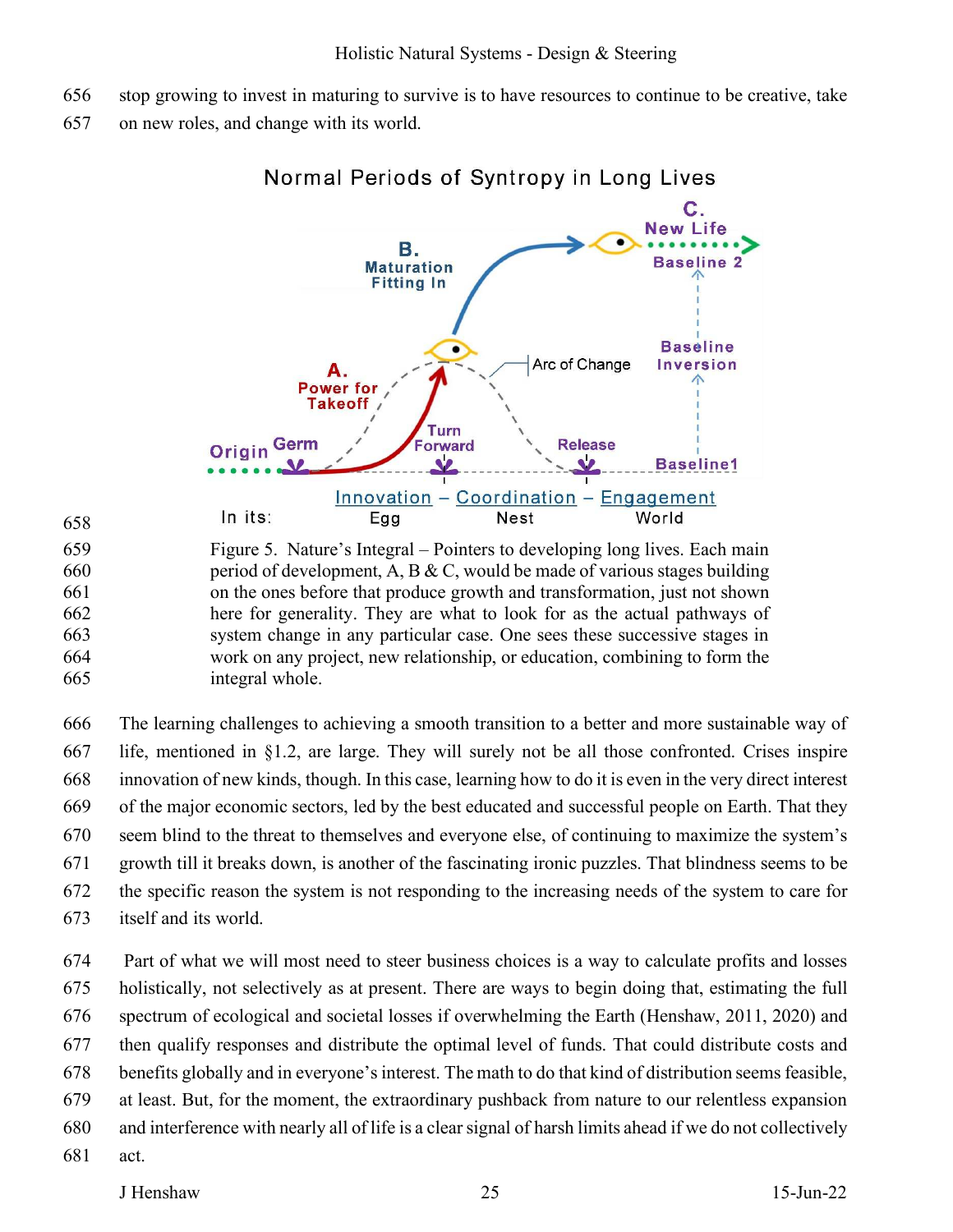#### 682 **The three beginnings of transformation**

683 alpha, beta, gamma – α, β, γ

684 The three system development periods – A, B, & C: *embryonic* and *maturing* growth followed by 685 mature *engagement* – are often very noticeable and consequently easier to study. The deeper 686 moments of transformation that begin the three longer periods are here being called *germ*, *turn* and 687 *release,* and in Figure 6 below, given symbols alpha (α), beta {β), and gamma (γ). They initiate 688 the main stages of development, and though sometimes very noticeable as events, they are much 689 harder to study. When observable, they involve deeper complexities and generally happen too fast 690 to follow or record. While those transformational changes in direction are generally faster, simpler, 691 and more transformative moments of system change, they may well not be simple at their scale. 692 At their scales, they may have development shapes like Figure 5, consisting of processes with as 693 much complexity and variation.



694

695 Figure 6. A, B, C – α, β, γ The labeling of syntropic development stages.

696 The puzzles of *alpha* shifts come from asking how they work, like what allows a *single sperm* to 697 fertilize an egg? It seems to involve mysterious smaller molecular scale beginning, middle, and 698 end organizational processes. The hint that an organizational rather than statistical process is 699 involved is that somehow only one sperm seems able to do it. Perhaps the sperm is *selected* by the 700 egg removing the block to an individual suitor entering. It may also result from *attrition* due to 701 eggs that allow more than one sperm to enter failing to successfully develop, or both?

702 A similarly curious *beta* shift is the variety of ways people decide whether to mature or let go of 703 new personal relationships. They all start with an experience of growing out the first pleasing 704 connections; however, as all growth does, that first phase is outgrown. That happens in many 705 different ways and then follows many different paths. The ones that come to matter most to us 706 seem discussed and experienced as making the *turn* to deep, lasting relationships at a particular 707 moment, somewhat by surprise, erasing all doubts like a miracle. It changes to protecting and 708 maturing the new roles rather than just riding high on them. But how in the world does something 709 suddenly do all that at once? External approval of family and friends often matters; sometimes, 710 both mutually reinforce the deepening of shared life experience, attachment, and feelings! These 711 life paths vary widely, such as being passed up and rediscovered long after.

J Henshaw 26 15-Jun-22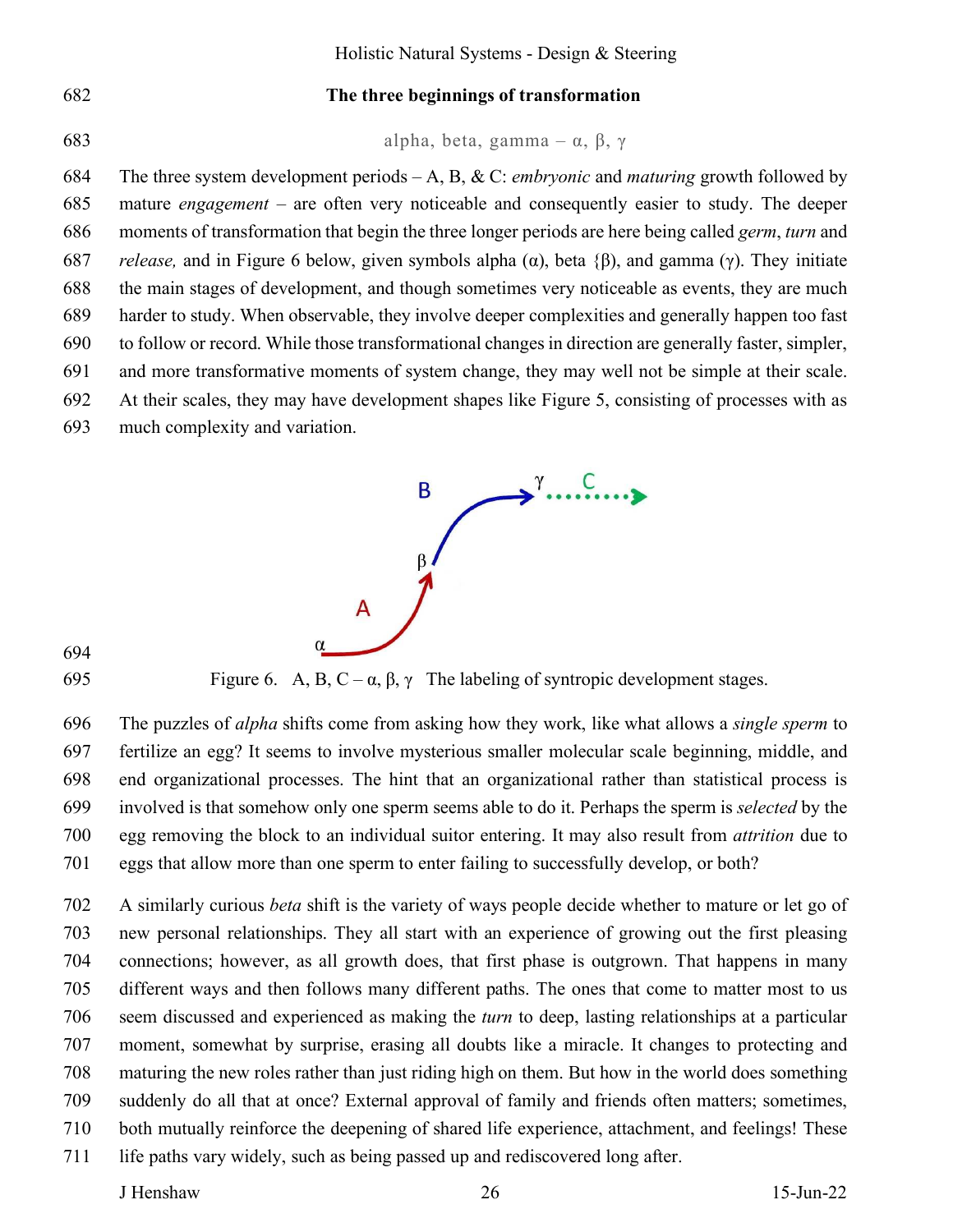712 The variety of *gamma* shifts is at least as varied, also seen in how people start their adult lives in 713 so many ways, take so many different kinds of lives, then change and shift between them. It makes 714 the description of maturity as *homeostasis*, meaning ever-returning to center, seem to be a great 715 oversimplification. These critical organizational changes may be tiny and instantaneous to trigger 716 the whole system shifts in the development direction they cause. They may also be glacially slow 717 changes in larger scale balances triggering deep organizational change somehow. They may even 718 be simultaneous, with the whole system momentarily coordinating large and small scales; who

719 knows? It is a little like speculating on other universes.

#### 720 **2.1 Reading the Signals**

721 *The Lyf so Short, The Craft so Long To Lerne*"

722 – Chaucer

723 Here we explore what growth system steering (self-control) is in practice by learning more about 724 reading the already fairly familiar signs that nature posts along the way. Another version of the 725 same simple S curve diagram, to use as a map of what to look for, shows why we don't see what 726 is happening at first (Figure 7), will prompt leading questions, and help identify more non-verbal 727 cues. Very small signs can signal big things, and very big things can imply little or nothing. 728 Learning to see these meanings is an ancient language for reading the sources and behaviors of 729 emerging change. Unfortunately, our modern world's focus on finding rules of control rather than 730 on how to notice how natural systems work by themselves causes that knowledge not to develop.

731 We all read signals of things changing we might need to respond to all the time, sometimes it is 732 easy and clear, sometimes not clear what it means, and sometimes we are much too slow in seeing 733 or responding. So to learn more about it, we could look more closely at where the signals come 734 from and share our experiences of learning what is more important. The best place to start a 735 discussion is to ask a group an opening question. That might be: "What have you noticed?" or the 736 more detailed"Tell us about your fruitful, satisfying, disappointing, or funny experiences with 737 reading signals of change and how you responded." Noticing *changes of life* that need to be left 738 alone are at least as important as changes that need support or might be a threat.

739 We might read a signal of a change of heart and instantly forgiving a person for a great wrong, 740 which turned out to be a mistake. I also recall asking a banker about managing an ever faster, 741 changing, and more complex world, who said, "Oh,W E can handle it!." It clearly suggested that 742 bankers had no idea what was coming, a surprise only confirmed by the wider systemic failure to 743 respond. I also continually learn and relearn social and physical skills, watching the flow 744 engagements for signals and ways to respond.

745

#### J Henshaw 27 15-Jun-22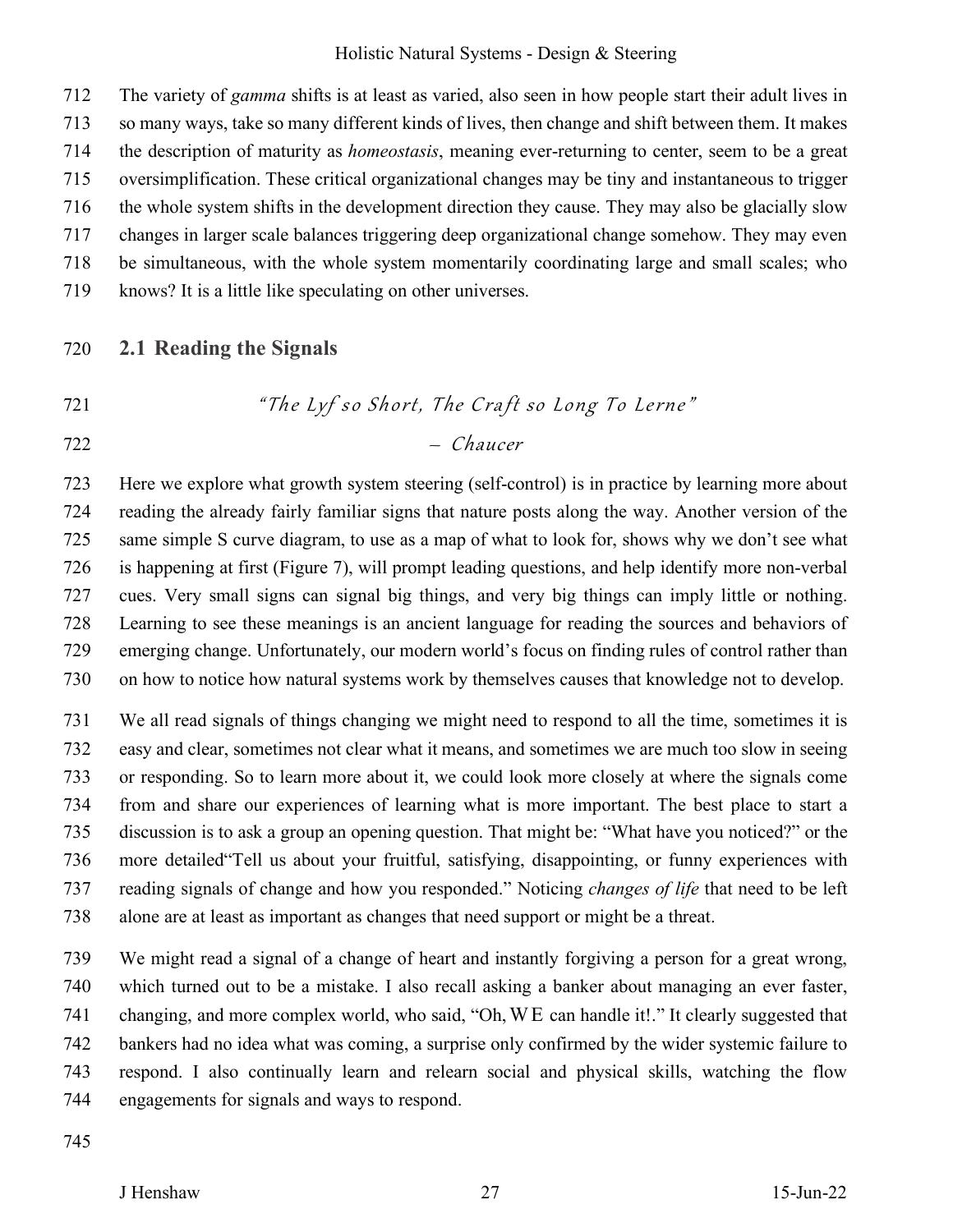

746

747 Figure 7. Questions raised by our narrow view of emerging systems: We 748 are likely to only first notice the intrusive growth period represented by the 749 red line and not notice it as nature being very "pregnant," with ALL the 750 associated interests, questions, and concerns about the internal animation 751 and expanding enabling context that comes with that. – α then A, β then B,  $752 \quad \gamma \text{ then } C$  -

753 As we search for signs and cues for response while watching things happen, we notice what gets 754 our attention and how to better time and measure our responses. We also notice the opposite, seeing 755 what are only distractions and need no response, and the opposite, what we very often miss. As 756 with many kinds of observation, a higher level of perception comes from being able to later recall 757 the contexts of events not initially noticed. It seems odd to think of remembering later what you 758 didn't notice before. It seems to be a matter of retaining *raw impressions* and *holistic feelings* that 759 allow one to reconstruct some of what one did not first notice. However, that kind of recall is like 760 a hypothesis and needs checking. The verifiable connections that kind of recall helps one trace 761 make both validation and falsification easier, and it also raises many often unbiased new questions.

762 If one can recall contextual impressions of events, sounds, and smells, we can think about the prior 763 context (E1), the germinal event (A), the startup period (the grey part of 1), and the later stages of 764 what may have or might happen  $(B, 2, C, \& E2)$ , end context). Those would all be part of the natural 765 provenance of the causal connections. To think about it holistically, first, think of all those 766 connecting parts as an eventful flowing progression, like a story, and adjust the *arc*s as one would 767 the shape of a story as you learn more. Then look at different parts, reviewing what you can recall, 768 find out, feel, or imagine what has or might be still happening and the effect of or on its context. 769 You would expect that odd interruptions or departures from the general flow could be important 770 or not. That is, of course, because life cycles and information both tend to be eventful in surprising 771 but different and the general symbolic model is only for helping you look into the reality.

772 Many people know about a heightened perception of the details of things, from life-threatening or 773 world-changing experiences, suddenly seeming to see in slow motion. That comes from the mind

774 shifting to a higher speed of recording our natural senses of what is happening. Artists and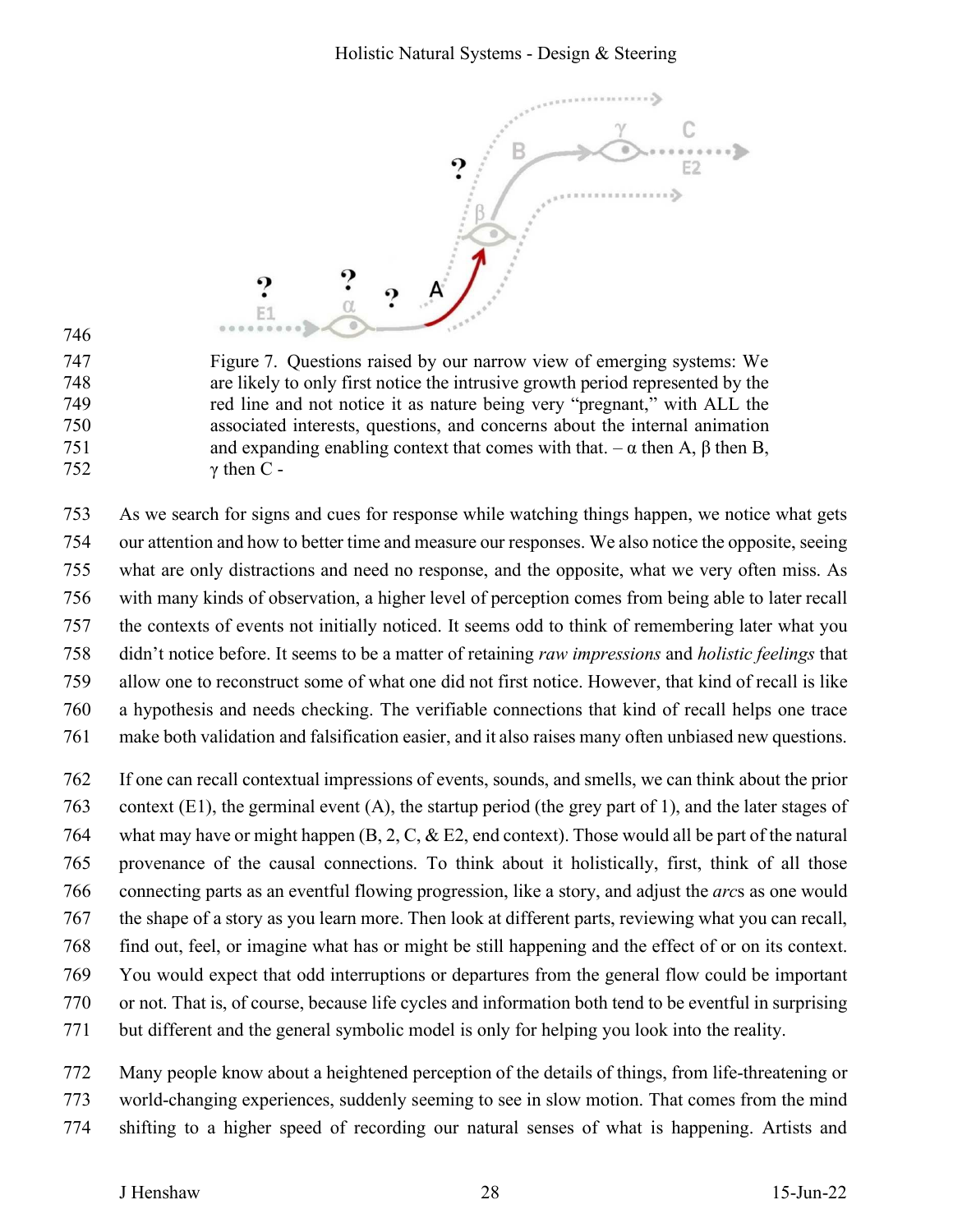775 performers may have more of a natural talent for it needed in their work. Still, anyone seems able 776 to learn to watch it as it happens occasionally and then extend that ability.

777 Slow motion perception is particularly valuable in quickly noticing things, such as the earliest 778 signs of beginnings and endings. What catches one's attention is often seeing something 779 surprisingly out of place. It might be an unusual calm in a usually noisy and busy place or signs of 780 unexpected changes emerging, as suggested in Figure 7. As we notice new things emerging, the 781 information always seems late because it signals something having an unseen history and likely 782 expanding future. So to catch up with the past, it would be nice to know how to quickly replay the 783 recent past in slow motion, retrieved from your recorded contextual awareness. That would help 784 identify any urgent information about where the emerging change came from and is going.

785 That frequent perception of emergent change is an autonomic semi-cognitive response to the 786 dynamic features of emergence, recognized as a non-linear progression, even if still small. It could 787 be a pencil rolling off the table or a puzzling look from someone as a sign of rapid change. That 788 natural ability to quickly become alert to change is something we can improve on, too, by watching 789 for the signs and being more ready for the interruption. A good example is working in the kitchen 790 and ready to jump if a knife falls off the counter or while driving, ready for a person to suddenly 791 appear where not expected. One wants to instantly act but also have a speeded-up presence of mind 792 to not panic.

- 793 We also notice emerging action and inaction as cues to act or leave things alone. It is another 794 reason to have a speeded-up presence of mind when noticing significant changes (or lack thereof). 795 The most meaningful things to notice may be about things to be left alone and allowed to develop 796 naturally, without interference. Similarly, it is often good to mull it over for a while when one has 797 a bright idea. Letting it jell and slowly sort out connections in the context to make or avoid before 798 giving it structure and purpose.
- 

#### 799 **The midpoint of growth**

800 The classic example of a pivotal change to focus attention on is the midpoint in the S curve of 801 growth, its "inflection" or "turn forward" point, 'β.' The curve reverses curvature, going from the 802 **A** period of *takeoff* to the **B** period of *landing*. Often missed is the profound internal system change, 803 as its driving purpose from multiplying its power to adapting to and exploring its new world. It 804 can be a simple or a quite dramatic event depending on the change of environment that goes with 805 it, *and not seen at all in the growth curve*. The new chick and new child run out of space to then 806 emerge from their egg or womb as the protected places for their periods of boundless explosive 807 growth, to find a bigger world to adapt to and make their own.

808 For the farmyard chic or new child, the transition is quite dramatic and cues rapid responses from 809 their environments, as if left in the lurch, nearly exhausted and cut off from their food sources and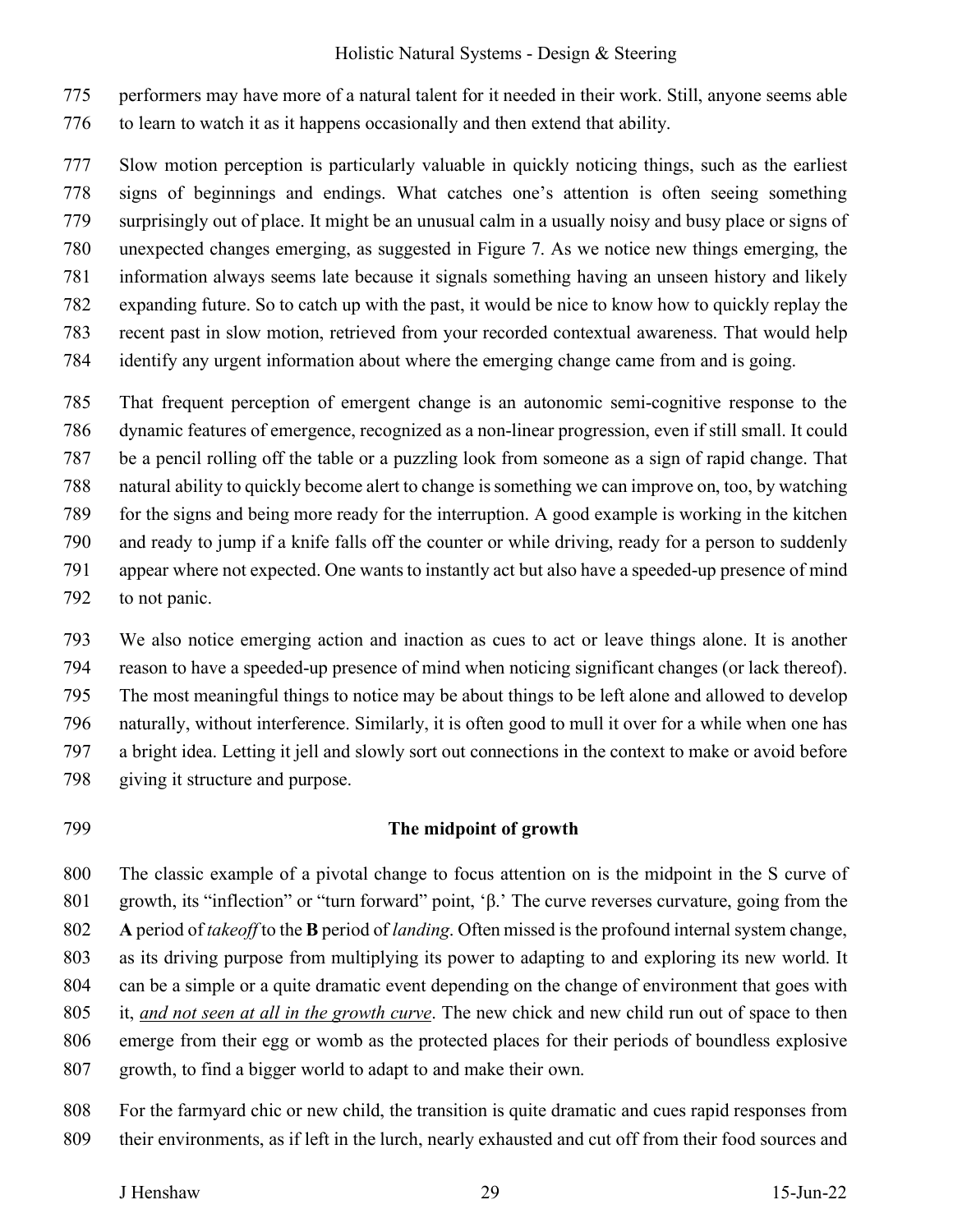810 unable to fend for themselves. That change is also a dramatic shift from focusing on *internal* to 811 focusing on *external* relationships. It not only occurs at the limits of physical growth for new 812 systems but also for the growth of personal relationships when they shift from focusing on 813 themselves to focusing on relations with family and friends. There is a shift from focusing on 814 oneself to finding one's center in groups of friends, work and businesses, or community and 815 organizations.

816 The important takeaway is that this change in new lives, wherever they came from, is to make their 817 own turn to where they are going. These are critical formative stages for the new life of any 818 emerging system, a business, society, individual, or other emerging life. So for people and their 819 organizations, it is critical to be able to observe, for example, what is growing right and wrong 820 around them, and have some idea of what to do. These pivotal changes in direction have large, 821 lasting effects, and every new system or life is steered from the inside and can only have learned 822 how on its own, nature's test.

#### 823 **Noticing S Curve Transformations?**

824 Did you take notes on the main events that occur at different points on the S curves of emerging 825 new lives and transformations? Did you think about what they mean for what is developing and 826 the world it is developing in? And, Why are they important to notice? Below is a simplified version 827 to refer to as you read the notes on what things to notice and talk about with others.

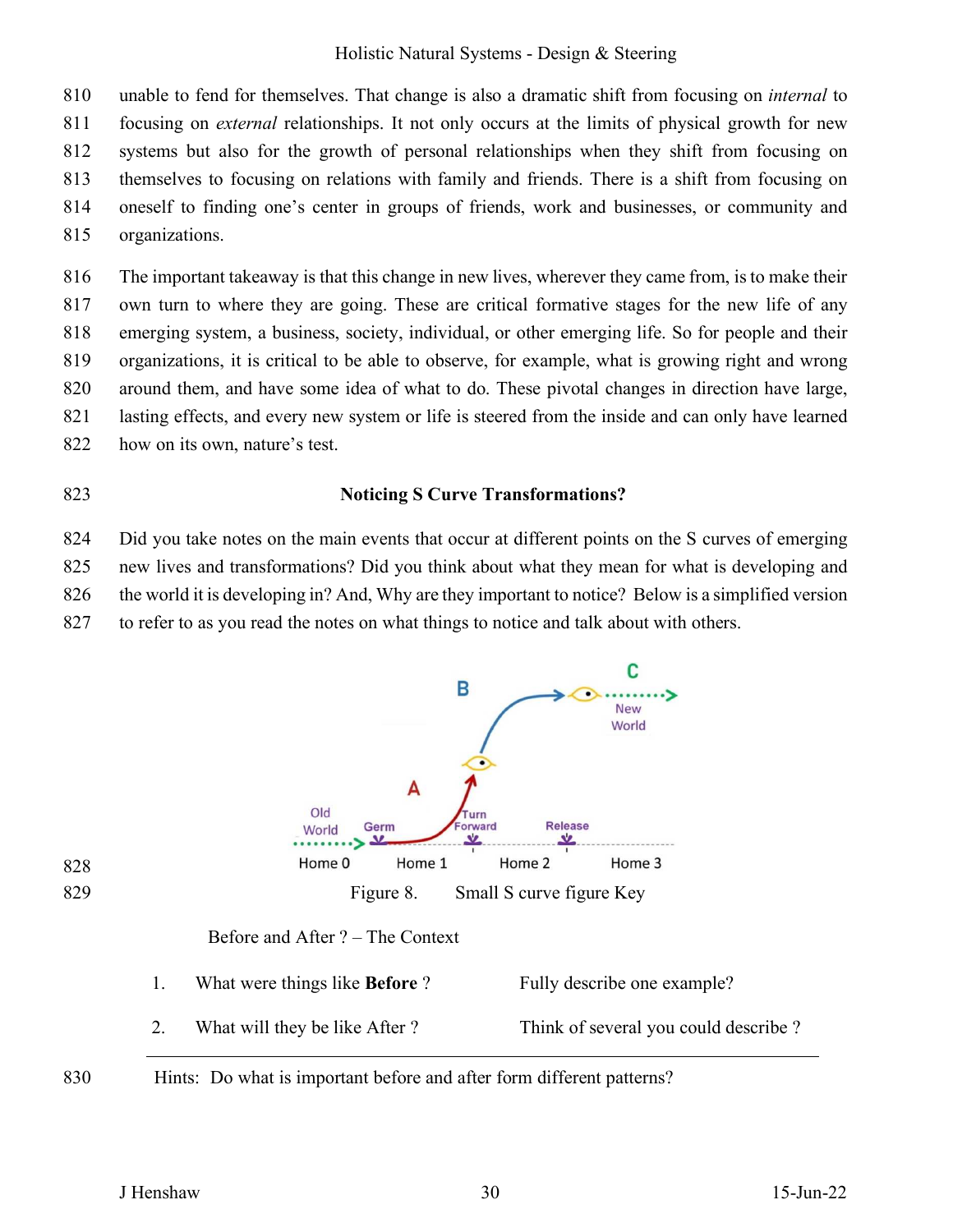When Growth Starts ? – First Hints

|  | How do we notice what is brand new? | What are several examples? |
|--|-------------------------------------|----------------------------|
|--|-------------------------------------|----------------------------|

- 4. Do they change their world ? How can you tell ?
- 831 Hints: Things out of place ? Things happening again ? New faces ? New questions ?

From beginning toward ending ? – Mid-Point Turn

5. Buildup coming to an end? What are examples ?

6. and perfecting things starting What are examples ?

7. Does that change their world ? How can you tell ?

832 Hints: New patterns of change ? Looking to the future ? Changing environments?

Coming to an End and Moving On? – New Roles and World

| 8. |    | Approaching perfection?                       | What are several examples? |
|----|----|-----------------------------------------------|----------------------------|
|    | 9. | Getting ready for new places                  | What are examples?         |
|    |    | 10. How does it change its old world?         | How can you tell?          |
|    |    | 11. How does it change its <b>new world</b> ? | How can you tell?          |

833 Hints: New patterns of change ? Looking to the future ? Changing environments?

#### 834 **Parts moving altogether.**

835 One of the important properties of systems working as wholes is that measures of their parts tend 836 to move together, Figures 9 & 10. For example, figure 9 shows major indicators of the world 837 economy: GDP, consumption, pollution emissions and accumulation, energy use, and GDP energy 838 efficiency. Remarkably they are all moving in closely constant proportion to one another! That 839 exhibits their *proportional coupling*, a clear indicator of the world economy's organization, 840 causing it to work as a whole. At first, one might think that cannot be, as the research papers all 841 show that the various parts behave very differently. But, that is what globalization overcomes. 842 Market forces steer every part to find the most useful way for it to fit, driven to maximize returns. 843 So, rivers of innovators, workers, businesses, and investors vie to provide the services the world 844 wants and get the highest price for them to have growing investment resources. So the national 845 GDP curves jump all over until you put them together.

846 How the curves move together also shows that the system's organization is unusually stable, with 847 measures of the whole having near-constant growth rates (i.e., rates of doubling) that are in

J Henshaw 31 15-Jun-22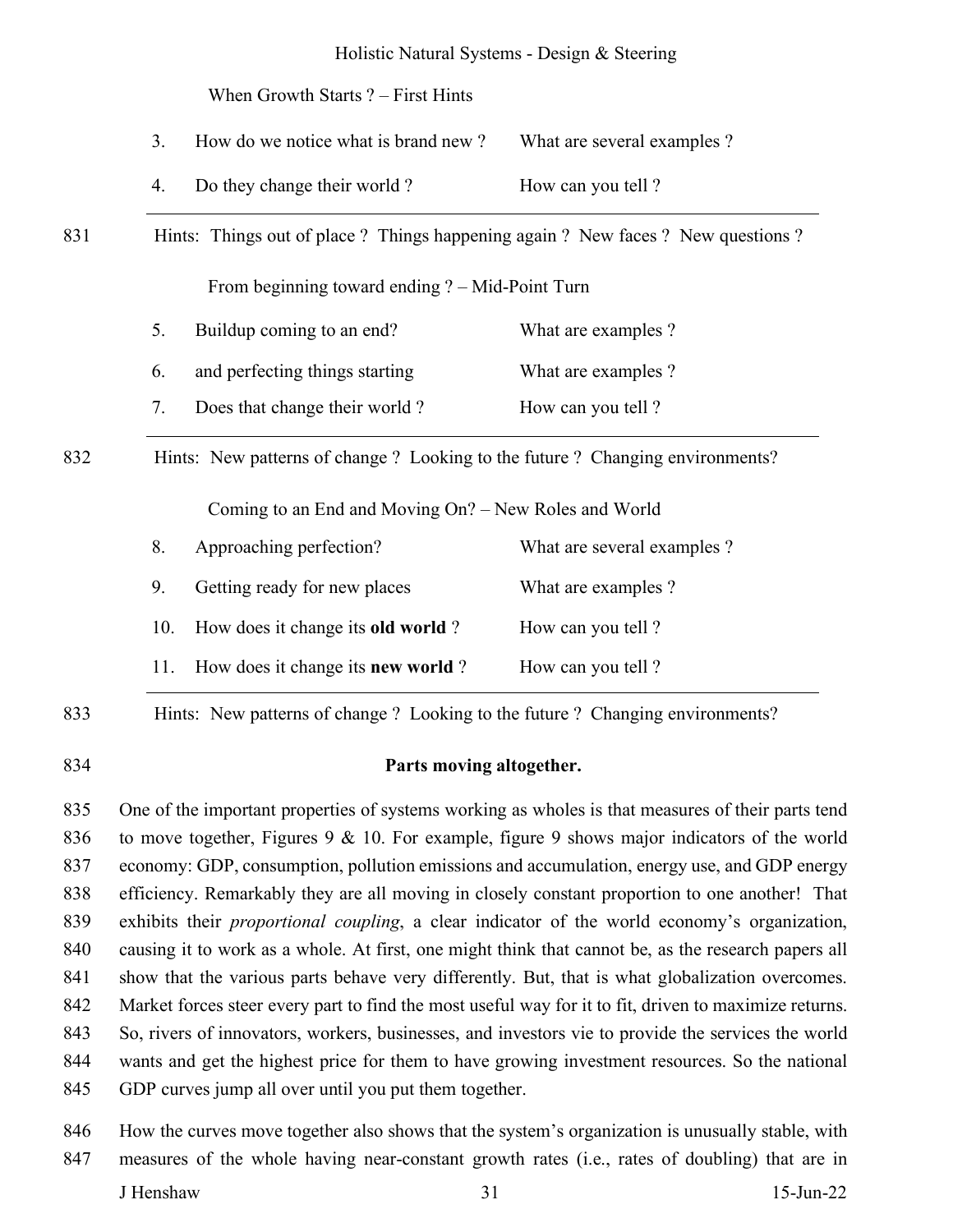848 constant proportion to each other. The close fit between the data and average growth-constant 849 curves indicates that it is real. It shows the economy to have fixed rather than responsive steering, 850 too, a fatal flaw in a world of rapidly changing conditions and threats, almost sure to be steering 851 into ever worse trouble and inescapable traps, like having no achievable goal but ever faster 852 change.



853

854 Figure 9. Global economic steering curve, showing the close to constant 855 proportional coupling of exponential resource and consumption impact 856 curves.

857 That fixed steering, of course, is for maximizing the growth rate of GDP, investment, profits, 858 consumption, and failure to slow the steady exponential growth rates of lasting impacts. Nearly 859 the whole world focuses intensely on climate change, but we appear not to have yet considered 860 changing the economy's steering. As a result, the latest atmospheric CO2 data (the direct 861 proportional cause of the rate of warming) still shows it rising at its highest ever exponential rate 862 (Henshaw, 2019).<sup>21</sup> So what would it mean to steer the economy in some other direction?

863 Since investment builds the future directions of the economy, i.e., steering how the economy will

- 864 turn and where it will go, new directions for investment will change where it is going. That would
- 865 involve having more than a single variable objective. For example, it would make sense to steer

<sup>&</sup>lt;sup>21</sup> Scripps Global average Atmospheric CO2 ppm data, updated in May 2022. http://scrippsco2.ucsd.edu/data/atmospheric\_co2/icecore\_merged\_products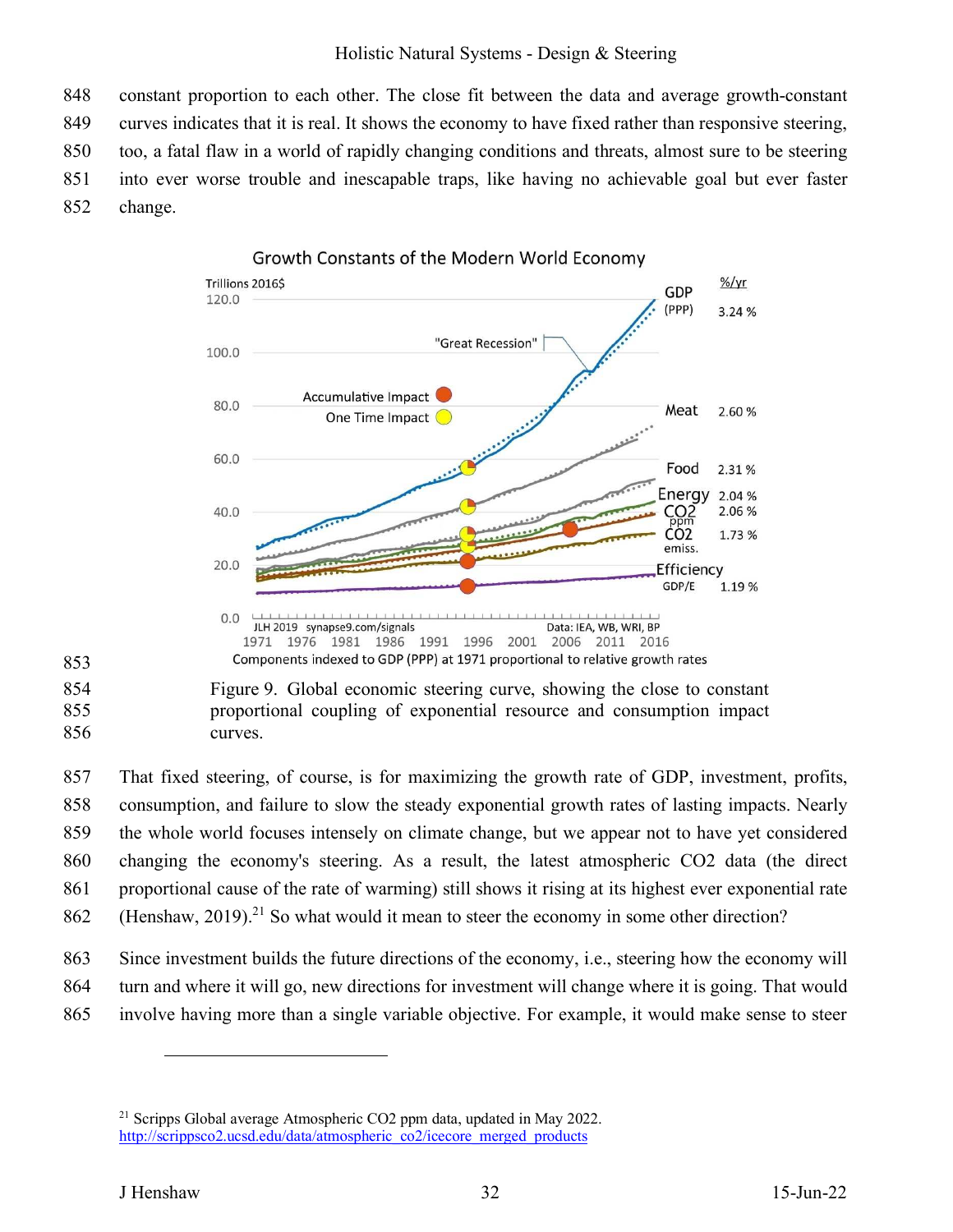866 the economy for some safe harbor to protect it as it transforms. The current plan is to keep it 867 multiplying the impacts that threaten itself and the earth. To do that, investors need to a) understand 868 the difference, b) develop a plan, and c) have the plan give them the social, cultural, career, 869 political, and financial motivation to act in the common interest.

870 That not only seems necessary; it also seems possible. The people with high educational, 871 professional, and social status are in charge of steering the economy on its fatal course today. If 872 they saw the chance to correct the error of steering the economy to maximize the growth of its 873 already overwhelming impacts, they would respond out of wounded pride, if nothing else. That 874 would then motivate the technical teams to expand sustainability to investments using reliable 875 measures of accumulative costs and benefits (Henshaw, King & Zarnikau, 2011; Henshaw, 2014). 876 Something needs to relieve the system's ever-growing distress, and it would be better to be doing 877 something right than wrong.

878 Figure 10 shows word use frequencies for some terms of distress in English books by Google.  $^{22}$ 879 Selected are common terms for personal distress that have been rising together as probable 880 evidence of systemically increasing societal distress since the mid-1960s. Their roughly parallel 881 compound growth period is from about 1975 to 2011. The fluctuation after that suggests something 882 hit a limit, but feelings of distress remained high and unstable. There is enough detail in the shapes 883 to make them look possibly associated with specific cultural changes. That the curves and their 884 fluctuations move together, suggesting the curves reflect whole system behavior, might make it 885 hard to find what is involved. The pattern seems extraordinarily regular and systematic. 886 Interpreting a long period of exponential indicators moving together, indicating they reflect a 887 whole system behavior. That the pattern begins in the mid-70s is quite significant, suggesting some 888 lasting change started then. It could be lots of things but interestingly was not in the mid-50s or 889 60s when there was also emerging awareness of dangerous crossings of environmental thresholds. 890 From personal experience, the long rise of modern anxiety did seem to start in the 50s and 60s. 891 Evidence suggests that something more contagious or disastrous may have emerged in the 70s. 892 Short lists of recalled sources of general distress for each period are in Tables 3 and 4.

<sup>&</sup>lt;sup>22</sup> Google Ngram of societal distress terms moving together- see curve back to 1920 to more stable period https://books.google.com/ngrams/graph?content=pain,anger,anxiety,hate,hurry&year\_start=1920&year\_end=2019& corpus=26&smoothing=3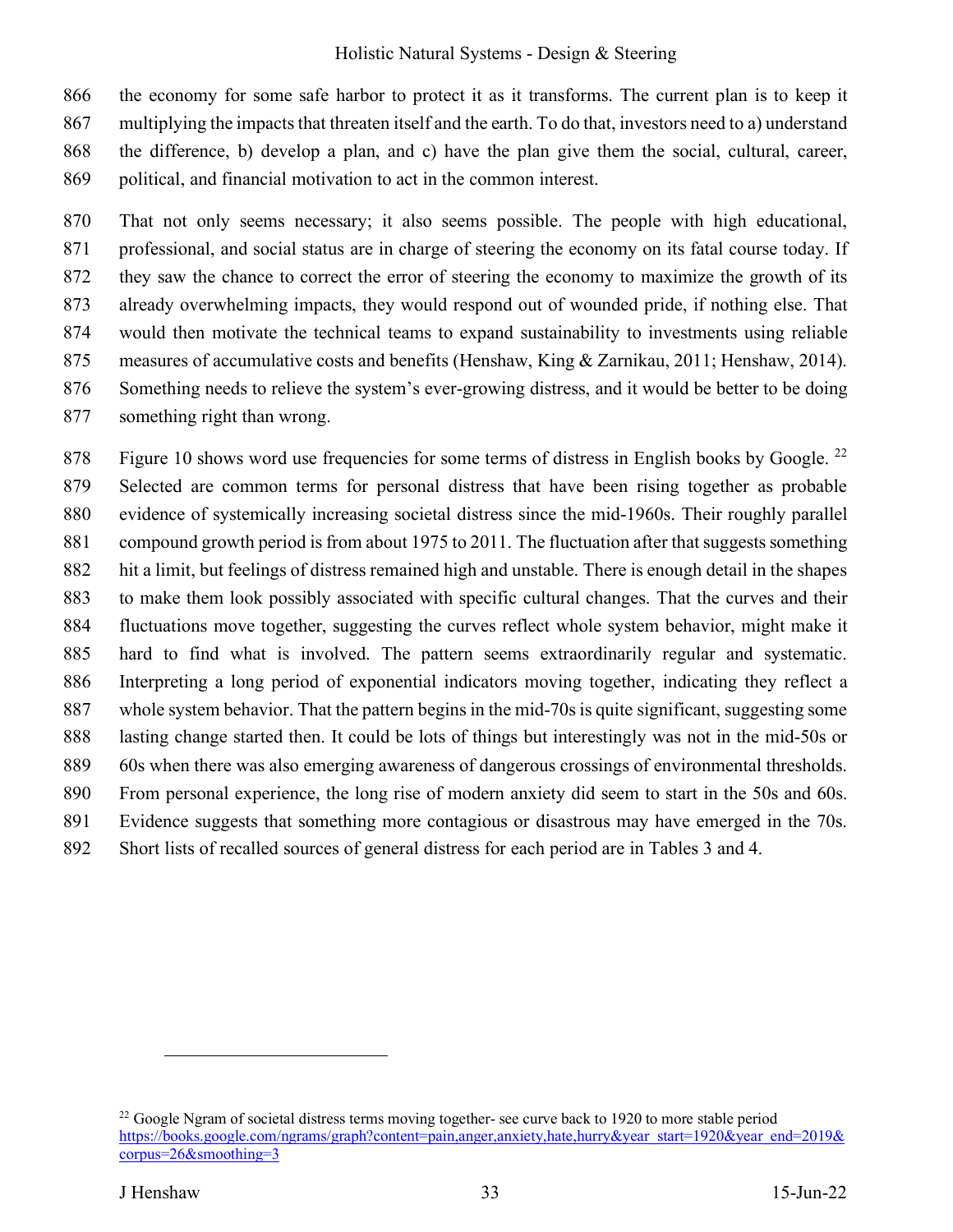

901 election was in 2008 and second in 2012, followed respectively by the biggest rise in societal

<sup>&</sup>lt;sup>23</sup> Did it start with "stakeholder value?" - Graph at: https://synapse9.com/issues/GDP-WageHistSMb-fig.jpg

<sup>-</sup> The 2016 research notes: https://synapse9.com/signals/was-shareholder-value-what-did-it/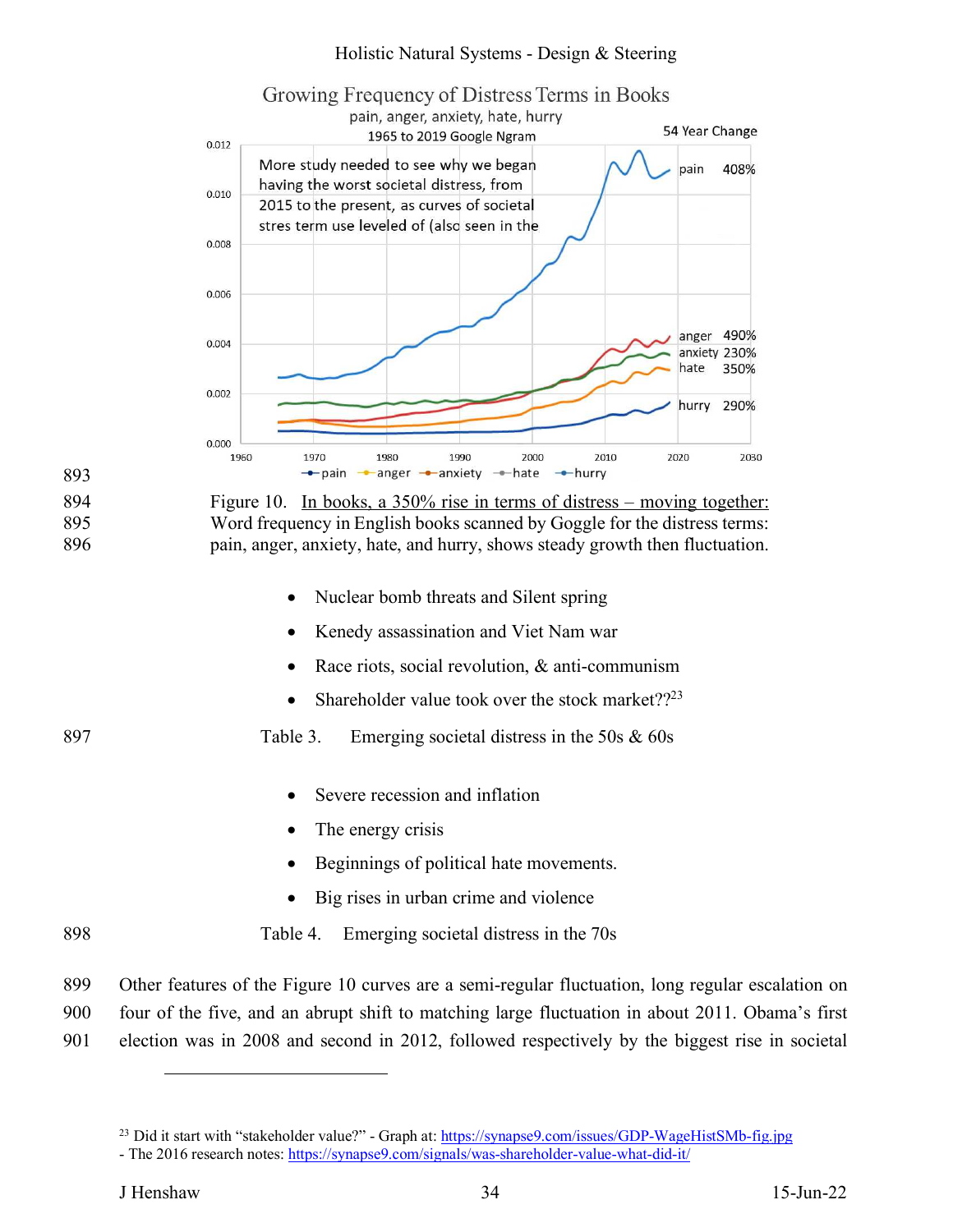902 distress and the first big drop. So that does not seem to make sense, as Obama was awarded the 903 Nobel prize for restoring a sense of world peace. At this point, when running out of guesses, it is 904 time to question assumptions, look around the context for anything neglected, and find some 905 authoritative studies. The evidence so far is that something has been ratcheting up the levels of 906 distress throughout the English book writing world, about as regularly as the ratcheting up of the 907 economy. That the pattern had a specific beginning, coincident with the stock market change from 908 reflecting business value to shareholder value, makes it seem plausible that is one of the drivers.

909 A hint also comes from the sharpest rise in distress coming in Obama's first term – when he was 910 celebrated for fostering world peace. Ironies like this are often excellent evidence of looking in the 911 wrong place. Perhaps those feeling most distressed by the rapid deindustrialization and re-912 socialization of America happening at this time and also by the election of the first Black president 913 are the people feeling the pain. That might not be who the readers of this work would think of first, 914 as it is not an intellectual community. So it is a wild guess, but this data may capture America's 915 vast writhing political polarization and perhaps in the UK and elsewhere. The longest and most 916 rapid accelerating polarization of the US economy<sup>22</sup> would be guaranteed to disenfranchise many 917 real people. It might disenfranchise whole sectors of society, which would certainly deserve to feel 918 its pain.

919 That is not what was first assumed at all. It does, however, fit both 1) a social blindspot and 2) a 920 hypothesis based on *reading stories into the non-linear continuities of the data,* prompting the 921 recall of additional relevant data. Is it plausible that the ever more distressed English book writing 922 community located by the Google data is the political far right? They most vociferously voice 923 their pain and have done so for quite a long time. Still, it is a surprise. We have learned a lot from 924 the study and come up with unclear indications to help keep us looking for more and from jumping 925 to conclusions! We would assert that this very constructive conclusion comes from the method.

#### 926 **Spiraling global forces**

927 What is happening is always the question. For example, say you are a senior director of the world 928 climate response team, and you see the following graph of atmospheric CO2 (Figure 11). Say you 929 have seen the graph repeatedly, year by year as the dots on the curve proceed in a direction quite 930 different from the plan. What are your choices? What is top on your list? Might you ask, "What 931 plan are they following?"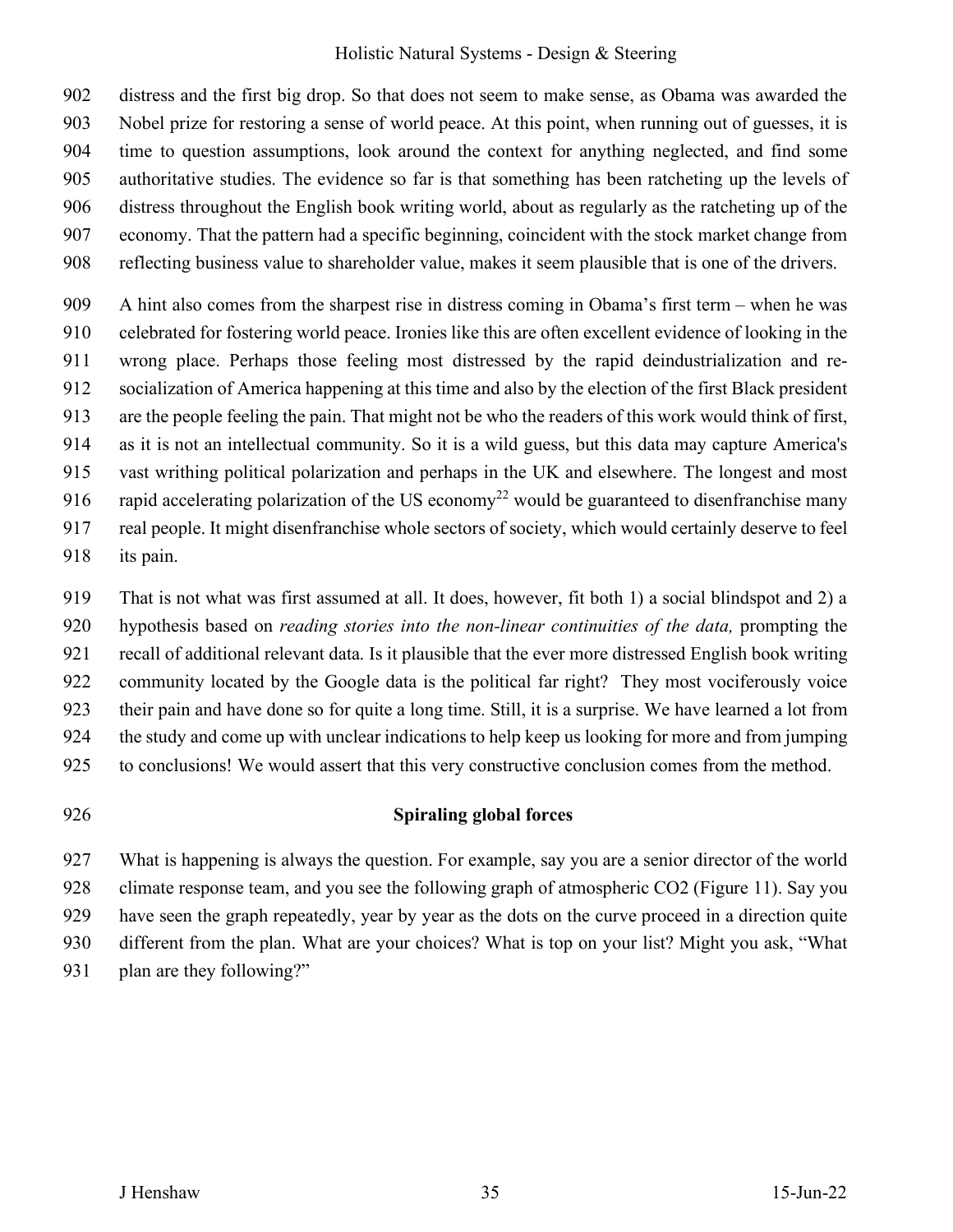



933 Figure 11.The Scripps 300 yr global atmospheric CO2 raw data: How do 934 you read it? Does this help indicate the true root cause of our problem? 935 Where does it look like the next dot will be?

# 936 **2.2 Transformations**

937 How brilliant business innovations emerge is often from following a passion, not knowing where 938 it goes. Modern science came from Alchemy, in something of that kind of way. The transformation 939 of our out-of-control world economy may well get ahead of us and so involve a lot of catchup. So, 940 now seems a good time to study the available options and not fail to ask, "What If We Get This 941 Right?"<sup>24</sup> Nature *does* often guide emerging systems to get it right. The main message of this 942 paper is that there are ways to study that, learn how to read the signals and make the right responses. 943 Circumstances will differ, of course, but studying the basics, considering their neglec, is perhaps 944 the most important place to start. That is, learning to be observant, then using it to see how the 945 systems you know do and don't work.

946 Finding words to use is part of that. Watching the flows and making them into stories helps. Mining 947 the inherited meanings of the common language to tell us about the things we notice and wonder 948 about is perhaps the best way to connect our language with its deep roots. That might also get the 949 closest to finding and responding to the root purposes and visions of the coupled human-natural 950 system as a whole.

- 951 People naturally learn nature's creative processes and form the foundations of their understandings
- 952 in life, immersed in the environments they come to know. These include people immersed in

<sup>24</sup> Dr. Ayana Elizabeth Johnson - https://www.ayanaelizabeth.com/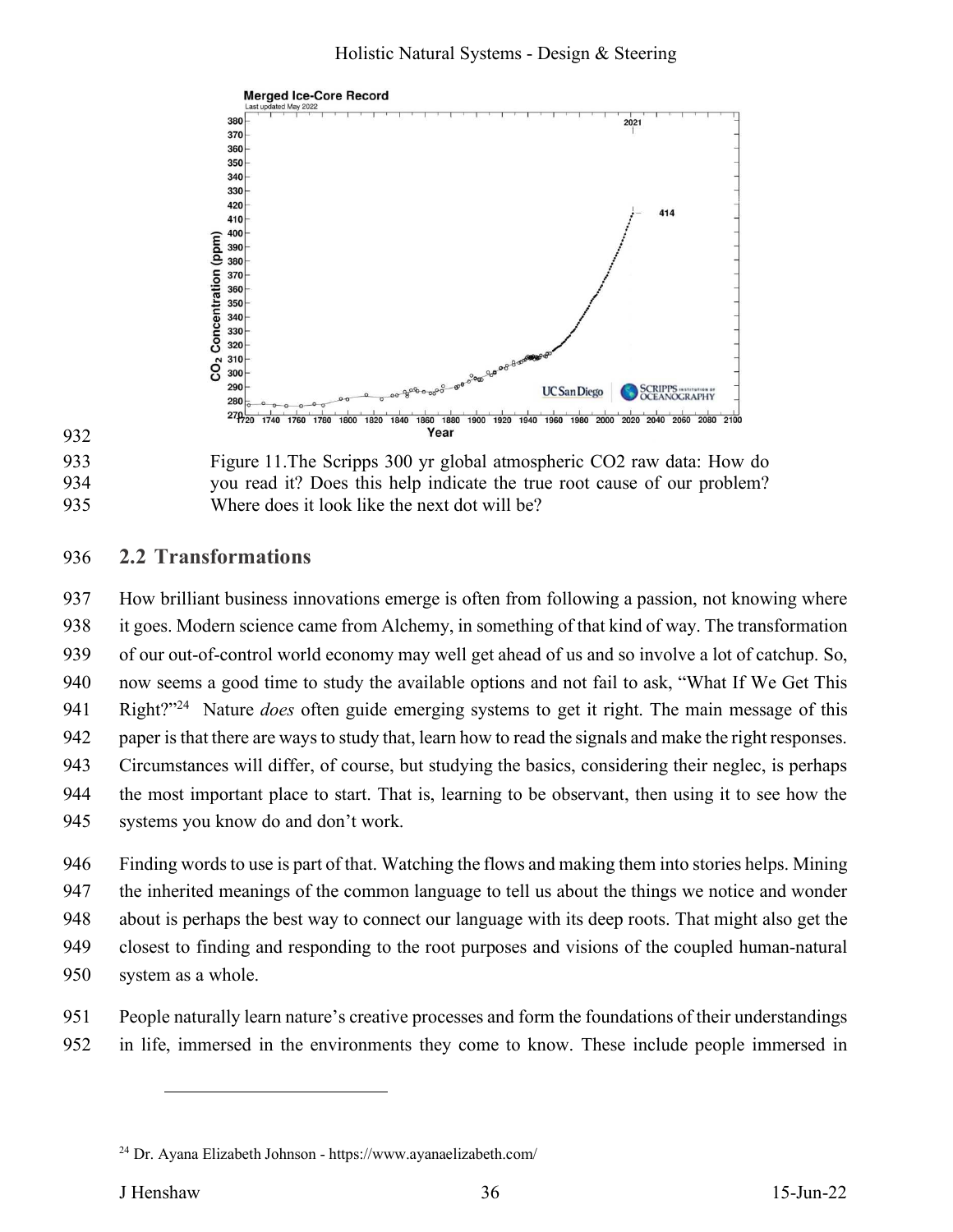953 everyday work, community, or organization relationships. More generally, every community and 954 local ecosystem is also a systemic *hive* having *low degrees of separation,* so the responses of most 955 parts are to the whole, making the whole tend to be cohesive. But, of course, the big problem we 956 face of blindness to our impacts, using rules for remote control of systems we little understand, 957 also calls for a deep moral and historical search. It would be good to know why and where we 958 began tolerating the self-deceptions.

959 Advanced learning about natural systems seems to take a different observation method, imprinting 960 the mind with immediate impressions of patterns, relationships, and change, expanding on that 961 natural ability to observe and directly study our realities. We can also improve that ability, too. 962 We do that by learning to see the fine nuances of differences in any subject as we do with the hour-963 to-hour changes in our children sometimes. Almost any subject of fascination will do. That seems 964 to be what Goethe's observation technique did for him (Goethe, 1996). One can even do it with 965 one's feelings and reasoning about them, using each to freely and openly respond to the other, 966 perhaps discussing discoveries with others. Many good observers, like scientists, entrepreneurs, 967 and artists, rely on honest and self-critical perception. Unfortunately, it is still hard to fend off 968 some of our cultures' biases, myths, crazy politics, and obsessions. That our economic culture 969 focused its attention on how to control each other's minds and the natural world set back our ability 970 to appreciate how nature works by itself.

971 At the atomic level, we cannot observe what happens nor see if atomic forms have internal 972 organization. There seems to be no useful information yet, but if energy conservation still applies 973 at that scale, some behaviors may not be statistical but developmental. What is most important to 974 people is not the theory but that these patterns apply to our lives and activities, all our large and 975 small activities beginning and ending with accumulative organizational steps coupled with an 976 environment. We will always struggle with the resulting perspectives of systems as seen from 977 inside and out, always being quite different. Given that a system's internal organization is a self-978 referential whole, it will generally not be visible from the outside.

979 We live in a world where perhaps the most important causes and effects, those that develop from 980 whole emerging systems and animate change in our world, are generally found to have hidden 981 interiors and be out of our control. So, to appropriately respond to those emergent causes or the 982 struggles systems that need help, we need experience reading the cues and signs of what they are 983 becoming or how they are struggling. We become somewhat successful in noticing the smallest 984 signs of change, watching our children, friends, partners, etc. It is also the core talent for having 985 "social skills." It seems to be what indigenous cultures teach and how animals get along in a 986 complex world, born to be curious about the hints of change in the world around them. Earlier 987 research (Henshaw, 1985, 1995, 2000, 2008) pointed to a subtle sign of important change that 988 could be seen in time-series data or noticed by a sensitive listener or observer. That is reading the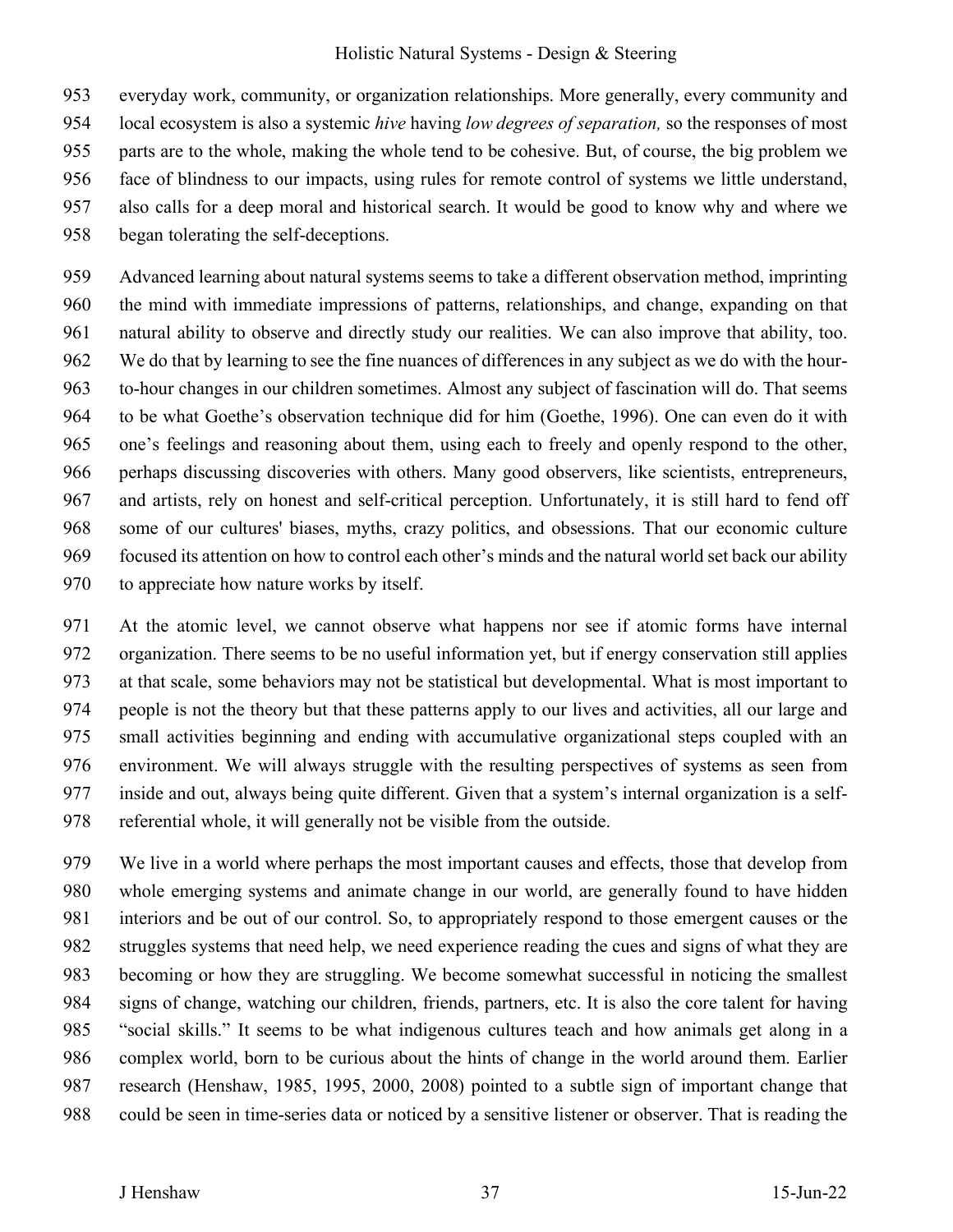989 non-linear dynamics in the background as changing derivative rates of change. Sometimes it 990 prompts one to notice things hardly noticeable before.

991 Modern cultures teach awareness of that non-verbal language of change for personal matters, like 992 home cooking or personal relationships. Still, in developed societies, education long focused on 993 teaching rules, names, and concepts, though that is changing. Learning about whole emerging 994 systems from abstractions still seems to be the general rule in business, finance, and most sciences, 995 where a precise "bottom line" is important. The problem is that it teaches about systems detached 996 from their natural contexts, starving the learner of questions and intuitions about what is happening 997 in nature. It is another reason people might feel uncertain about natural change and feel a need for 998 control, not taught to be observant.

#### 999 **Breakthrough Transformation**

1000 There is a major risk in even posing a search for "breakthrough strategies" of simply falling into 1001 our dominant world habit of solving problems by finding things to control. That very organized 1002 way of life has given people considerable power, influence, and control over each other and nature.

1003 Unfortunately, it has left us as a species totally out of control. We created societies organized to 1004 rigidly continue to multiply their control.

1005 That system of life is destroying life, an entire planet, and causing us to avoid responding to the 1006 natural urges to use our wealth more wisely. So the first urge is to look for how to use wealth to 1007 heal the wounds we feel and see all around us. It is indeed possible and not altogether wrong, but 1008 it is also a step back into using our power to exert control again. So the question also needs to 1009 include how to get out of those runarounds?

1010 So to start over from basics, nothing appears meaningful except in context. *Runarounds* seem to 1011 be questions about systems caught in loops of *cause-and-effect*. They might well be headed

1012 somewhere on a spiral path or not at all.

1013 From the widest view, we have built an amazing new kind of life on earth, do not want it to fail, 1014 and need a healthy world that is much more naturally self-controlled. What that looks like is *the*  1015 *start of a plan.* Our current major threats are self-inflicted, seemingly caused by our fixation on 1016 using controls to concentrate power and profits, and for the longest time not noticing it was and 1017 would destroy the earth!

1018 We developed those habits over the last 60,000 years since widely shared conceptual thinking 1019 began, and around 12,000 years since that powerful way of thinking created urban centers. Then 1020 2500 years ago, that simplified way of thinking about power to gain more power turned into 1021 technology and science. After a dark age, it reemerged in the Renaissance, then 240 years ago 1022 helped us begin multiplying CO2 and then find more and more efficient ways to do it (Figure 11). 1023 Every growth system starts somewhat that way, of course, but can we learn nature's trick for taking

J Henshaw 38 15-Jun-22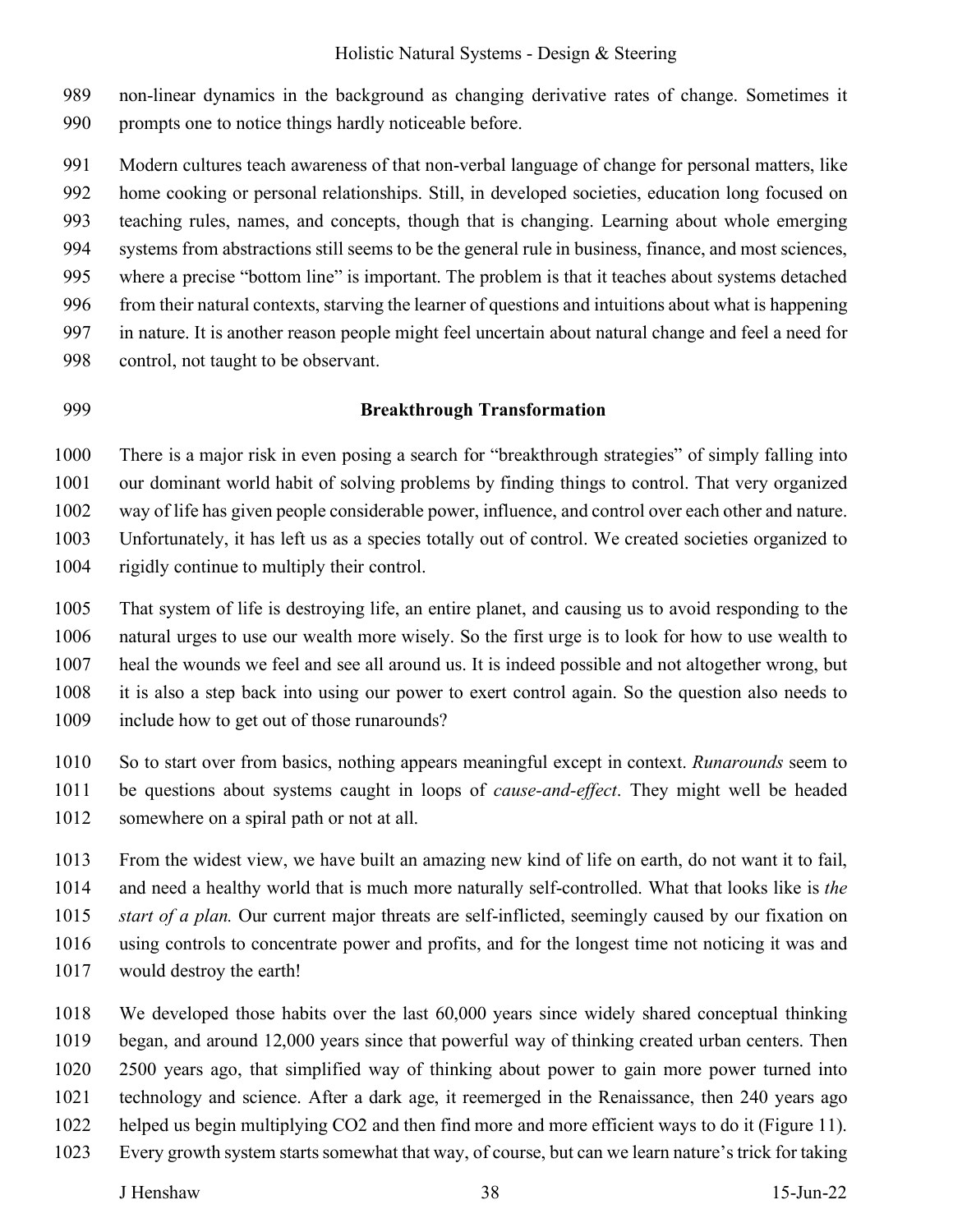1024 care of things on a global scale instead of taking power over them, the fascination we let reemerge

- 1025 in a bigger and bigger way after every failure of it before?
- 1026 It seems to always be inspiration that somehow takes over whole systems that produce

1027 transformations, though. So, we do need to not shy away from having inspiration. But, this time it

1028 would need to help free us from an exceptionally old runaround, so we can continue our original

- 1029 journey, keeping the skills for creating and organizing things that work.
- 1030 Like our bodies and minds, all systems need fixed and moveable parts so that they can go places,

1031 is one way to say it. So system designs need tension and release to maintain balance, stimulus &

- 1032 response to remain creative and distributed, and so the wholes build on foundations and evolve.
- 1033 Those are structures of system self-governance, relying on various forms of internal balance,

1034 sometimes called *polycentric governance* or *tensegrity* (Ostrum, 2010; Turnbull, 2022).

1035 The following citations only scratch the surface but offer some insight into the imminent risks of

1036 pushing systems to points of fragility, collapse or internal decay (Bell, 1971; Tainter, 1988; Chew,

1037 2007). Many times before, cultural decay has led to dark ages, seemingly driven to unsustainable

- 1038 complexity and collapse, as Tainter observed. So it should be a serious concern. The complexity
- 1039 of systems generally cannot go backward and becomes unproductive too. So it's quite problematic
- 1040 that modern economies have been relying on it for some time.



1041

1042 Figure 12.Systems that outlive their growth: start with a maximum power 1043 principle (MPP) to rapidly build their forms and places, then a maximum 1044 resilience principle (MRP) to care for what they built, their lives, and world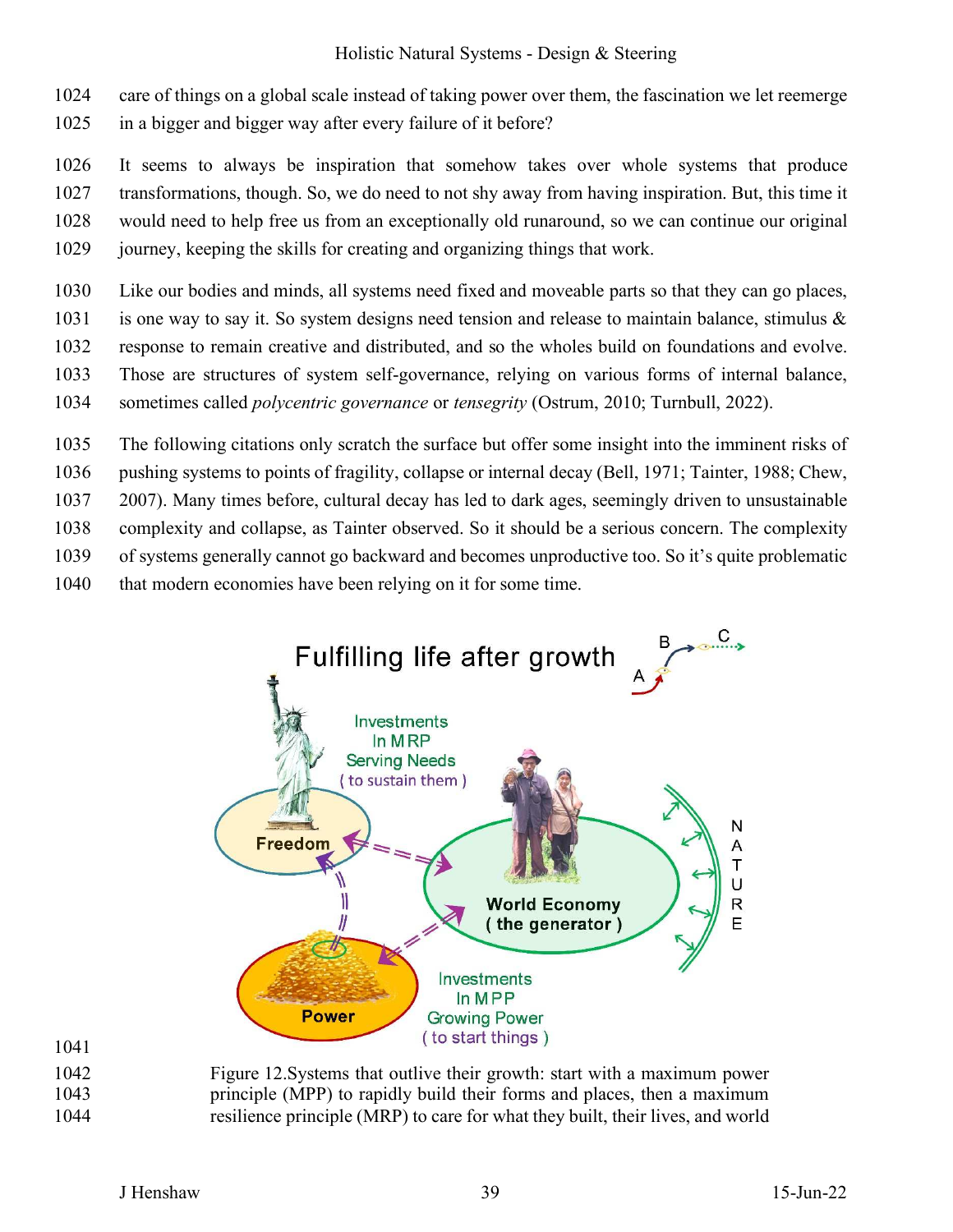1045 So, hopefully, these sobering truths about the kind of threat we face, and the opportunity to "start

- 1046 a new life" offered by learning from familiar examples of how to perfect complex system designs
- 1047 that develop by growth, will both help bring about the inspiration and clear enough minds to let us
- 1048 creatively shape our best response to our impasse (Figure 12).

1049 Figure 12 above is another simple concept intended to help think through the creative steps to take 1050 for releasing it from the trap it is presently in and transform the economy in nature's favorite way 1051 to creatively prosper for a long time. The economy could continue to work smoothly as the 1052 generator of wealth. Well-informed people with vision could also help the community of well-1053 educated, successful, and communicative people who manage the world's businesses, 1054 governments, and finance to understand their new job. That is to take care of the natural world we 1055 are part of and the homes and societies we built, rather than continuing to manage our multiply 1056 exploitation of them.

# 1057 **2.3 Healthy systems**

1058 There is a useful shortcut for understanding natural systems once one has a grip on the basics. Of 1059 course, one will always need to go back to the basics again and again. That shortcut is to read 1060 systems and the events and changes of their life cycles as the great stories they are (Henshaw, 1061 2018). One can read the progression of the flows as *the arcs of their stories* about the flowing 1062 developments in their experiences and relationships, paying close attention to smooth *takeoffs* and 1063 *landings* and what inspires them. Those are *nonlinear* features of emerging natural design that are 1064 hard to fake and important to explore. It also helps make the intuitive guesswork that goes into the 1065 stories one reads into them *reasonable hypotheses to check out*. How much one does of that or not, 1066 the storylines remain as markers of where you might want to check. To bring out the natural 1067 systems that anchor their meanings in their contexts, use terms and language that help direct 1068 attention to the natural processes, relationships, situations, and experiences that our languages 1069 developed to convey. Of course, that includes shared social and intellectual experiences, too, as 1070 they are part of the natural systems world as much as physical experiences. Part of telling real 1071 stories is keeping them real by noticing and weeding out confusing terms of social and racial 1072 prejudice, misinformation, false authority, etc. Those do sometimes creep into our language if they 1073 are circulating around us.

#### 1074 **Designs of homes**

1075 How families make decisions in the collective interests of every member and the whole appears to 1076 have been the major change from human tribal to home + community cultures, becoming 1077 foundations of human culture and societies seems to have developed toward the end of the Stone 1078 in the Bronze age. It seems exemplified by the design of the proto-Greek Aegean Hestian home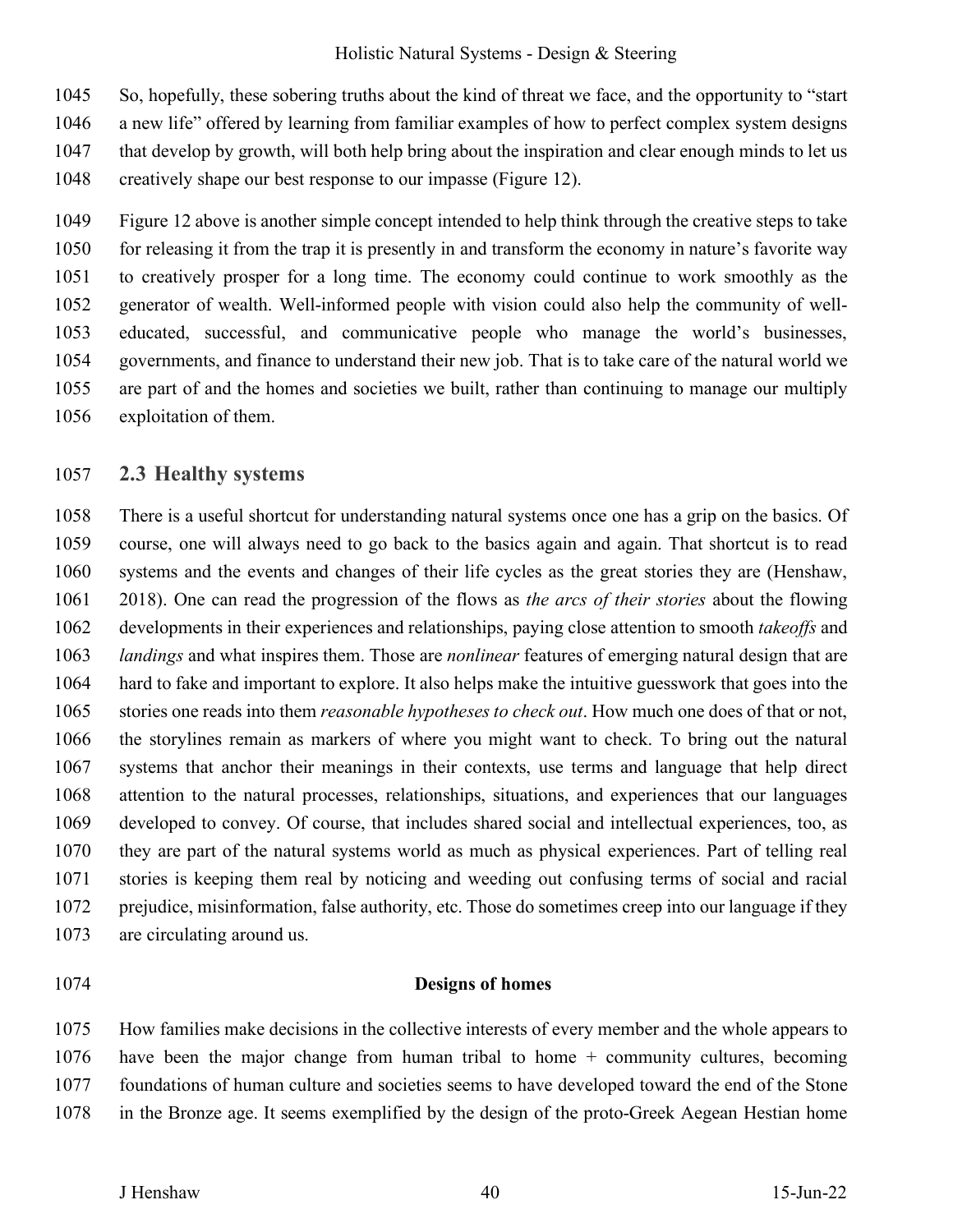1079 (Figure 13) and its apparent worship of home life central to their culture (Henshaw, 2022) from

1080 which our homelife cultures descended (Dinsmoor & Anderson, 1973).

1081 Much the same strong allegiance to the unity of the whole if seen in groups of good friends. It also

1082 sometimes characterizes mature organizations and businesses that, as they perfect their designs

1083 and mature, turn to using their profits for engaging with their worlds. That is the ideal natural S

- 1084 curve culmination of long-lived natural systems that, as an ideal design, seems to have allowed the
- 1085 emergence of complex life and reproduction long ago.
- 1086 Life is hazardous in any case; things happen to prematurely break relationships, and the lives of 1087 individual systems never last forever, though large collective systems often continue to evolve and 1088 long outlast their parts. Human communities exhibit some of the "all as one" features of homes 1089 and close friends. At larger scales, more organizational diversity and complexity develop. More 1090 people follow interests separate from others, with the community still working as a whole as the 1091 parts fit together, having a common culture of connecting differences (Figure 14). That is quite 1092 visible in most small and large communities and even big cities like New York. On those scales, 1093 the common organic cultures also host compatible and antithetical subcultures, cooperating by 1094 staying within bounds of tolerance, except when they do not, but rarely ever breaking up. After
- 1095 years of global travel, neighborhoods are more like a *salad bowl* of different cultures.



1096

A stone home with hearth in center of a 20' room for long gatherings

1097 Figure 13.Natural system centers have physical or organizational 1098 enclosures with openings that provide easy access to filtered inputs and 1099 outputs, serving as homes for their hives of internal relationships that 1100 organize and energize their lives.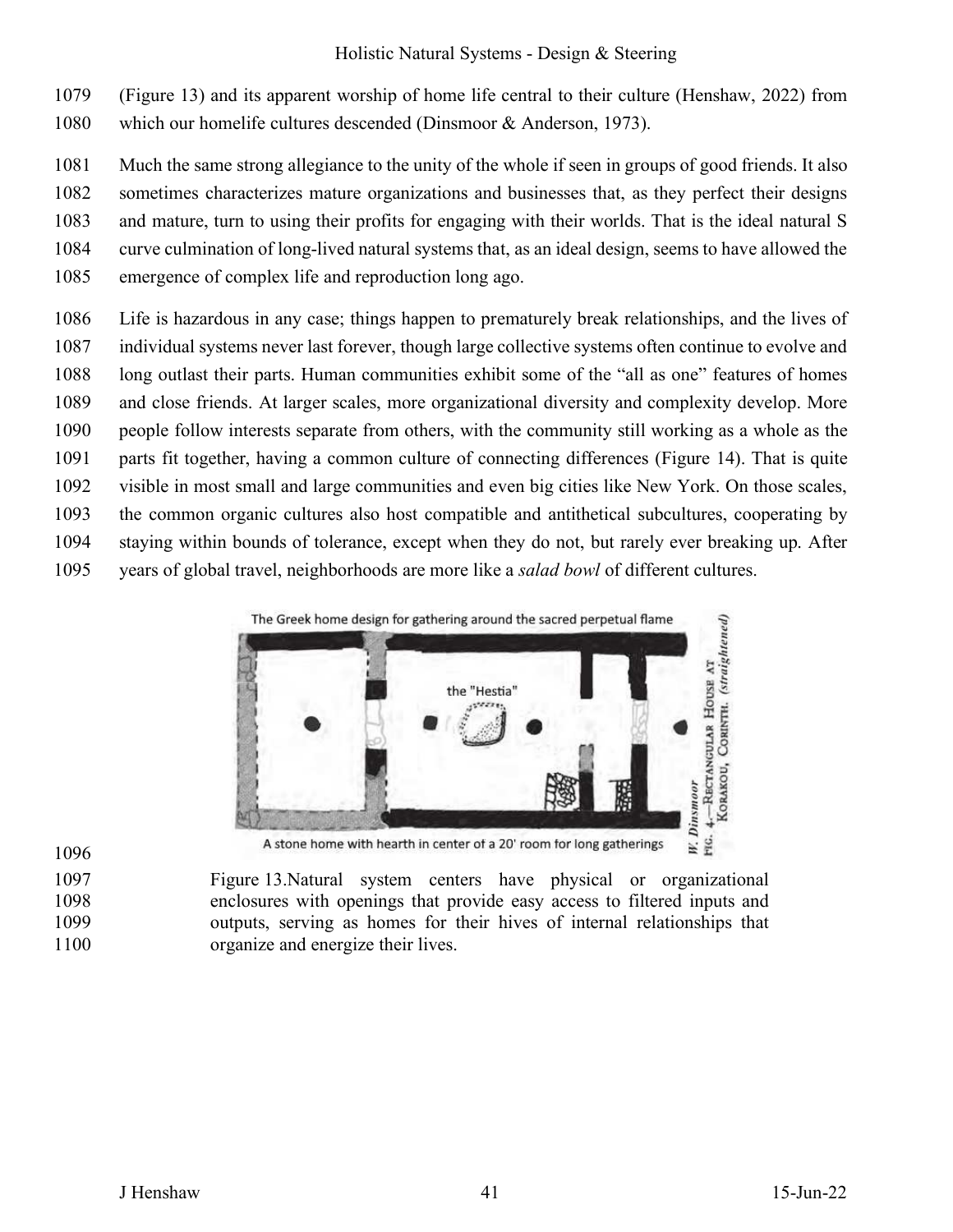

1102 Figure 14. The organization closely connected human centers, Homes, 1103 Gatherings, Neighborhoods, Communities, and Cities: the Hives of culture 1104 that become Nodes of connection in larger networks

1105 The interiors of homes, businesses, communities, organizations, and economies all contain and 1106 energize thriving *hives* of relationships. The term *hive* refers to the connectivity of a domain, 1107 usually the interior of an organized system, but used to refer to the small worlds of close association 1108 that serve as *nodes* in *networks*. So within a hive, all members would have direct connections and 1109 zero degrees of separation. So, for example, the hives within a network node might consist of the 1110 people in a family home and from their close association collectively responsible for messages

1111 sent and received on the network. It is just one of the interesting dynamics connected with *centers*.

1112 Centers are the basic unit organization in the design of life, as *centers of control – with – open*  1113 *connections*. In architectural design, they are visible at every busy street corner or local hangout, 1114 spontaneously forming and dissolving as the "attractors" that puzzle complexity theory we all 1115 naturally know very much about. Of course, there are hives of connection of many other kinds, 1116 such as those with and without networks connecting them and composing the complex textures of 1117 environments. There is much more to be said about the role of centers in our lives, how we build 1118 and care for them, and how we experience the freedom, security, and connections they give us.

# 1119 3 Discussion

1101

- 1120 Reflection *Will people will have the inspiration to survive?*
- 1121 This study has led to the conclusion that for whole complex systems to change 1122 as wholes and set out upon a transformation journey following an S curve to a 1123 change state, they would need to be inspired as a whole by an innovation that 1124 extends their origin story, soul vision, and original purpose, taking it forward.

1125 The views on what will become of the present confusing state of the civilized world, to both those 1126 who closely watch it and not, varies widely, despite the broad agreement we are in a very 1127 threatening whole system crisis. What is necessary is going to happen, whatever that is. Whether 1128 people can or will do with it what is possible is considerably more in doubt. In a rising crisis,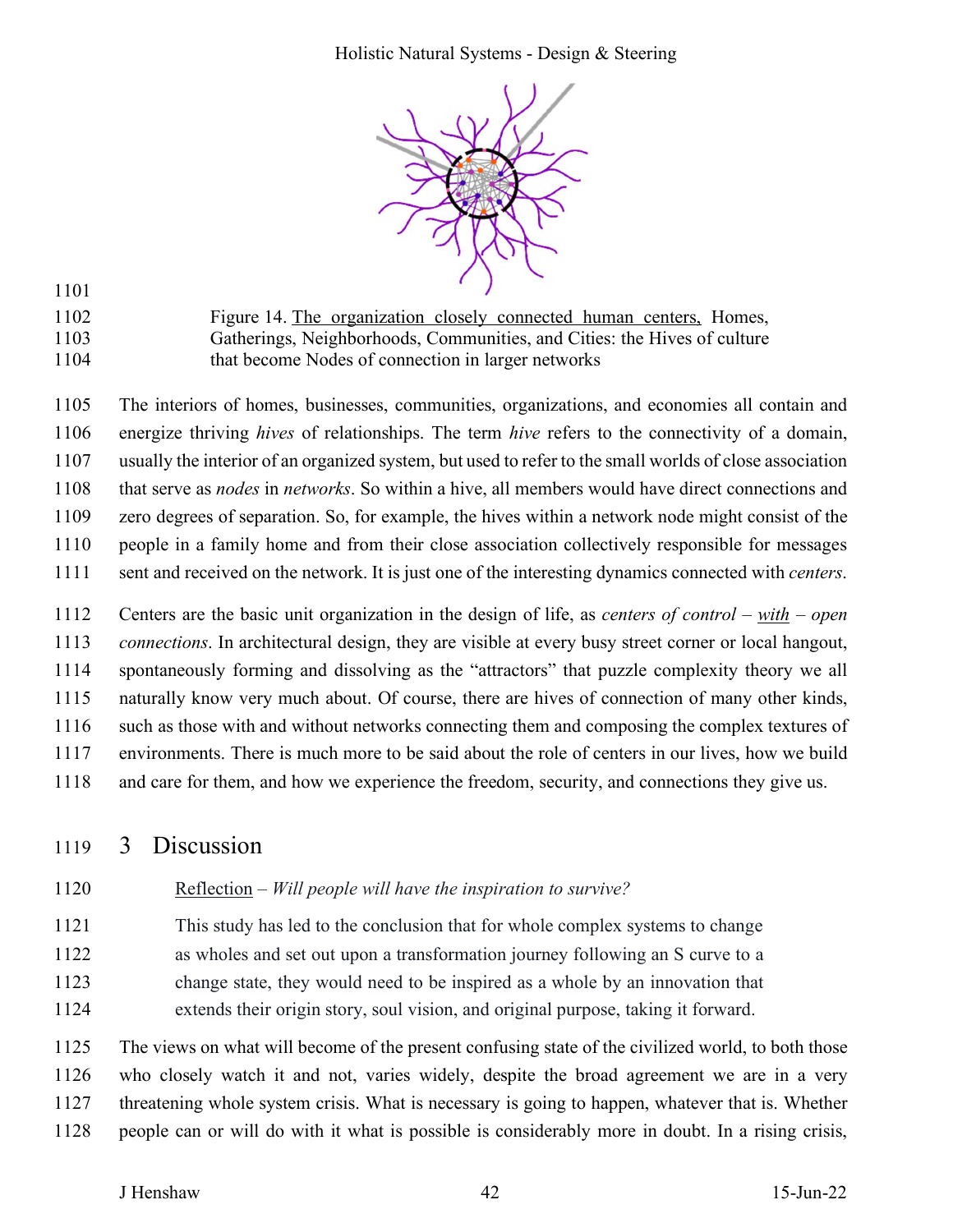1129 reaching a general state of heightened suspense and nervous anticipation before doing the right or

- 1130 the wrong thing seems both the most and least promising sign of resolution.
- 1131 What Putin did is one example, feeling he had to act against the forces of history, working up the 1132 suspense and his courage to violate every principle of goodwill, then launching a major military
- 1133 incursion bent on erasing the homeland of Slavic culture he seemed to think had betrayed him.
- 1134 How Trump lost his sense of reality seems to exemplify the madness that comes from opposing
- 1135 inevitable forces as well, becoming desperate and spreading false stories to attract others, also
- 1136 fearing for the future. We should not follow those examples. Maybe we are lucky to have them to
- 1137 warn us.
- 1138 Conceptual blinders can be terrible, making it very hard to act against current interests to achieve 1139 even greater future interests. So people will need help with that, both those who need to change 1140 and those who help them. The crux of the problem seems to be how powerful concepts, 1141 disconnected from their contexts, so simplify what they show how to do they become inescapable, 1142 neatly hiding all the side effects too. What will most help people out of those traps is probably 1143 different in every case, but shared experience, humor, and irony seem higher on the list than 1144 promises and explanations. It is a matter of motivating internal change, often not responsive to 1145 external pressures unless everyone feels them at once.

# 1146 4 Acknowledgments

1147 During the pandemic, I have enjoyed a great deal of uninterrupted time to do the work, good health, 1148 a secure home, a good roommate, and adequate income, which together have been a godsend. 1149 What most contributed and made the work possible in the first place was having some parts of this 1150 fresh question to listen for answers to, constantly refreshed, and inspired by insights and reactions 1151 from many others over the years. So, I dedicate the work to all the many people who have shared 1152 their visions.

# 1153 5 Data Sources

### 1154 **5.1 Climate**

1155 1. Scripps Global average Atmospheric CO2 ppm, combining splined ice core data before 1156 1958, and yearly average mountain top measurements from of Mauna Loa and Antarctica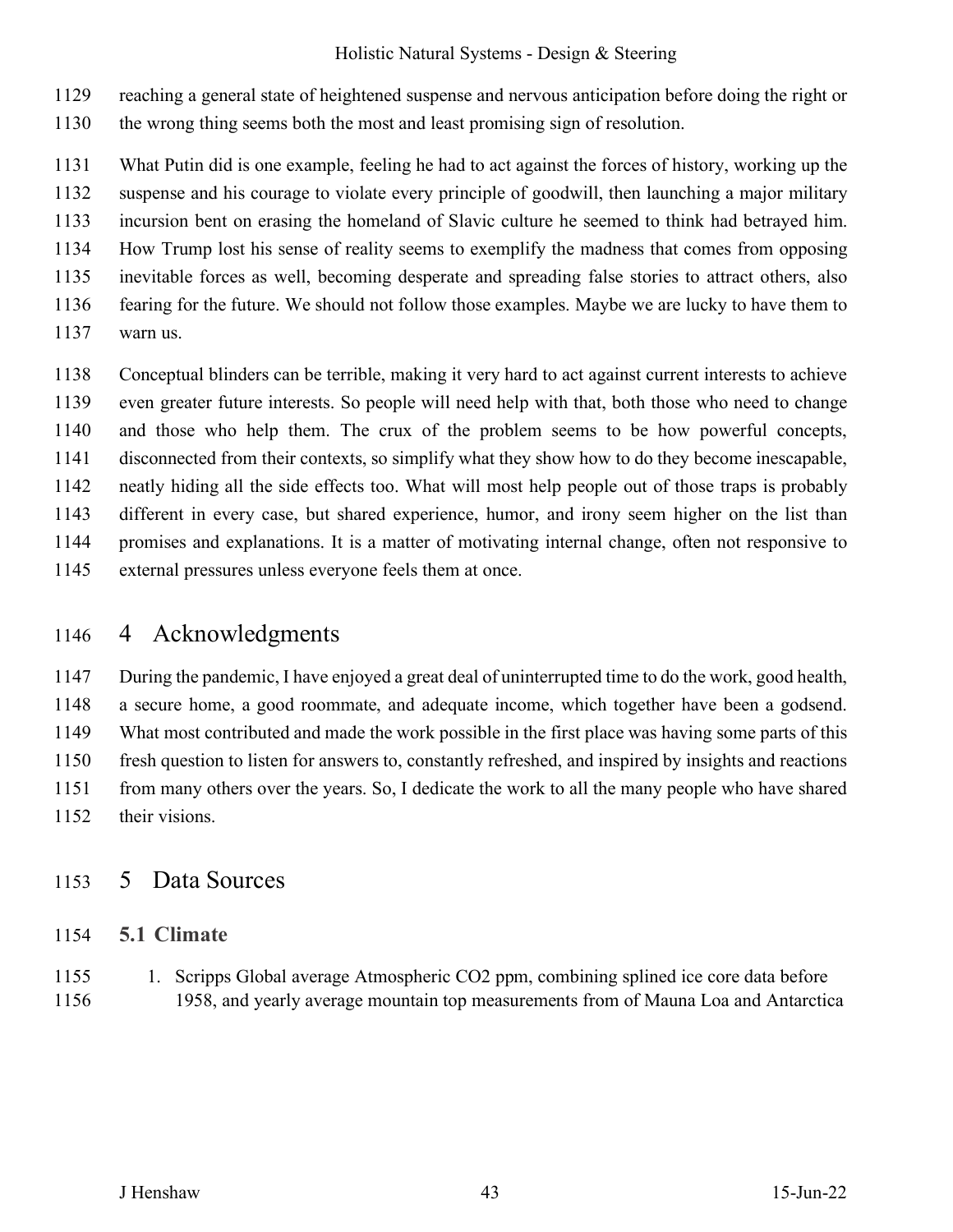1157 including 1958 thereafter. 1158 http://scrippsco2.ucsd.edu/data/atmospheric\_co2/icecore\_merged\_products

#### 1159 **5.2 Economy**

| 1160 | 2. GDP (PPP) $1971 - 2016*$<br>Fig 8                                                                  |
|------|-------------------------------------------------------------------------------------------------------|
| 1161 | Archived IEA PPP data extended with recent World Bank data, see Fig 13 for illustration               |
| 1162 | WB:                                                                                                   |
| 1163 | https://data.worldbank.org/indicator/NY.GDP.MKTP.PP.CD?end=2016&start=1990                            |
| 1164 | 3. World economic energy use $1965-2017 -$ Fig 8                                                      |
| 1165 | BP: https://www.bp.com/en/global/corporate/energy-economics/statistical-review-of-                    |
| 1166 | world-energy/downloads.html                                                                           |
| 1167 | 4. Modern CO2 Emissions $-1971-2016$ ,<br>Fig 8                                                       |
| 1168 | Archived IEA CO2 data extended with WRI CO2                                                           |
| 1169 | emissions:https://www.wri.org/resources/data-sets/cait-historical-emissions-data-countries-us-states- |
| 1170 | unfccc                                                                                                |
| 1171 | Fig 8<br>5. Historical Co2 Emissions 1751-2013                                                        |
| 1172 | US DOE DOE CDIAC data: https://cdiac.ess-dive.lbl.gov/ftp/ndp030/global.1751 2014                     |
| 1173 | 6. World Meat Production $-1961-2016$ Fig 8                                                           |
| 1174 | Rosner - OurWorldInData: https://ourworldindata.org/meat-and-seafood-production-                      |
| 1175 | consumption                                                                                           |
| 1176 | 7. World Food Production - 1961-2016 Fig 8                                                            |
| 1177 | FAO: http://www.fao.org/faostat/en/#data/QI                                                           |

# 1178 6 References

### 1179 **6.1 Image References**

1180 Fig 5 ref – Figures of all ages of the normal lifecycle.

1181 Guzaliia Filimonova / Getty Images fair use exception request. Also used by **Richard Nordquist**

1182 Updated on July 17, 2019 in his Semantic Field Definition. Getty agreement Thank you for your

1183 inquiry, we are tracking it under the reference number 03062829 for you.

1184 https://www.gettyimages.com/customer-support

### 1185 **6.2 Text References**

- 1186 Bäck, A. (2006). The concept of abstraction. *The Society for Ancient Greek Philosophy*
- 1187 *Newsletter*. https://orb.binghamton.edu/cgi/viewcontent.cgi?article=1375&context=sagp
- 1188 Bateson, N. (2017). Warm data: Contextual research and the evolution of science.
- 1189 Transdisciplinary Studies on Culture (i) Education No. 12, 35-40. *Scientific Yearbook of the*
- 1190 *University of Kujawsko-Pomorska in Bydgoszcz*. https://tinyurl.com/jt7896ve

J Henshaw 44 15-Jun-22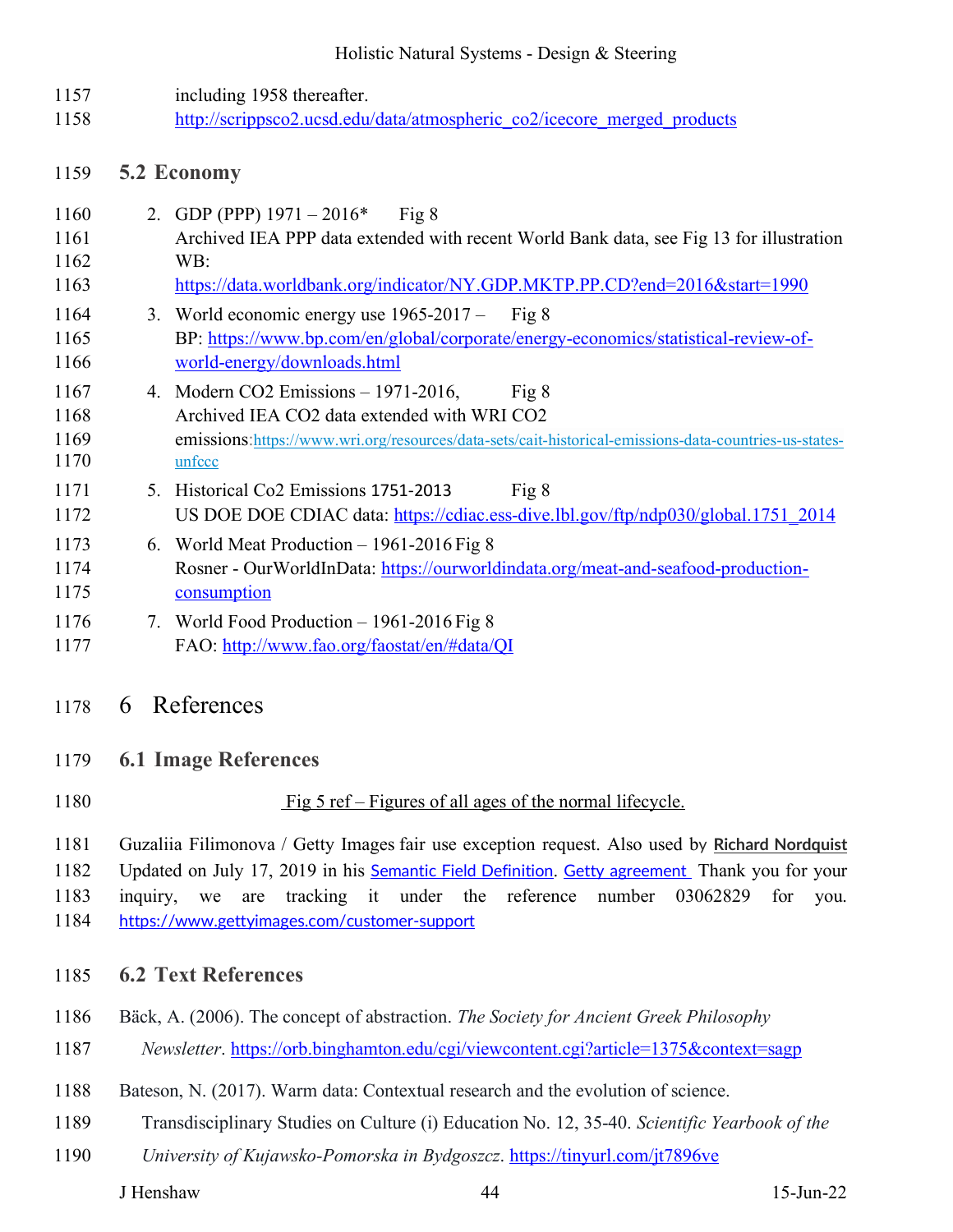- 1191 Bell, B. (1971). The dark ages in ancient history. I. The first dark age in Egypt. *American*
- 1192 *Journal of Archaeology*, 75(1), 1-26. https://doi.org/10.2307/503678
- 1193 Boulding, K. E. (1953). Toward a general theory of growth. *The Canadian Journal of Economics*
- 1194 *and Political Science / Revue Canadienne d'Economique et de Science Politique*, 19(3), 326–
- 1195 340. https://www.jstor.org/stable/138345?seq=1
- 1196 Burkert, W. (1985). *Greek religion*. Harvard University Press.
- 1197 Cabrera, D., Colosi, L., & Lobdell, C. (2008). Systems thinking. *Evaluation and program*  1198 *planning*, 31(3), 299-310.
- 1199 https://ecommons.cornell.edu/bitstream/handle/1813/2860/DerekCabreraDissertation
- 1200 .pdf
- 1201 Cabrera, D., & Cabrera, L. (2022). DSRP Theory: A Primer. *Systems*, 10(2), 26.
- 1202 https://www.mdpi.com/2079-8954/10/2/26/pdf
- 1203 Chew, S. C. (2007). *The recurring dark ages: ecological stress, climate changes, and system*
- 1204 *transformation* (Vol. 2). Rowman Altamira.
- 1205 Dinsmoor, W. B., & Anderson, W. J. (1973). *The architecture of ancient Greece: an account of*  1206 *its historic development*. Biblo & Tannen Publishers.
- 1207 Engen, D.(2004). The Economy of Ancient Greece. *EH.Net Encyclopedia*, edited by Robert
- 1208 Whaples. July 31, 2004. http://eh.net/encyclopedia/the-economy-of-ancient-greece/
- 1209 Farrington, B. (2016).*Science and politics in the ancient world*. Routledge.
- 1210 Grossman, K., & Paulette, T. (2020). Wealth-on-the-hoof and the low-power state: Caprines as
- 1211 capital in early Mesopotamia. *Journal of Anthropological Archaeology*,60, 101207.
- 1212 https://doi.org/10.1016/j.jaa.2020.101207
- 1213 Goethe, J. W. (1996). *Goethe on science*, ed. Jeremy Naydler, Floris Books.
- 1214 Hall, C. A., Balogh, S., & Murphy, D. J. (2009). What is the minimum EROI that a sustainable
- 1215 society must have?.*Energies,*2(1), 25-47. https://doi.org/10.3390/en20100025
- 1216 Henshaw, P. (1985). Directed opportunity, directed impetus: new tools for investigating
- 1217 autonomous causation. *Proceedings of society for general systems research*. Intersystems
- 1218 Publications. http://www.synapse9.com/pub/1985\_DirOpp.pdf
- 1219 Henshaw, P. (1995). Reconstructing the physical continuity of events. An author research report
- 1220 on analytical methods developed. https://synapse9.com/pub/ContPrinciple95.pdf

J Henshaw 45 15-Jun-22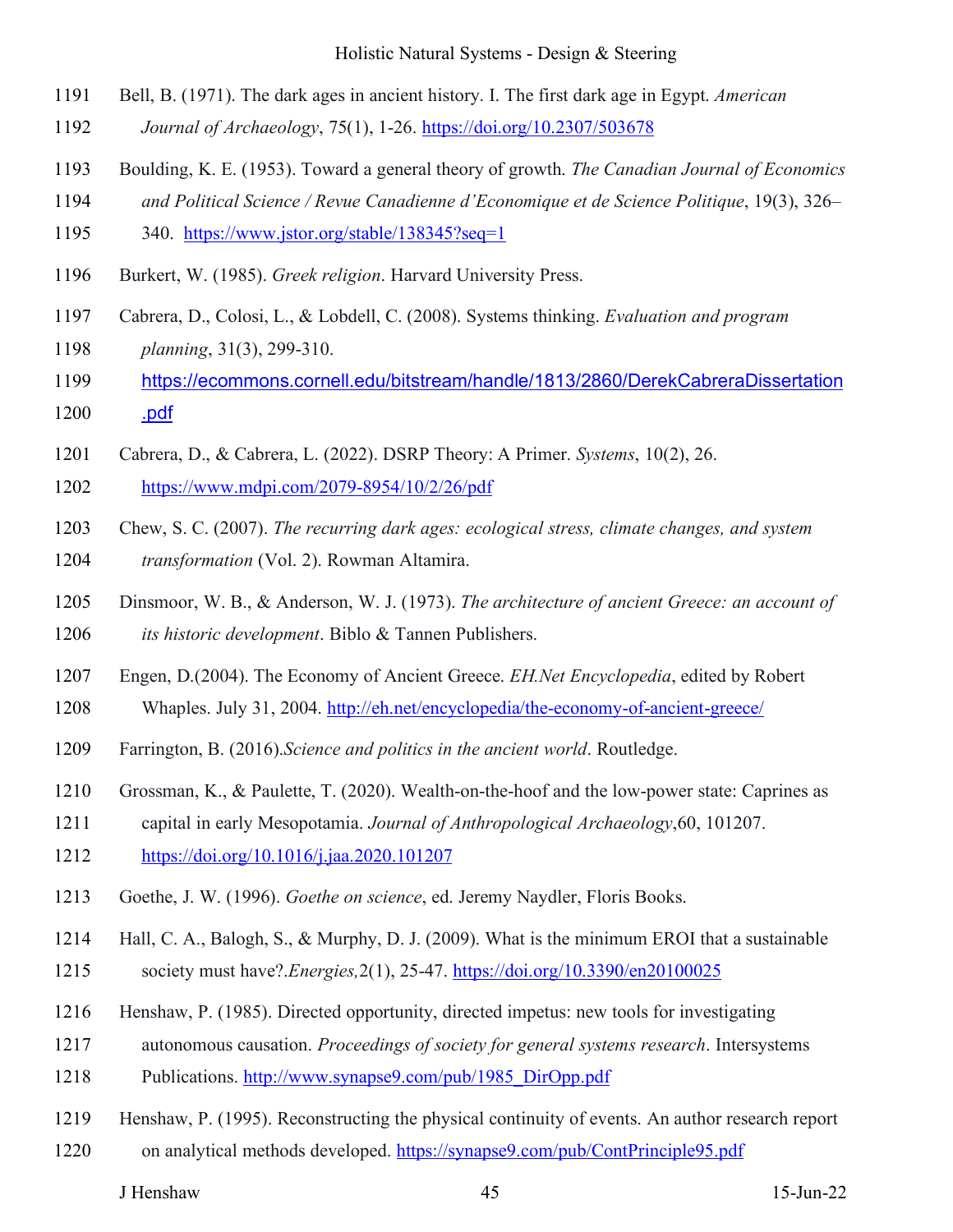- 1221 Henshaw, P. (2000). The Physics of Happening. An author collection of research projects using
- 1222 the analytical software described in Henshaw (2095). https://synapse9.com/drwork.htm
- 1223 Henshaw, P. (2008). Life's hidden resources for learning, *Cosmos and history*. 4 (1–2). 371-386. 1224 http://www.cosmosandhistory.org/index.php/journal/article/view/102/203
- 1225 Henshaw, P. (2010). The energy physics of continuity in change draft pending revision. 1226 https://www.synapse9.com/pub/2010\_drtheo.pdf
- 1227 Henshaw, P., King, C. & Zarnikau, J. (2011). System Energy Assessment (SEA), Defining a
- 1228 Standard Measure of EROI for Energy Businesses as Whole Systems. *Sustainability* 2011,
- 1229 3(10), 1908-1943; DOI:10.3390/su3101908 ISSN 2071-1050.
- 1230 Henshaw, J. (2014). A World SDG Global Accounting of Responsibilities For Economic
- 1231 Impacts. *Reading Nature's Signals*. Author Journal of research notes, February 3, 2014
- 1232 https://synapse9.com/signals/a-world-sdg/
- 1233 Henshaw, J. (2015). Aegean-Minoan studies. Author research in diverse archeological and
- 1234 cultural records of the proto-Greek world.
- 1235 Henshaw, J. (2018). Systems-thinking for systems-making: Joining systems thought and action.
- 1236 *Systemic Practice and Action Research*, 32(1), 63–91. https://doi.org/10.1007/s11213-018-
- 1237 9450-2
- 1238 Henshaw, J. (2019). Growth Constant Fingerprints of Economically Driven Climate Change:
- 1239 From 1780 origin to post-WWII great acceleration. draft pending revision.
- 1240 https://synapse9.com/drafts/2019\_12-GrowthConstFingerprintsOfCC-preprint.pdf
- 1241 Henshaw, J. (2020). Top 100 world crises growing with growth. Author experimental list.
- 1242 https://www.synapse9.com/\_r3ref/100CrisesTable.pdf Accessed 04/13/2021
- 1243 Henshaw, J. (2021). Understanding Nature's Purpose in Starting all New Lives with Compound
- 1244 Growth New Science for Individual Systems. *ISSS 2021 Proceedings*.
- 1245 https://journals.isss.org/index.php/jisss/article/view/3911
- 1246 Henshaw, J (2022). Bronze age roles of Hestia and Hermes. *Reading Nature's Signals,* Author
- 1247 research journal. https://synapse9.com/signals/bronze-age-roles-of-hestia-and-hermes/
- 1248 Lambert, J. G., Hall, C. A., Balogh, S., Gupta, A., & Arnold, M. (2014). Energy, EROI and
- 1249 quality of life.*Energy Policy*,64, 153-167. https://doi.org/10.1016/j.enpol.2013.07.001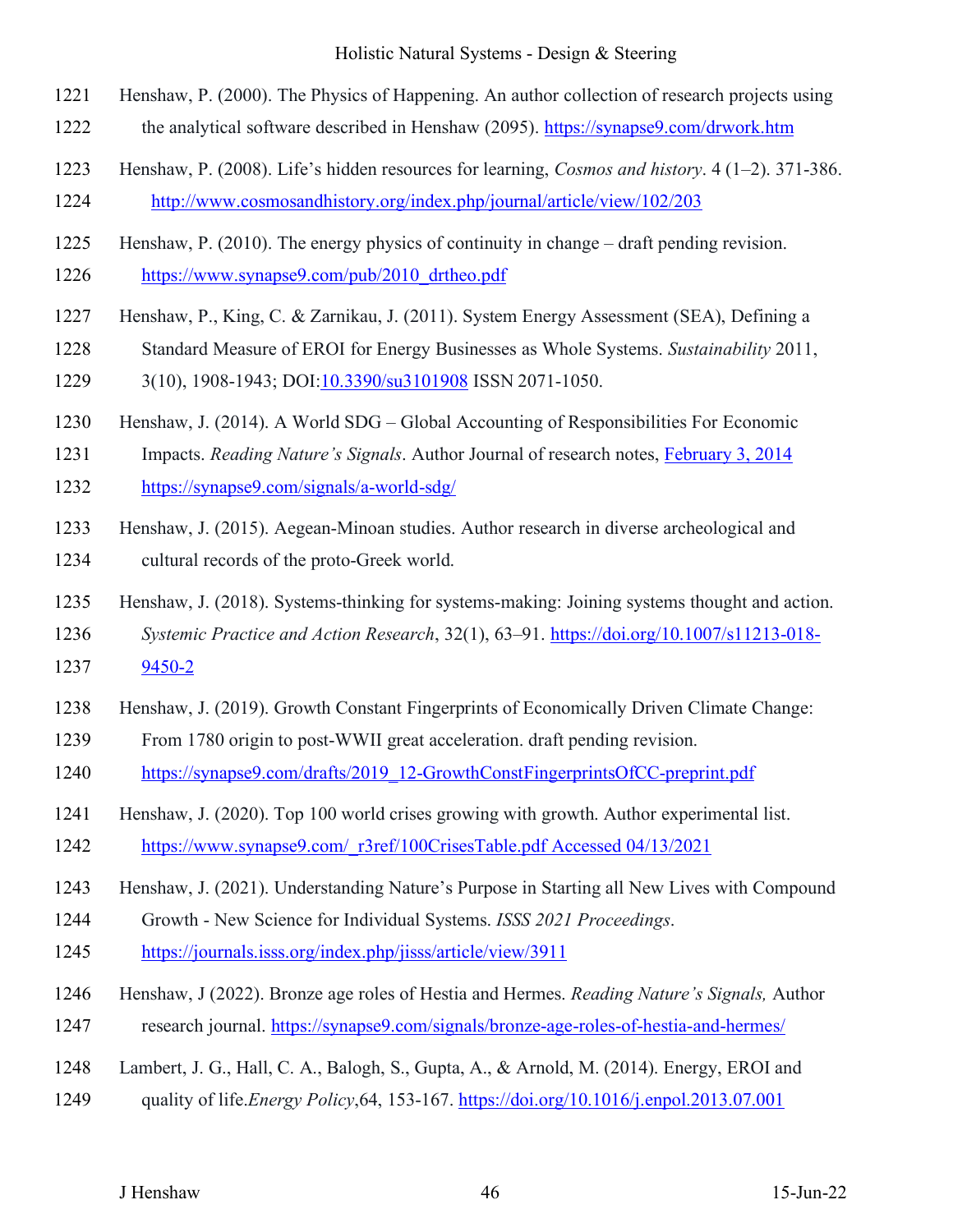- 1250 Leopold, D. (2018). Alienation. *The Stanford Encyclopedia of Philosophy* (Fall 2018), Edward
- 1251 N. Zalta (ed.). https://plato.stanford.edu/entries/alienation/
- 1252 Loewe, M., & Shaughnessy, E. L. (Eds.). (1999). *The Cambridge history of ancient China: From*  1253 *the origins of civilization to 221 BC*. Cambridge University Press.
- 1254 Maddison A (2006). *The World Economy*, Vol. 1: A Millennial Perspective, and vol. 2:
- 1255 Historical Perspectives. Paris: OECD. At: https://rug.nl/ggdc/historicaldevelopment/maddison
- 1256 Midgley, G., & Richardson, K. A. (2007). Systems Thinking for Community Involvement in

1257 Policy Analysis. *Emergence: Complexity & Organization*, 9.

- 1258 https://www.academia.edu/download/39922639/Systems thinking for community involvem
- 1259 e20151112-10954-1nfvm3k.pdf
- 1260 Midgley, G. (2011). Theoretical pluralism in systemic action research. *Systemic practice and*
- 1261 *action research*, 24(1), 1-15.
- 1262 https://www.academia.edu/download/39922604/Theoretical\_Pluralism\_in\_Systemic\_Action2
- 1263 0151112-11478-hsthh3.pdf
- 1264 Miller, J. G. (1973). *Living systems*. McGraw-Hill.
- 1265 Ostrom, E. (1990). *Governing the commons: The evolution of institutions for collective action*.
- 1266 Cambridge University Press.
- 1267 Ostrom, E. (2009). A general framework for analyzing sustainability of social-ecological
- 1268 systems. *Science*, 325(5939), 419–422. https://doi.org/10.1126/science.1172133
- 1269 Ostrom, E. (2010). Beyond markets and states: polycentric governance of complex economic
- 1270 systems.*American economic review*,100(3), 641-72. https://doi.org/10.1257/aer.100.3.641
- 1271 Pearson, M., P. (2009). The earlier bronze age. Chapter 5, In Hunter, J., & Ralston, I. (Eds.).
- 1272 (2009). *The archaeology of Britain: an introduction from earliest times to the twenty-first*
- 1273 *century*, Routledge.
- 1274 https://www.google.com/books/edition/The\_Archaeology\_of\_Britain/ozGMAgAAQBAJ
- 1275 Smith, W. E. (2009).*The creative power: Transforming ourselves, our organizations, and our* 1276 *world*. Routledge
- 1277 Smith, W. (2013). The Simplicity Beyond Complexity. The origin of AIC general systems
- 1278 perspective. A video explaining the 2009 book's purposeful
- 1279 theme.https://www.youtube.com/watch?v=RFvVJmIXu68

#### J Henshaw 47 15-Jun-22